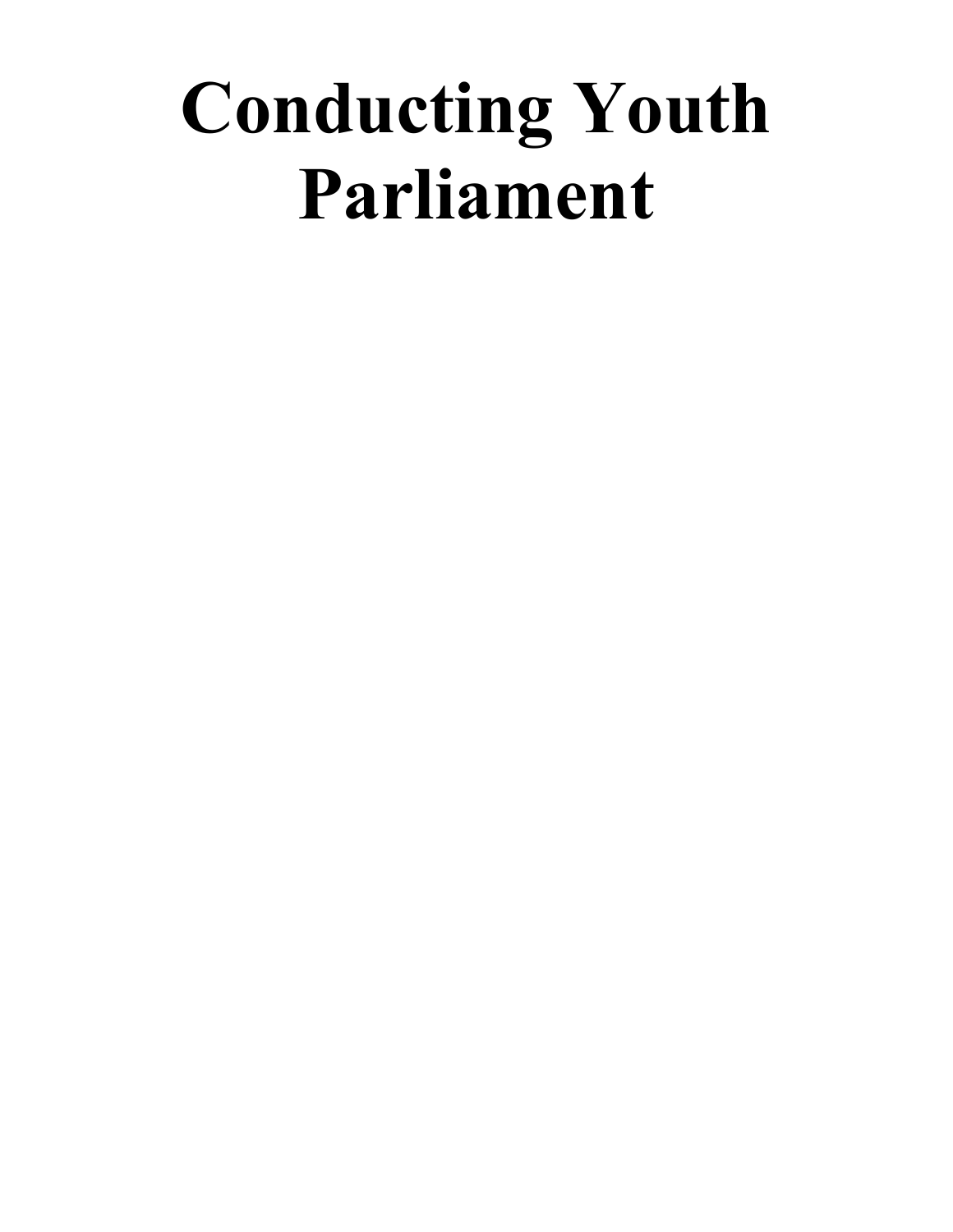# **Contents**

| <b>FOREWORD</b>                                                              |  |                    | 111                                                                                                                 |    |
|------------------------------------------------------------------------------|--|--------------------|---------------------------------------------------------------------------------------------------------------------|----|
| 1.                                                                           |  |                    | <b>Introduction: Why Youth Parliament</b>                                                                           | 1  |
| 2.                                                                           |  |                    | Indian Parliament at a Glance                                                                                       | 9  |
| 3.                                                                           |  |                    | Preparing for the Youth Parliament                                                                                  | 15 |
| 4.                                                                           |  |                    | Procedure for Conducting Youth Parliament - Part I                                                                  | 22 |
|                                                                              |  |                    | Seating Arrangement, Formal Sitting of the House, Oath or                                                           |    |
|                                                                              |  |                    | Affirmation, Obituary Reference, Question Hour                                                                      |    |
| 5.                                                                           |  |                    | Procedure for Conducting Youth Parliament - Part II                                                                 | 31 |
|                                                                              |  |                    | Papers to be laid on the Table of the House, Calling Attention<br>Notice, Adjournment Motion, No-Confidence Motion, |    |
|                                                                              |  |                    | Discussion of Matters of Urgent Public Importance                                                                   |    |
|                                                                              |  | for Short Duration |                                                                                                                     |    |
| 6.                                                                           |  |                    | Procedure for Conducting Youth Parliament - Part III                                                                | 40 |
|                                                                              |  |                    | <b>Legislative Business</b>                                                                                         |    |
|                                                                              |  |                    |                                                                                                                     | 45 |
| <b>APPENDIX</b><br><b>Glossary of Parliamentary Terms</b><br><b>APPENDIX</b> |  |                    |                                                                                                                     |    |
|                                                                              |  | $\mathbf{I}$       | Some of the Words and Expressions                                                                                   | 55 |
|                                                                              |  |                    | declared as Unparliamentary                                                                                         |    |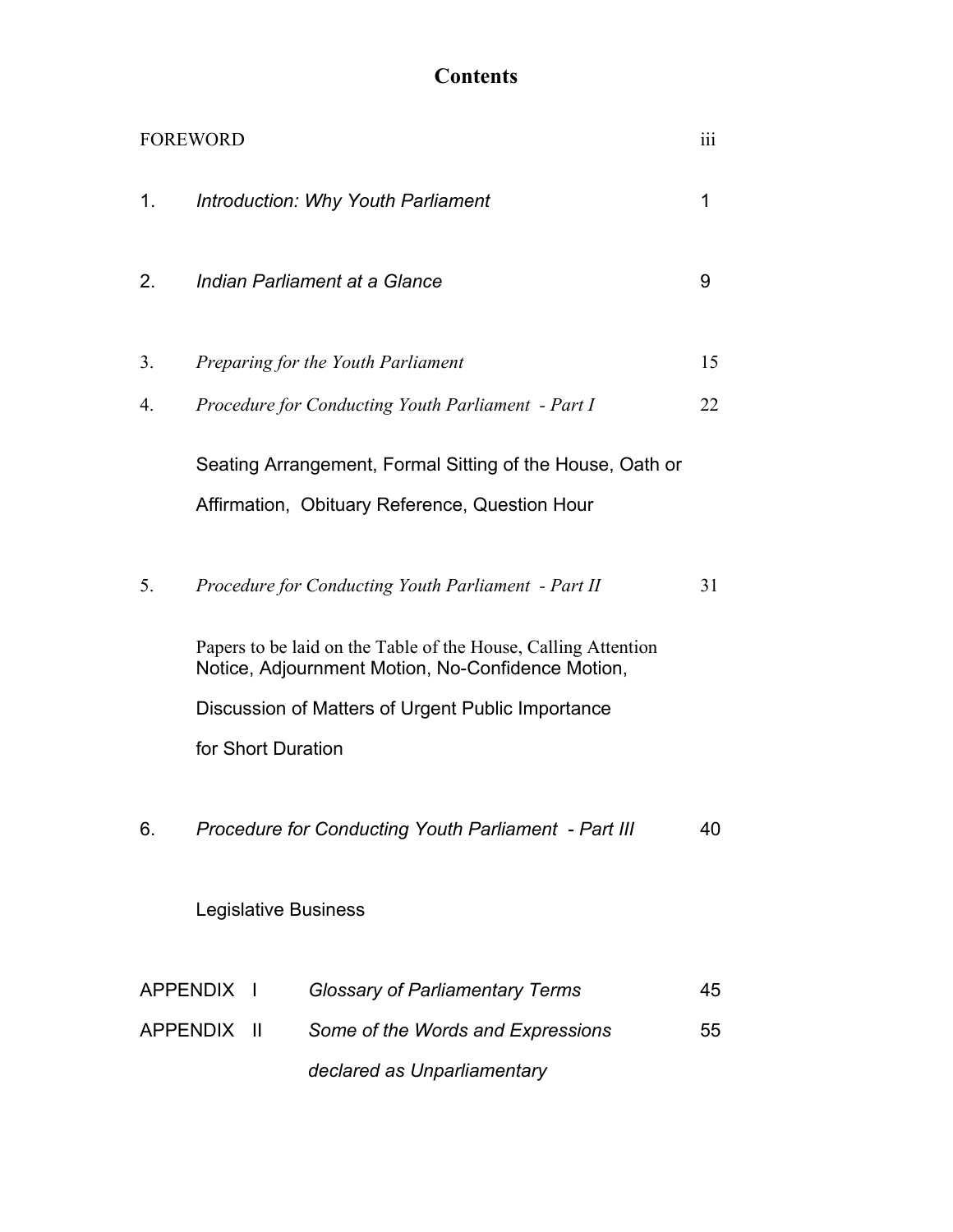| APPENDIX III | The Youth Parliament Competition Scheme                        | 57 |
|--------------|----------------------------------------------------------------|----|
|              | APPENDIX IV List of Business and List of Questions for Oral 62 |    |
|              | Answers                                                        |    |
| APPENDIX V   | Eighth Schedule of the Indian Constitution                     | 77 |

APPENDIX VI Suggested Reading **78**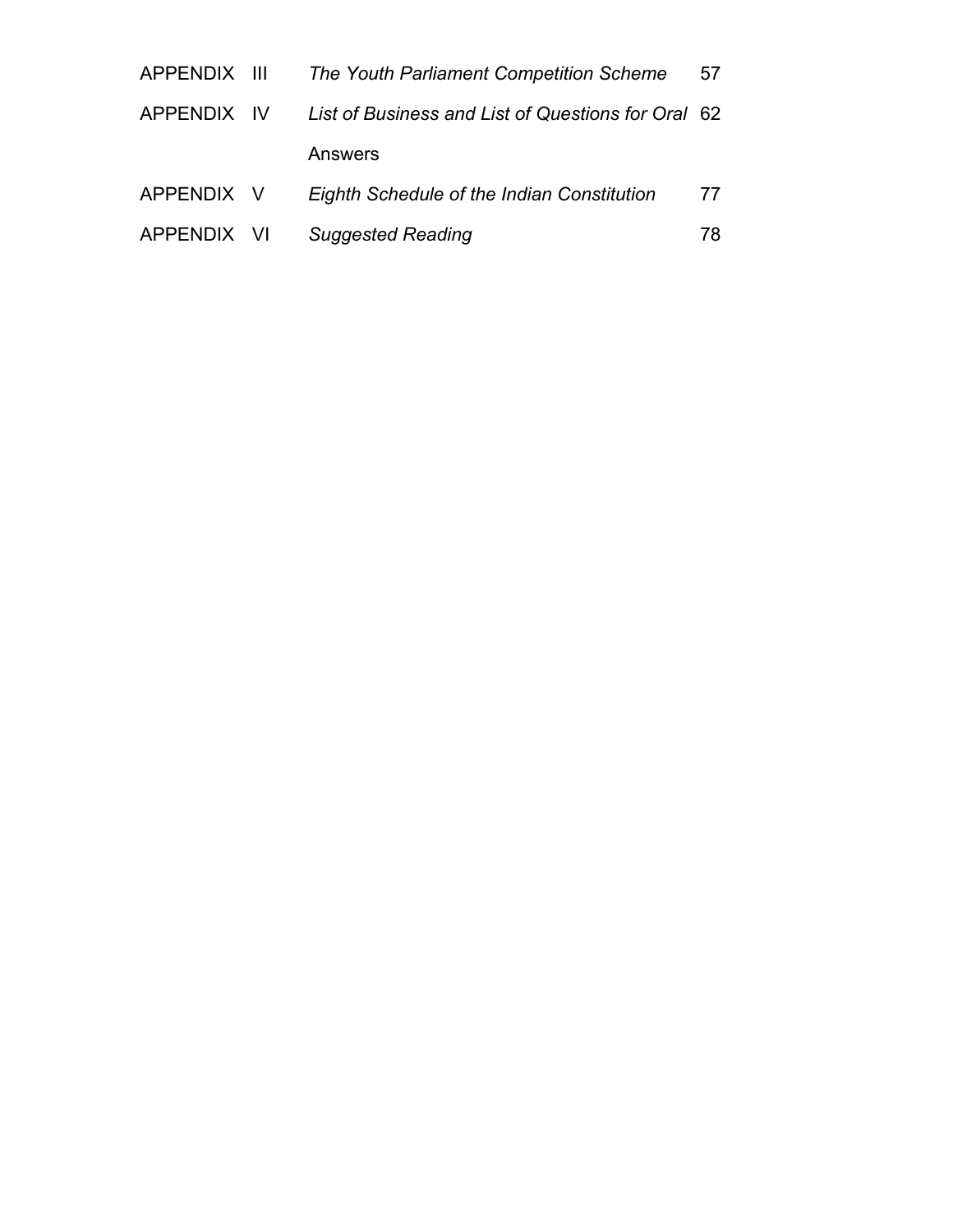#### CHAPTER 1

# **Introduction: Why Youth Parliament**

The law-making bodies are required to discuss various local, national and international issues and then make suitable laws on them. The members of these bodies present all points of views and try to represent all kinds of interests related to a problem. Eventually there is accommodation of various interests and a compromise decision is taken. An effort is always made to take such a decision as would please most and antagonise least. Such decisions are frequently taken by Parliament. The decisions of Parliament are important since they affect the whole country. Each one of us is affected by the decisions of Parliament. The decisions are the result of long drawn debates. For conducting debates in Parliament a detailed procedure of rules is followed. The rules are based on democratic principles. By these rules it is ensure that everybody gets a chance to be heard and a proper decorum is maintained in the course of discussion that goes on in Parliament.

#### **India's Long Democratic Tradition**

Democracy is not a new concept to India. India has a long tradition of tolerance of different views and creeds, which is the hall-mark of any true democracy. There is also considerable evidence of widespread existence of democratic institutions in ancient India. In the Vedic period the republics were called *Gana-Rajyas*. These *Gana-Rajyas* were autonomous and were governed by an elected *Gana-Mukhya.* The lichchhavi republics which came later, had four elected officials who ran the administration. Decisions were taken by voting on important issues. The elected representatives could be recalled if they neglected their duty.

 Sabhas (General assemblies of the people), (Councils of elders) and *Gram Sabhas* (Village assemblies) were a common feature in ancient India. In fact, the *Gram Sabhas*  continued to exist in some form or the other in spite of successive foreign invasions in the country.

 However, it must be admitted that the present democratic institutions that are in existence in the country, are a part of British legacy.

 The Indian Constitution which came into force on 26 January, 1950, has set up a democratic form of government. By a democratic form of government is meant a government which is based on the consent of the governed. It is a system in which free public opinion is the main source of law and in which the government depends upon public opinion and responds to changes in public opinion. Democracy derives its vitality from the freedom of opinion and discussion which it tolerates. In democracy it is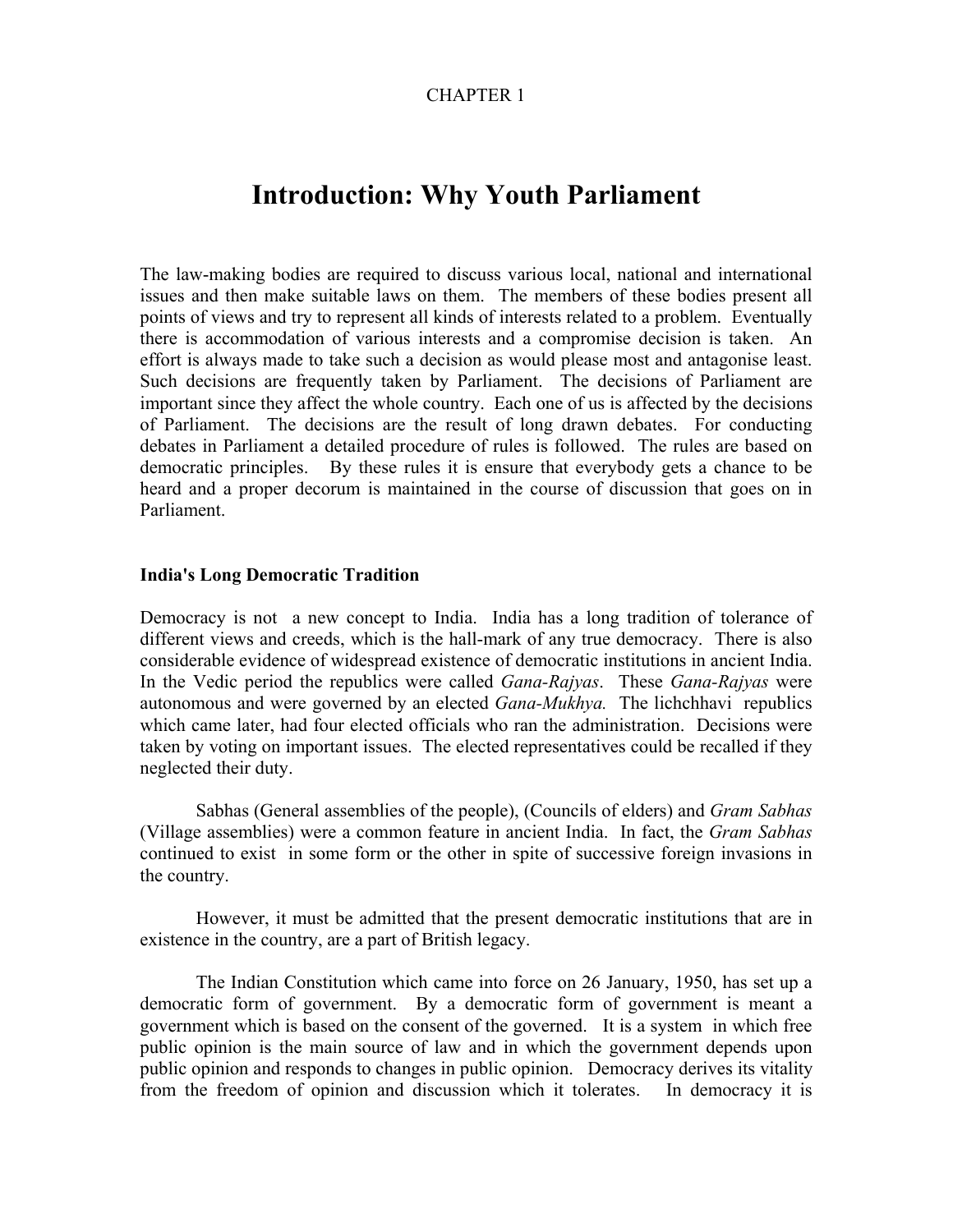believed that truth emerges from the competition of ideas. The outstanding merit of democracy is that by making people voters and participating in public affairs, it compels people to consider public issues and form their opinion on them.

 One of the rationales of democracy is that in it everybody gets a chance to be heard. All citizens have the right to express their opinions freely and thereby contribute to the taking of right decisions and passing of good laws that govern the country. In order to actively and meaningfully participate in the democratic functioning of our civic and political institutions, citizens are required to have certain competencies. Not on a few occasions do we observe that normal rules of discussion are violated by the people who manage civic and political affairs. Decorum which is essential for making any discussion purposeful, is flouted and participants are swayed by emotions. Many a time discussions become one sided in the sense that only the more vocal people present their views and others sit as silent observers. As a result various aspects of a problem are not presented properly, and consequently appropriate decisions are not taken. In some cases where every participant is on his/her toes to present his/her point of view, the very functioning of the institution is jeopardised owing to chaotic conditions prevailing in the deliberations.

 It is, therefore, necessary that at school stage a suitable programme is devised to train students for their role as citizens in a democracy. Education should make students competent enough to consider public issues and form their opinion on them judiciously. Youth is a season of hope and aspiration. It is proper to take advantage of this and develop in our young students the necessary civic competence. A good citizen is supposed to be an expert in human relations. This expertness is needed at a many points; in inter-group relations; across the table in discussion; in family affairs; in local and national affairs. The meaning of citizenship is not only confined to knowing rights and duties, but also extended to areas of human behaviour. WE must have suitable programme to train our students in the filed of human behaviour.

 In schools we give importance to individual scholarship rather than to group product. Our students are often taught debate and public speaking skills rather than skills of group dynamics. Many of us feel increasingly in adequate to cope with the problems of group life which are more pressing in the present-day world.

### **Why Youth Parliament**

There are four techniques which are used to develop skills and attitudes to deal with problems of group life and which have received attention of educationists: (1) Group Discussion, (2) Sociodrama and Role-playing, (3) Use of Sociograms and other Devices of Sociometry, and (4) Application of Action Research.

 There is a need to develop a programme in which elements of all the four techniques are used and integrated as far as possible. The Youth Parliament is a programme in which group discussion and role-playing techniques can effectively be used.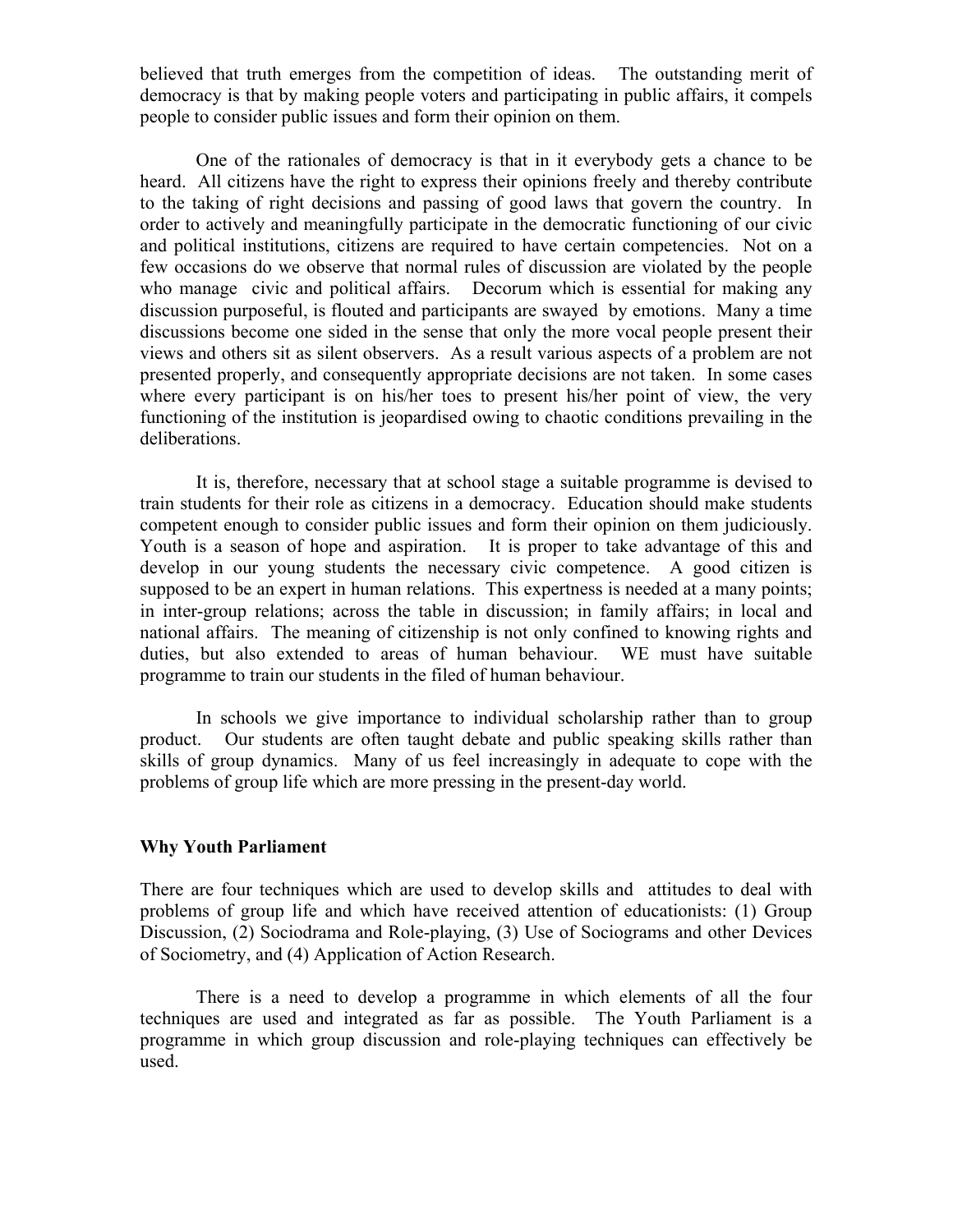Citizenship is not a subject; it is away of living. Therefore, its learning demands appropriate practice in the living of it. Our approach has to be, not "What does a good citizen know?" but "what does a good citizen do, and what must he know to do it?" Citizenship education cannot be imparted merely by providing students with factual information. We have to think not only in terms of developing competencies in students but also in terms of influencing their attitudes which are essential for running democracy in the country on right lines. This is possible if we pay some attention to designing and organising purposeful activities for students' participation. The Youth Parliament is one of such activities by which we can impart some real citizenship education.

 The framers of the Indian Constitution deliberately chose the parliamentary democracy in which Parliament is the supreme law-making body and exercises financial and administrative control over the government. The parliamentary democracy is simple to operate and is intelligible to the people, because they are familiar with its working. During the British period the British government was compelled to introduce many representative institutions in response to the growing strength of the Indian National Movement. Many leaders were associated with local self-government. Indians played and increasing role both in the executive an in the legislative wings of provincial and central government. Though the number of people who participated in various field of government oat local and provincial levels was not very large, their influence was considerable. They had gained training and experience to work the parliamentary system, which explalins not only the ease and facility with which the system was introduced in this country but also the high standards maintained by the instutions.

The parliamentary system is both responsive and responsible. Dr. B.R. Ambedkar once said in one of his speeches in the Constituent Assembly debates: "There is both a daily and periodic assessment of the responsibility of government." Thus, after through discussion, the parliamentary system was accepted for the country and over the years the system has proved to be successful.

 Along with the parliamentary system, the Constitution adopted the principle of adult franchise with an abundant faith in the common man. The introduction of the parliamentary government on the basis of adult franchise brings enlightenment and promotes the well-being of the common man. A government based on adult franchise is more likely to work for the social and economic welfare of the masses. adult franchise in India has given a voice and power to the teeming millions. Under the system of adult franchise the poor and the rich, the literate and the illiterate, all have the right to vote and the right to get elected to parliament.

 Over the years the law-making procedure has become complex and, therefore, requires training and special effort to be conversant with it. Familiarity with the procedure is an imperative for effective and purposeful participation in parliamentary debates. While in the past the earlier experience gained by our parliamentarians in the various representative institutions at the local level, stood them in good stead, in recent years many young leaders have become members of parliament, without any corresponding chance to get requisite training and exercise at the local or state level.

 Association of young leaders with the parliamentary activities is good for the country, but their purposeful participation depends upon their acquaintance with the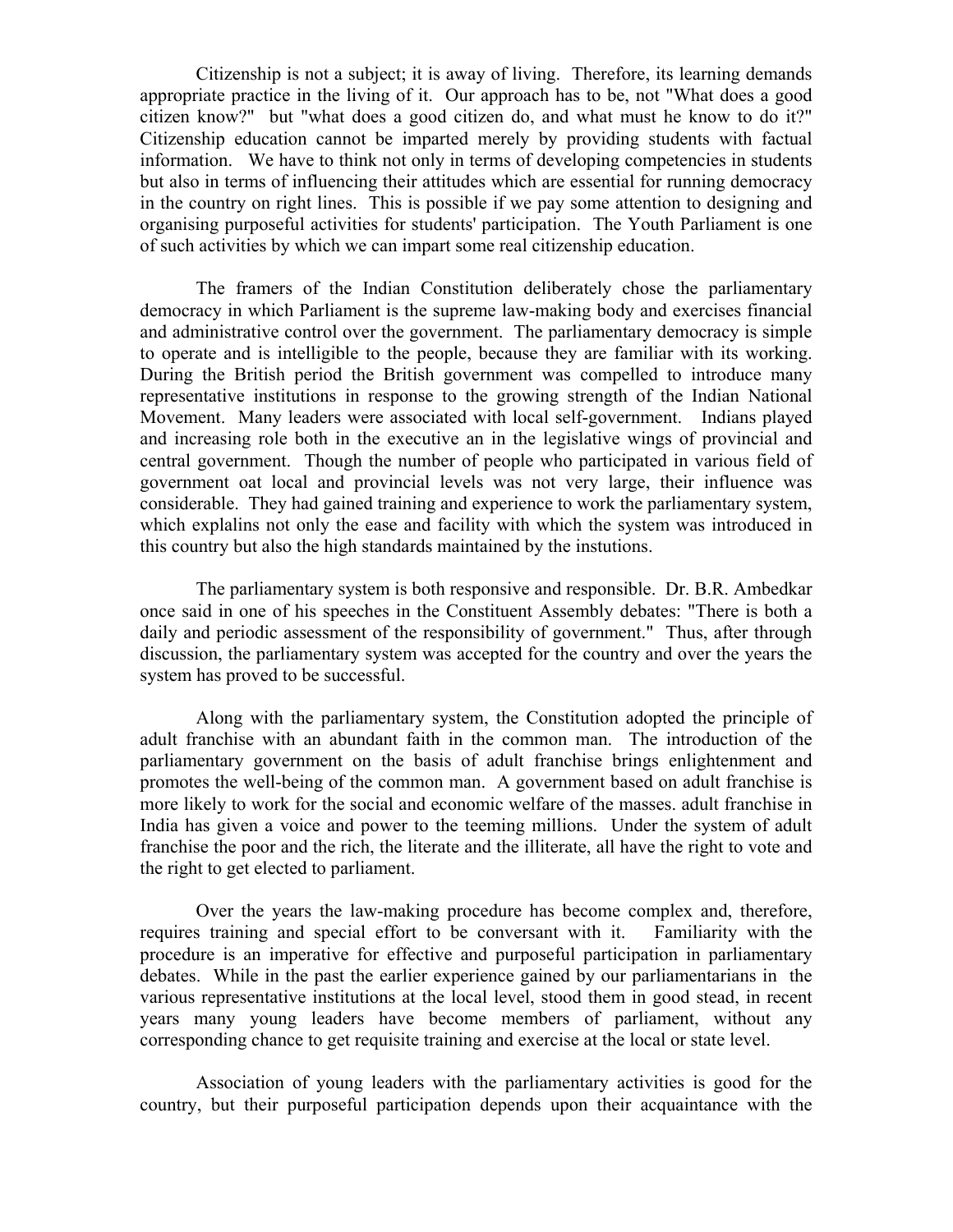procedure. Even political parties have feel the need for training and orienting their youth legislators. In the light of this development the scheme of Youth Parliament should go a long way in equipping future legislators for their role in the country's parliament and state legislatures.

 Holding of mock sessions of parliament in schools and colleges in the country is quite an old practice. In these mock parliaments, there are certain deficiencies which reduce their general usefulness and effectiveness. Firstly, the mock sessions are not held according to the laid down rules and conventions of parliament mainly because the concerned teachers are not conversant with these rules and conventions. Relevant material on the subject is also not available to the school. Secondly, non issues and very often imaginary issues are chosen for discussions and for the question hour. An attempt is often made to mock the whole procedure in such a way that it proves to be a downright entertainment. The mock session often proves to be a farcial drama. Consequently, its educative content and its potentiality as a great educative device is completely lost. ON many occasions it turns out to be a fancy dress show.

 The tradition of holding mock sessions has to be taken advantage of and at the same time there is a need to eliminate the deficiencies of 'mock parliament' and give it a more educative content. From this point of view a scheme of 'Youth Parliament' has been launched.

 The composition, powers and functions of the Indian parliament are generally included in the course of study at the middle, secondary and higher secondary stages of schooling Knowledge of its procedure helps in developing an insight into the working of parliament and therefore the session of Youth parliament have a special importance in developing such an insight in the young students.

Thus, the purposes of Youth Parliament are as follows:

- 1. To make students understand the parliamentary procedure.
- 2. To develop in students an insight into the working of parliament
- 3. To make students consider public issues and form their opinion on them.
- 4. To train students in the technique of group discussion
- 5. To develop in students an ability to arrive at a decision after group discussion.
- 6. To develop them in them respect and tolerance for the views of others.
- 7. To develop in them an understanding that respect for rules is essential for conducting any discussion systematically and effectively.
- 8. To train students in group behaviour.
- 9. To make students aware of various problems facing our society and the country.
- 10. To develop in students the quality of leadership.
- 11. To make students understand the common man's point of view and express it in an articulated manner.

# **Youth Parliament Scheme**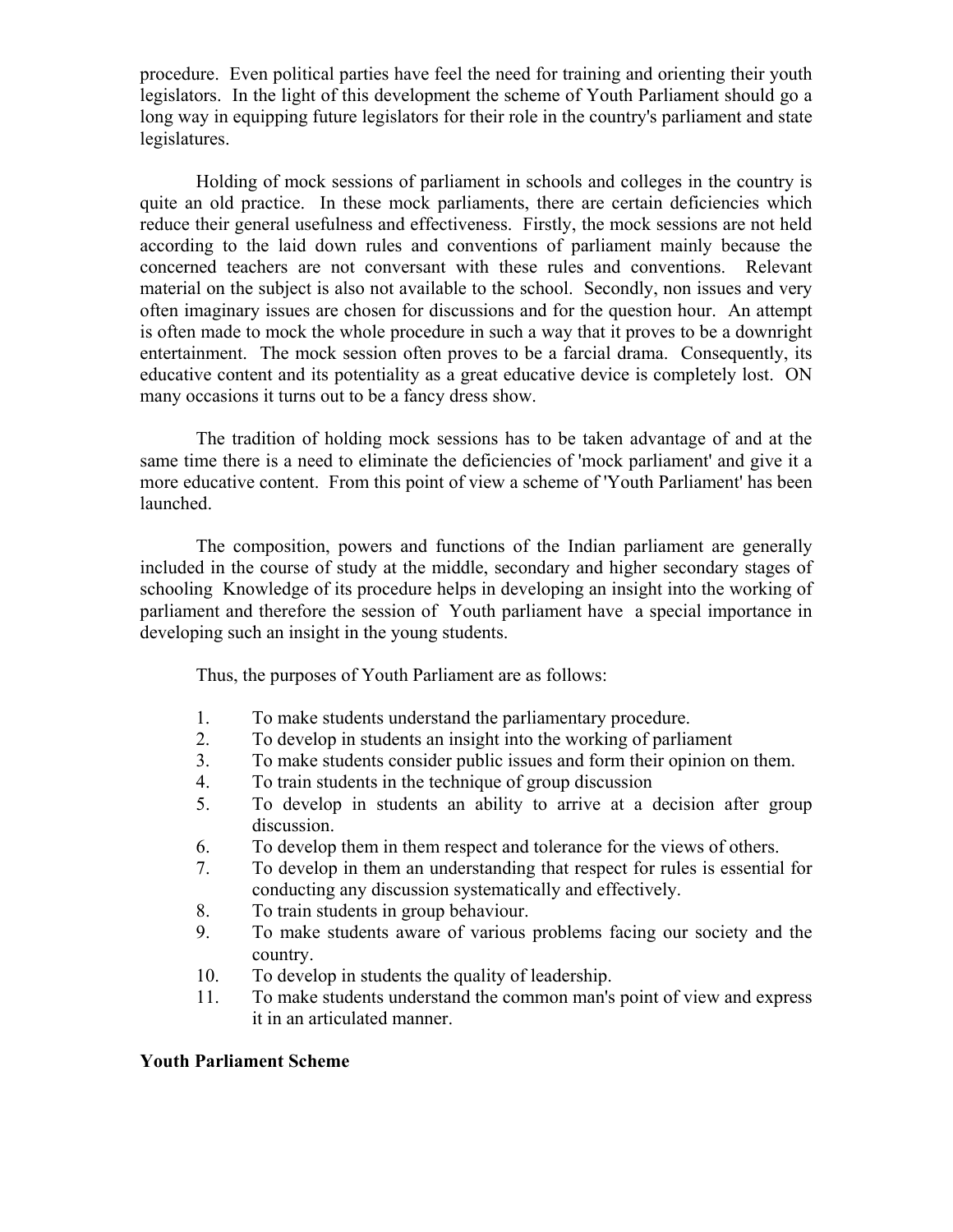Parliamentary democracy has taken roots in our country and, therefore, from the point of view of further strengthening democracy the Fourth All India Whips' Conference held in Bombay in 1962, conceived the idea of encouraging the Youth Parliament in educational institutions. The Conference recommended that "Government should encourage holding of mock Parliament in Educational Institutions and through Panchayats in rural areas". This recommendation was reiterated by all the successive All India Whips' Conferences.

In pursuance of these recommendations the Ministry of parliamentary Affairs drew up a scheme of Youth Parliament Competition in 1965 for the Higher Secondary Schools in the Union Territory of Delhi. The first Youth Parliament Competition was held in 1966-67. Since then every year competitions are held and various prizes are awarded to the schools of Delhi. In 1978, the 'Youth Parliament' scheme was extended to selected Kendriya Vidyalayas situated in and around Delhi. however, in 1982-83 a separate scheme of Youth Parliament Competition was introduced for the Kendriya Vidyalayas and competitions under the scheme have regularly been held every year among the Kendriya Vidyalayas situated in Delhi and its adjoining states. To commemorate 40 years of India's Independence and Pandit Jawahar Lal Nehru's birth centenary the scheme was launched at the national level in which Kendriya Vidyalayas from all parts of the country participated.

When the scheme was started in 1966-67, it is used to be called mock parliament competition Scheme. However, the Eight All India Whips' Conference held at Bhopal in November, 1972 recommended that the name of mock parliament should be substituted by Youth Parliament, Consequently, the scheme is now known as the Youth Parliament Competition Scheme. The scheme with its various details is given in Appendix III.

 The scheme has been adopted by a number of States and union Territories. The Ministry of a Parliamentary Affairs is also extending all possible financial and technical assistance to the states and union Territories to conduct these competitions in that schools.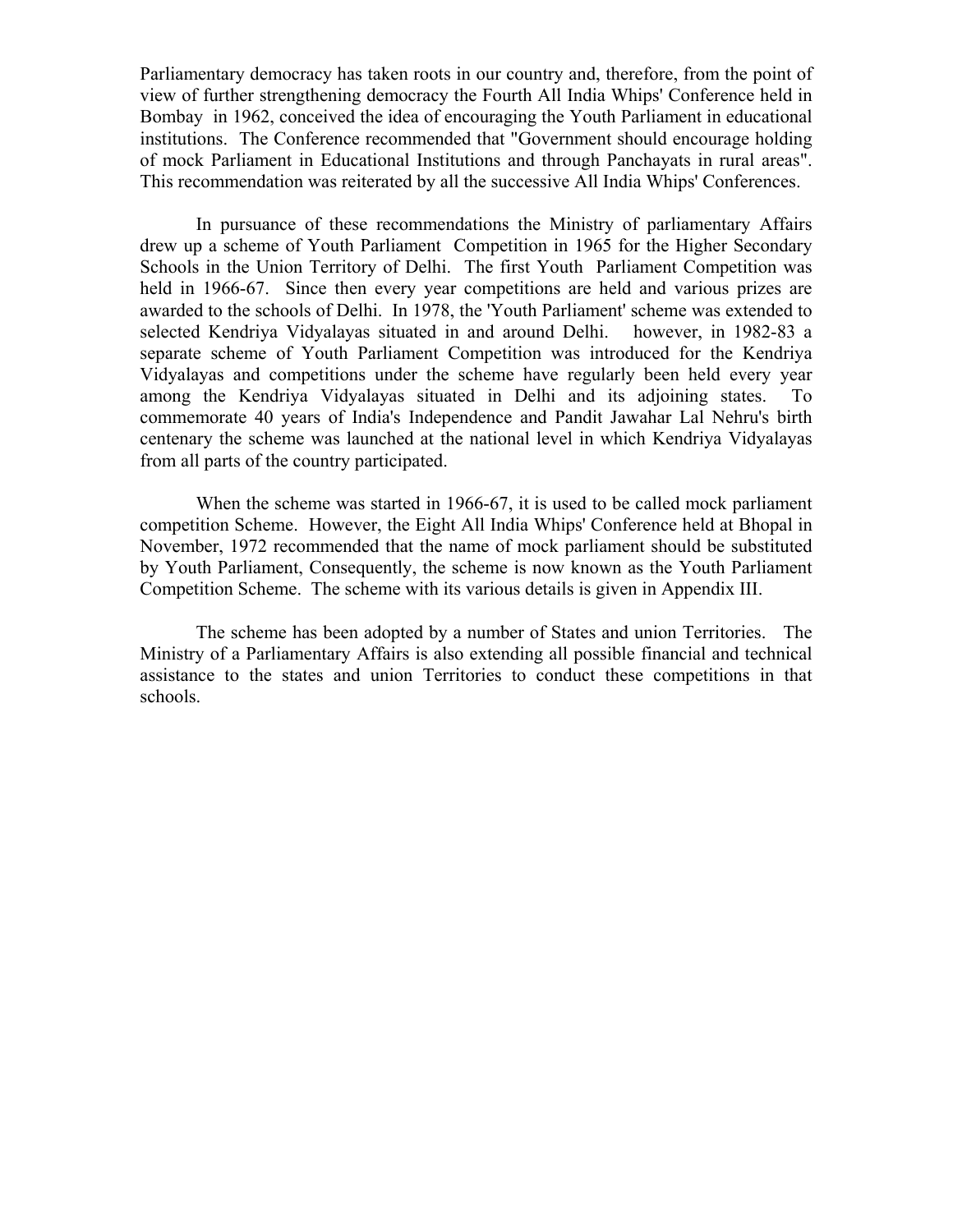#### CHAPTER 2

# **Indian Parliament at a Glance**

India is a Sovereign Socialist Secular Democratic Republic. Our Constitution has set up a democratic form of government in the country. a democratic form of government is run by the representatives chosen by the people. Every five years General Elections are held and the people elect their government. The General Elections are conducted by an independent Election Commission. The whole country is divided into constituencies, each constituency electing one representative. Each State sends a fixed number of representatives determined ion the basis of its population.

 India is a Union of States. The Constitution provides for both a Union Government and State Governments. The powers of the Union Government and the State Governments are clearly defined by the Constitution. On the lines of Parliament at the national level we have legislatures at the State level.

The Constitution has given three separate lists of subjects. Parliament alone can pass laws on subjects given in the Union List. Laws pertaining to the defence of the country, railways, shipping, currency, posts and telegraphs, foreign affairs, etc; are enacted by the Union Government.

The State Government can make laws on subjects given in the State List. The important ones are agriculture, health, forests, irrigation, electricity, law and order in the State, police, entertainment, etc.

Both Parliament and the State legislatures have the power to make laws on subjects given in the Concurrent List. The important subjects under this list are civil and criminal procedure, labour welfare, factories, newspaper, education, books etc.

The Union Government consists of three organs, namely, the Executive, the Legislature and the Judiciary. We have accepted the parliamentary form of government in which parliament is the supreme law-making body and the real executive powers are vested in the Prime Minister. the Prime Minister is the leader of the Party in majority in the popularly elected Lok Sabha. He chooses his ministers and all of them collectively and individually, are responsible to the Lok Sabha.

In Delhi there is a huge Parliament building known as Parliament House (Sansad Bhawan) in which the representatives chosen by the people assemble and make laws for the whole country.

Every proposed law when it is introduced in Parliament is called a Bill. Such a law is first presented in either House of Parliament in the form of a Bill. Having been discussed and passed by one house, it is sent to the other House for concurrence. After passage by both the Houses of Parliament the Bill is sent to the other House for concurrence. After passage by both the Houses of Parliament the Bill is sent to the President for his approval and signature. After the President's signature the Bill becomes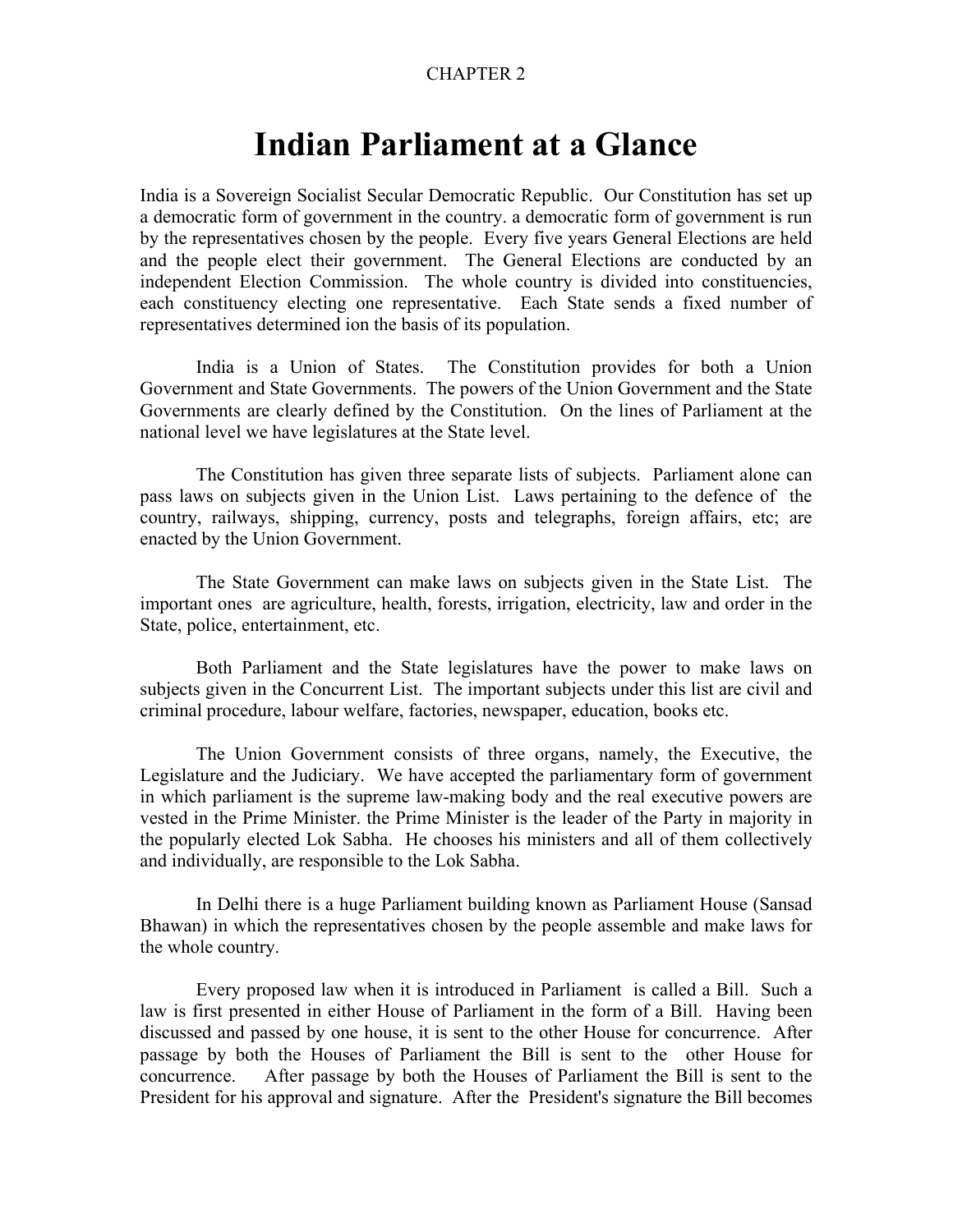law. Thus, the President, the Lok Sabha and the Rajya Sabha form the Parliament in India.

The Lok Sabha is a House of the People because its members are chosen directly by the people. The members are elected for five years. Every member has to take an oath of faith and loyalty to the Constitution. The Lok Sabha elections are contested by political parties and therefore except a few independent members most of the members are elected on party tickets. The political party which has the majority of members in the Lok Sabha, elects its Leader who is appointed as the Prime Minister of India by the President. On the advice of the Prime Minister, the President appoints other ministers.

The Lok Sabha members elect one person from among themselves to preside over its sittings. This person is called the Speaker. The speaker conducts the proceedings of the Lok Sabha impartially.

The Rajya Sabha is the second House of Parliament. It is called the Council of States because it consists of representatives of the States. Besides twelve members who are nominated by the President on the basis of their contributions in the fields of literature, science, art and social service, the rest of the members are elected by the members of legislative assemblies of the States. The Rajya Sabha is not subject to dissolution. One-third of its members retire on the expiration of every second year. The Vice-President of India presides over the sittings of the Rajya Sabha, therefore, he is also known as the Chairman, Rajya Sabha.

#### **Functions of Parliament**

Parliament makes laws for the whole country. It is the supreme law-making body in the country.

 The Union Government receives money through various taxes. It spends this money on the welfare of the people. The income and expenditure are shown in the budget prepared and presented before Parliament every year by the Government. The budget is approved by Parliament. Without the Parliament's sanction the Government can neither impose any taxes nor spend any amount. Thus, Parliament keeps a control on the income and expenditure of the Government.

 The most important function of Parliament is to exercise control over the ministers and their work. A member of Parliament can ask any minister questions about his/her department. Through these questions the members keep a check on the functioning of various departments. the Prime Minister and his/her ministers are responsible to Parliament for their work. The Lok Sabha can remove them by passing a no-confidence motion against them.

 A proposed law is first introduced in Parliament in the form of a bill. There are two types of Bills- Money Bills and Bills other than money Bills. Any Bill relating to income and expenditure is called a Money Bill. A Money Bill cannot be introduced in the Rajya Sabha. It must be first introduced in the Lok Sabha. After it has been passed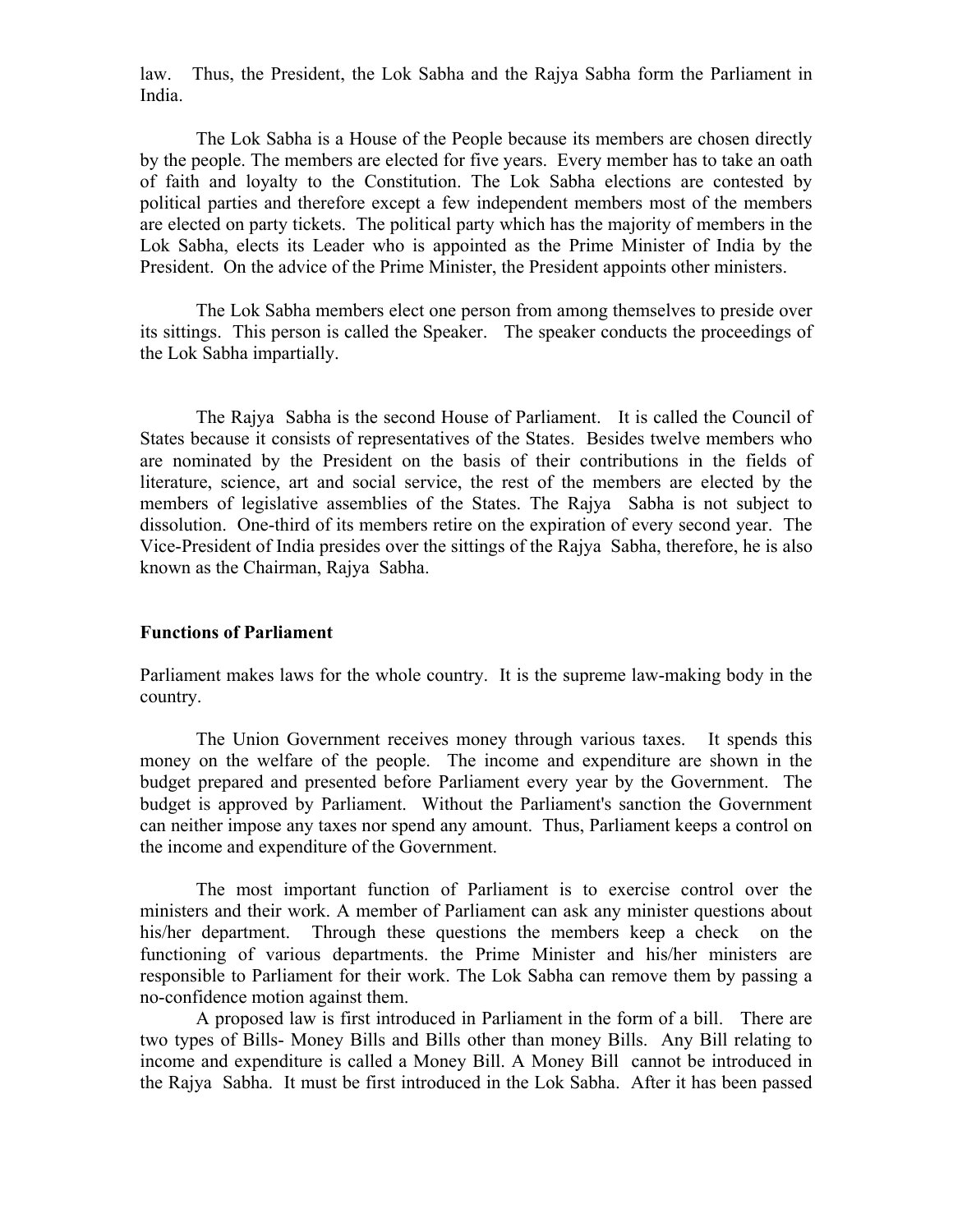in the Lok Sabha, the Money Bill is sent to the Rajya Sabha for return. The Bills which are not Money Bills, can be introduced in either House of Parliament.

 Every Bill that is introduced in Parliament has to go through three readings in each of the Houses. Copies of the bill are given to the members in advance to enable them to study and to raise objections, if nay, at the introduction stage. The minister or any other members introduces the Bill. In the second reading a general clause-by-clause discussion on the Bill takes place. The members who support the Bill argue why the Bills is important and necessary. The members who oppose it, criticize and suggest improvement in the Bill. If so desired, it can be sent to a Select Committee composed of the members of the House, or to a joint committee of both the houses of Parliament which examines the Bill in detail. The Committee reports back with or without proposals for amendments. In the third reading the Bill as a whole is finally discussed and put to vote. If the majority of the members are in its favour, the Bill is passed.

 This procedure is followed in both the Houses. When both the Lok Sabha and the Rajya Sabha have passed the Bill, it is sent to the President for his signature. After the President gives his assent by affixing his signature thereon, the Bill is then called an Act and has the force of law.

 Generally, the Bills are passed in Parliament by a simple majority. It menus that if 100 members are present in the House and 51 members are in favours and 49 are against, the Bill is said to have been passed by a simple majority. Changes or amendments can be made in the Constitution. To amend some of the parts of the Indian Constitution special majority is necessary. For amendments of certain articles of the Constitution a two-thirds majority of the members present and voting in Parliament is required.

 If any member misbehaves in the Parliament, he/she can be reprimanded by the Speaker or by the House. Sometimes members including in disorderly behaviour are expelled from the House. If one wants to watch the proceedings of Parliament as a visitor, he has to seek up permission. One can get this permission in the form of a pass through any Member of Parliament (MP). But if any outsider misbehaves or creates disorder in the House, he/she can be punished by the House with imprisonment.

 Thus, we see that Parliament performs very important functions. These can be grouped into five major functions. First, it exercises control over the government and its income and expenditure. Second, it makes laws on a variety of subjects. Third, the members of Parliament express their views on various public issues. In this way they bring to the notice of the government many grievances of the people. Fourth, as we have seen, the members ask questions to seek information. This information is published by the newspapers. Thus, the people are educated on may matters of public importance. The people also come to know about the defects of the government. Lastly, Parliament elects the Vice-President and participates in the Presidential elections. It can also impeach the President of India and the Vice-President of India and can remove judges of the Supreme Court and the High Courts.

#### **Parliamentary Privileges**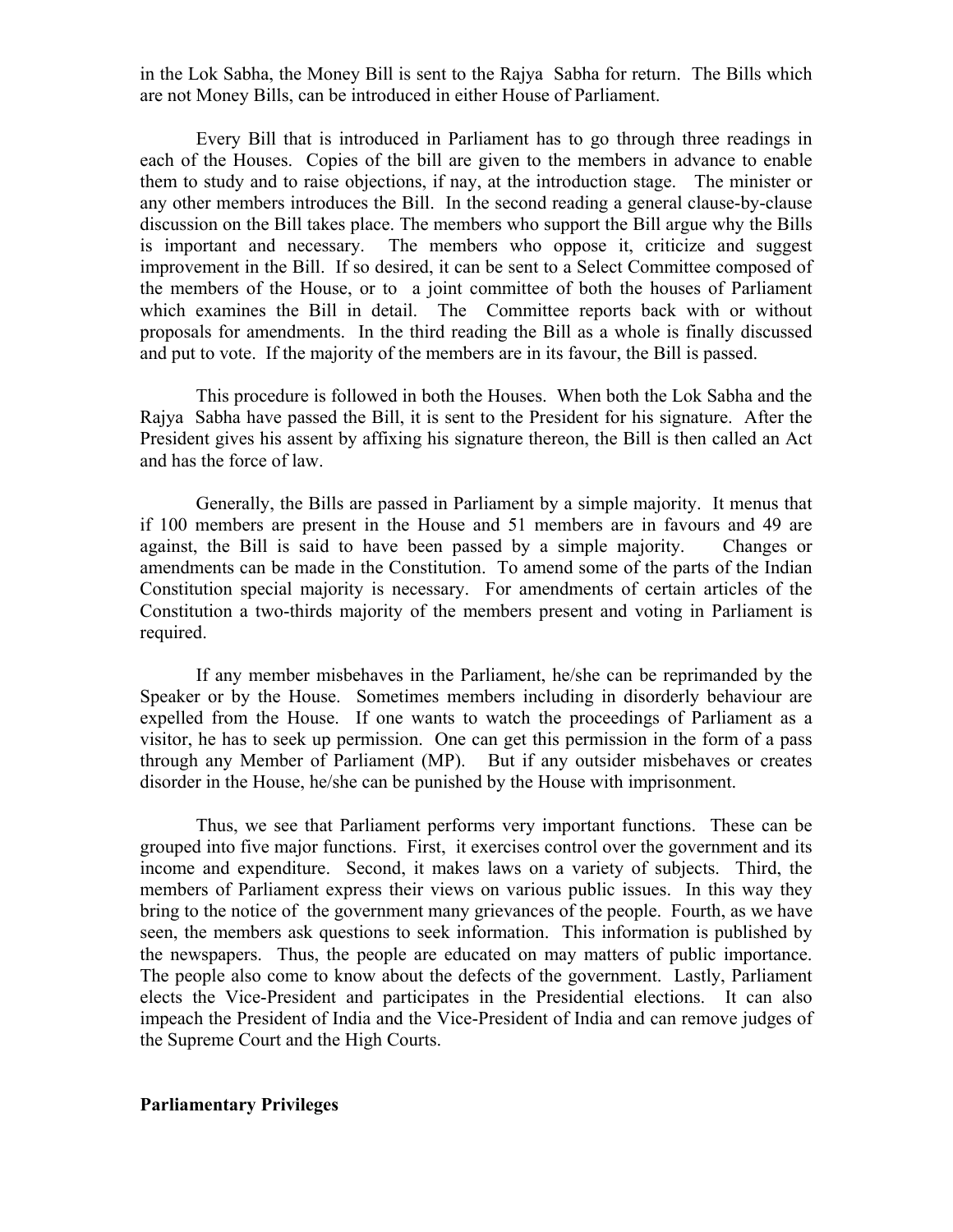Every member of Parliament has the privilege of freedom the speech. No member is liable to any actin in any court for saying anything in the House. His/her statements in the House cannot be questioned in any court.

 No member of Parliament can be arrested under civil cases during the session of the House or forty days before or after the session.

 There is a collective right of the House to make rules to regulate its procedure and conduct of business. No court is competent to call in question any proceedings of the House.

 If the conduct of any member is found to be derogatory to the dignity and status of the House, he/she can be punished by the House for his/her misbehaviour. There is a Privilege Committee of the House, which investigates the alleged misbehaviour. On the basis of the report of this Committee the House takes action. Thus, the House has the power to punish any person for breach of its privileges or for contempt.

 The members of Parliament receive a monthly salary and daily allowances for attending the sessions of Parliament They also get other benefits, such as railway pass, telephone and housing facilities. When they cease to be members, they are given pension benefits.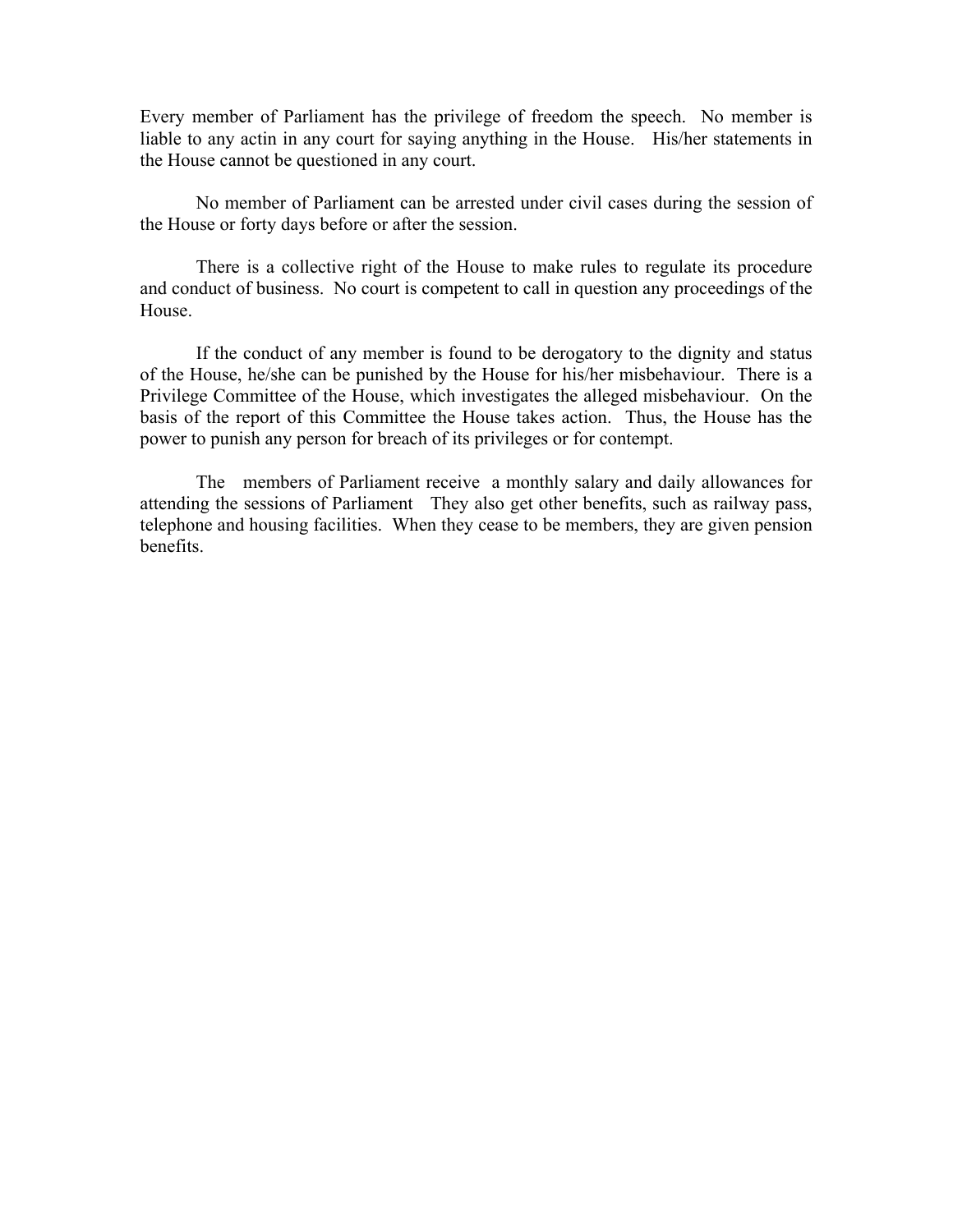# CHAPTER 3

# **Preparing for the Youth Parliament**

#### **How to Select Students**

Great care should be taken in selecting students for the Youth Parliament. As far as possible the students who are preparing for their Board Examination, may not be involved in the Youth Parliament. While selecting the students it may be remembered that the following students are generally considered to be suitable:

- 1. Students who have debating abilities.
- 2. Students who are well-informed and who have fairly good knowledge of our country's social, economic and political problems.
- 3. Students who hold merit positions in their classes.
- 4. Students who have leadership qualities and are interested in extracurricular activities.
- 5. Students who are studying in secondary and higher secondary classes.

It is further suggested that for ensuring wider participation a large number of students be involved, preferably new group of students every year, and they should be asked to collect relevant data on the topics selected for the question hour and other legislative business. Girl students should be given an equal chance to participate in the Youth Parliament.

# **Training**

The students who are studying in Delhi and other metropolitan and capital cities of different States of the country, have an advantage over others. They can avail themselves of an opportunity to see the practical working of Parliament or legislative assembly of their State. Such visits to the legislative assembly's session can provide close acquaintance with the actual proceedings and can make students conversant with the arrangements made for the members of the Lok Sabha and the State Vidhan Sabhas.

 However, this experience many not available to most of the students who are studying in mofussil towns and villages. These students can witness the proceedings of various local bodies such as Municipalities, Corporations, Zila Parishads, Panchayat Samitis and Village Panchayats.

 The teacher-in-charge of the Youth Parliament in the school first explains the composition, powers and functions of the parliament to the participating students. He/she should also ask the students to go through this book.

At this stage he/she may hold a short discussion with them and brief them abut the important points of parliamentary proceedings.

 He/she should then prepare an agenda or the List of Business with the help of the students. For each item of the business or agenda a detailed script should be prepared.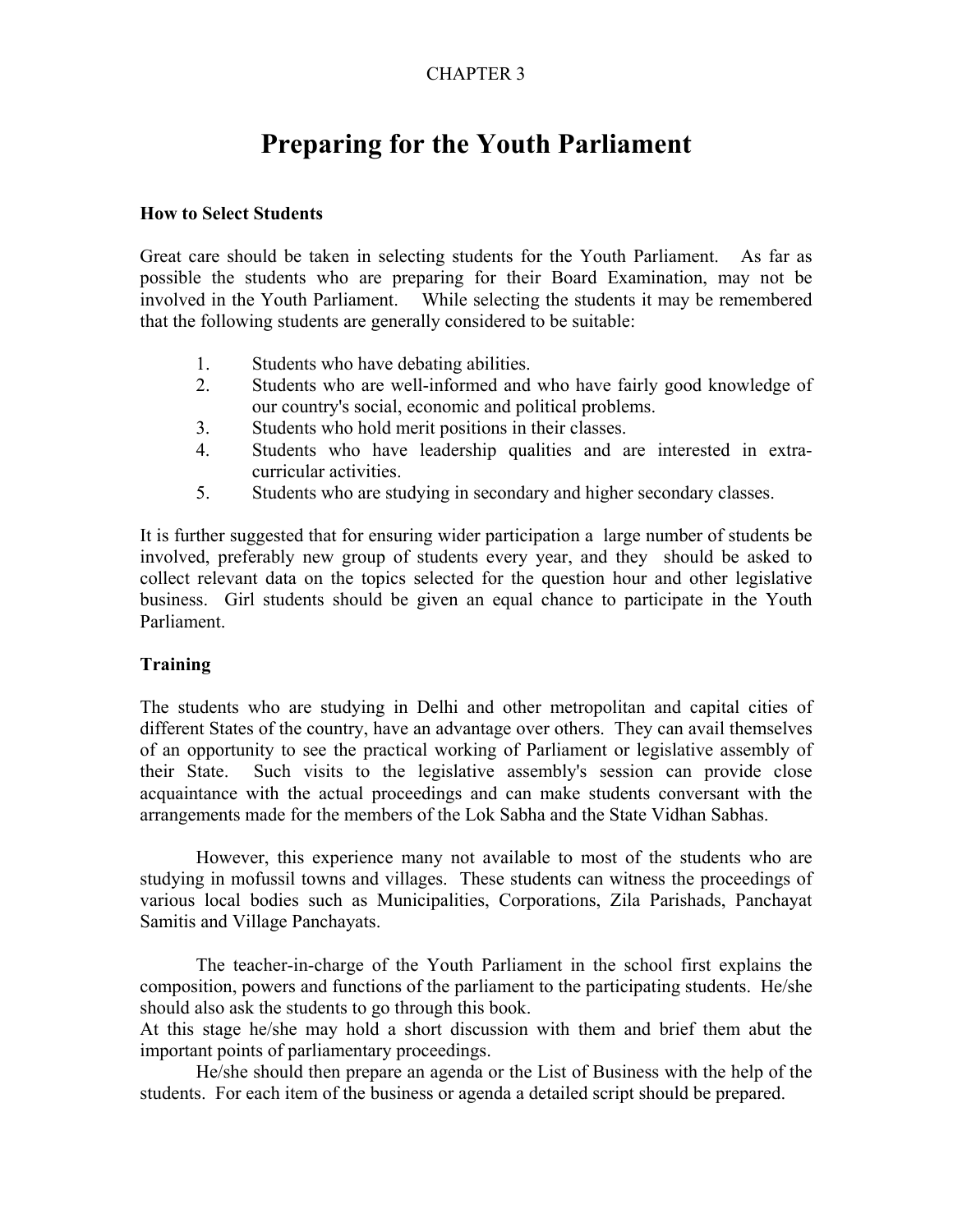If the roles are assigned to the students simultaneously, it would help in the preparation of the detailed script. A student who has been assigned a particular role can be asked to prepare a rough or a first draft of the script of hi/her role. He/she may be asked to take the help of a few students in the preparation of the draft. This first draft can be further improved upon in consultation with the teacher.

### *Check-List*

- 1. The composition, powers and functions of Parliament have been explained to participating students.
- 2. Copies of this book have been made available to the students.
- 3. A List of Business has been prepared.

After the List of business has been decided, preparation will have to be made for each item of the list. It is, therefore, necessary to be acquainted with the exact procedure that is to be followed with regard to each item.

Before we take up the detailed procedure, discussion of one very important point would be necessary in order to avoid future misunderstanding. A doubt is often raised that if we follow the procedure verbatim and stage the whole show on the basis of the detailed script, the Youth Parliament becomes dull and drab, devoid of any spontaneity. The whole proceeding becomes dull more so because of excessive insistence on decorum and discipline.

The question is : Can we deviate from the procedure laid down? If we can, to what extent?

The rules of procedure and conduct of the parliament serve the following four purposed;

- 1. All discussions are conducted systematically, with due regard to parliamentary norms.
- 2. Following the democratic principles all members get an equal opportunity to express their opinions and views freely.
- 3. The treasuring Benches get adequate opportunity to bring be for the Parliament, Bills and Government policies meant to serve the interest of the people.
- 4. Similarly, the opposition also get adequate opportunity to oppose wrong policies of the Government and to give vent to grievances of the peoples.

For the purposes of the Youth Parliament the rules and procedures may not be considered so sacrosanct as not to be deviated from in any way. Many times local conditions in a school are such that the rules cannot be followed in *toto*. For example, while retaining the basic elements in the lay-out of the Youth parliament variations are permitted. Similarly, the procedure is that during the question hour the concerned member in whose name a question is listed, speaks out the number of the question. In actual practice he/she does not read out the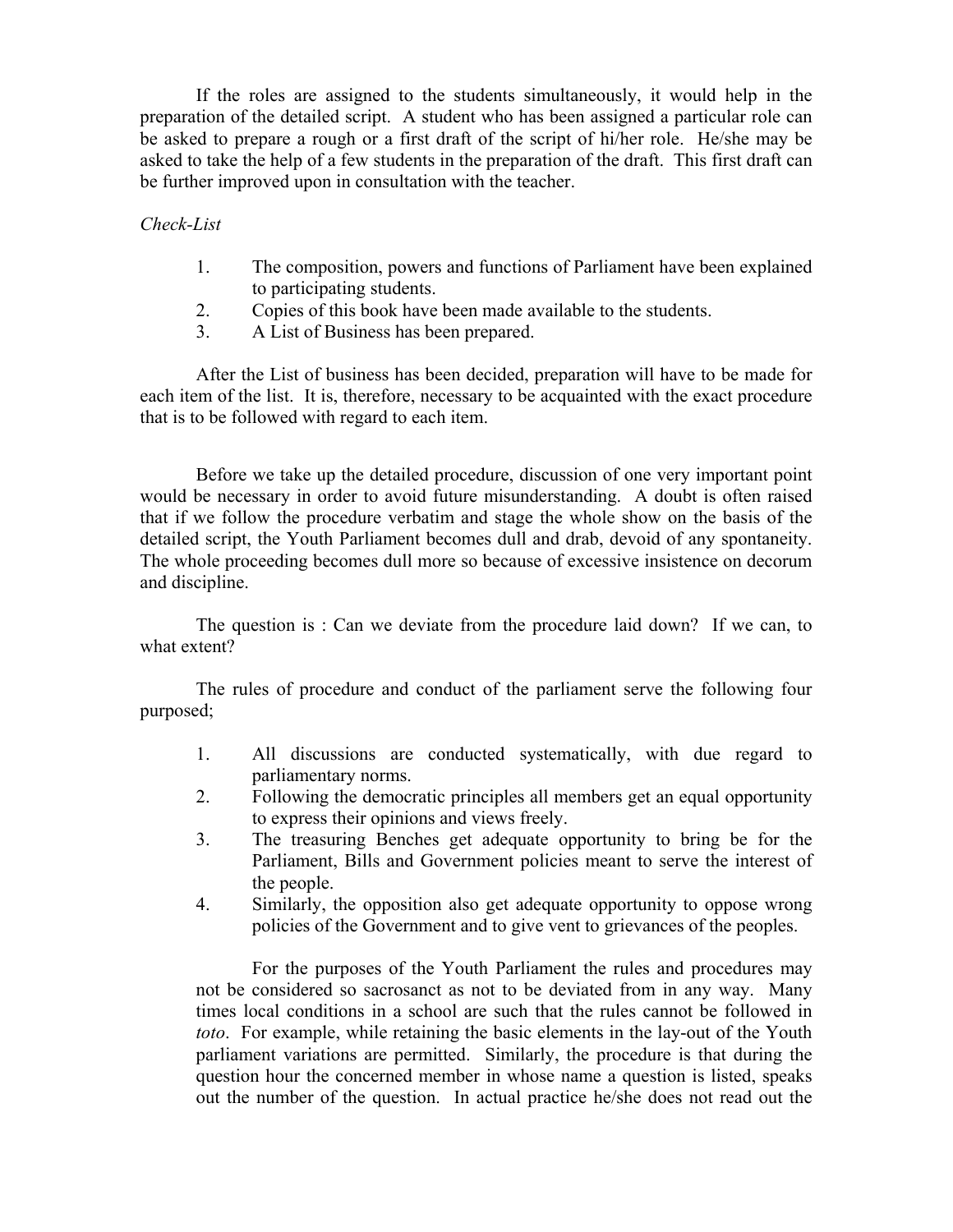question itself. But in the Youth Parliament this practice cannot be followed for obvious reasons and therefore he/she reads out his/her question. Thus the youth parliament is allowed to deviate from not violate the general purposes and objectives, As long as the general purposes and objectives are kept in mind, the Youth Parliament may be permitted to include innovations in its proceedings.

The Youth Parliament are meant to be the models and therefore the emphasis should be on highlighting the good aspects of the proceedings. The Youth Parliament should not be an imperfect imitation of the present-day legislatures. It should also be seen that its discussion does not degenerate into chaos and confusion, though this might be case in some of existing legislatures. Students should, therefore, be discourages to create ugly scenes in the proceedings.

However, this should not prevent the Youth Parliament from bringing in some elements of melodrama or some interesting features in its proceedings. The following examples are given to suggest that more of such features could be devised for making the proceedings spicy and interesting.

- 1. During the question hour a member while asking a supplementary, begins to make a short speech. The speech is interrupted and questioned by some members on the basis that during the question hour only questions can be asked and no discussion can be held. The speaker asks the member concerned to frame his language in a question form. The member acts accordingly.
- 2. A member flouts a rule of procedure by speaking without the Chair's permission or makes interruptions while others are speaking. This is pointed out either by other members or Speaker himself/herself. Then the situation is rectified.
- 3. Some members raise their hands for being permitted to speak during a discussion. One of them complains that the Speaker is not paying any attention to him/her in site of the fact that he/she has been frequently raising her/her hand for permission. Then the Speaker gives him/her permission to speak.
- 4. The following acts are not permitted in the House.
	- (a) Entering the House with coat hanging on the arm.
	- (b) Carrying walking-sticks into the Houses.
	- (c) Sitting with the backs to the Chair/
	- (d) Reading newspapers, books, periodicals etc. not directly concerned with the business before the House.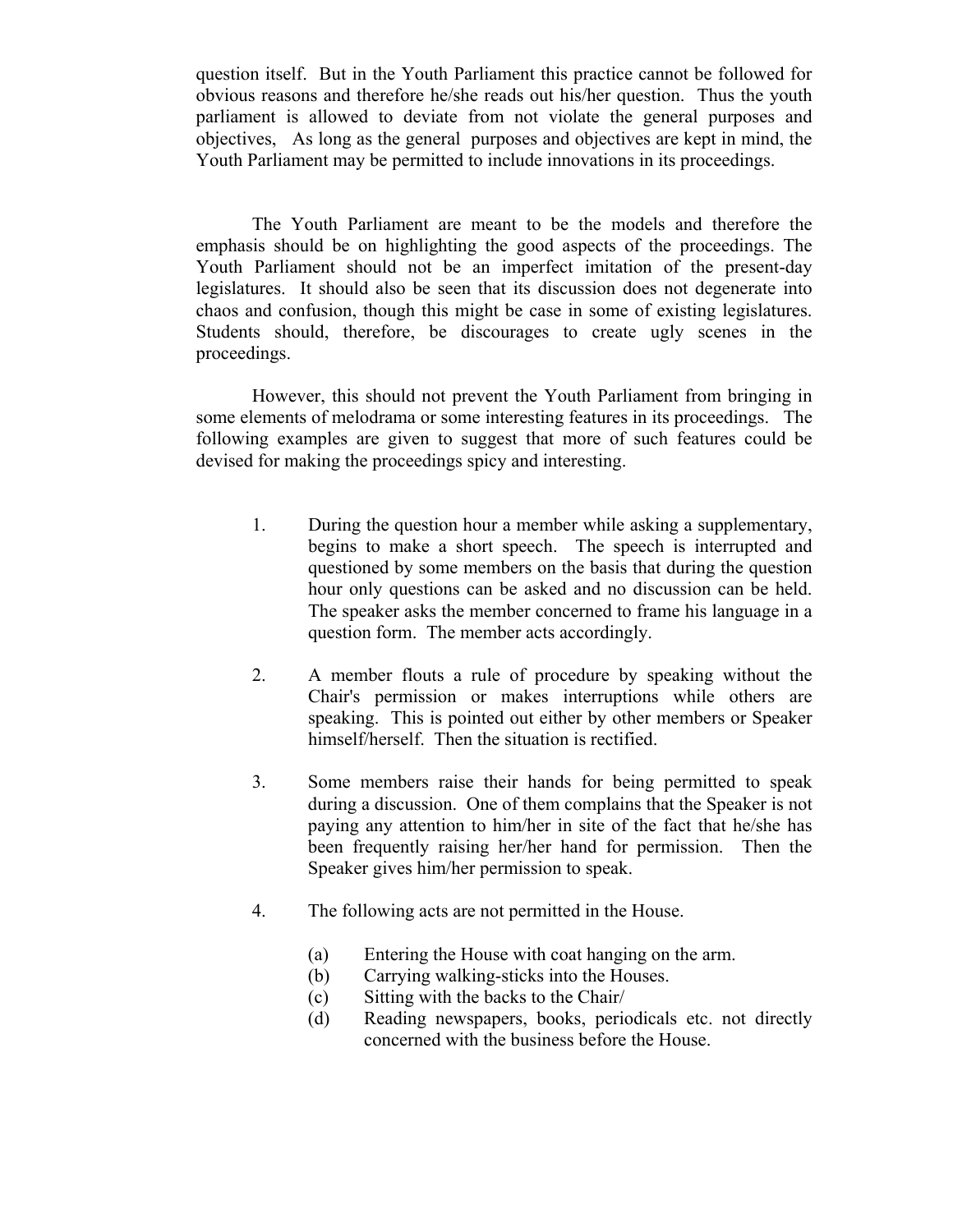A member may be asked to do one of these acts. Another member points out this to the Speaker and the Speaker asks the member concerned to stop the wrong act, which the member does.

 A balanced blend of advance detailed preparation and spontaneity is ideal. However how much spontaneity is to be allowed, is a matter to be left the discretion of the teacher-in-charge of the Youth Parliament. It is felt that in the initial states the Youth Parliament should be satisfied to stage its session on the lines of a 'political play' with detailed script, and should not for the time being brother abut spontaneity. Once the students and their school have gained experience and insight into the proceedings over the years, they can be allowed more freedom for innovations. But again care should be taken to see that this freedom does not turn into chaos and sub-standard discussion.

 There are scores of items of business which are taken up by the Lok Sabha for discussion and decision. The order in which these items are generally taken up, is as follows:

- 1. Oath or affirmation
- 2. President's Address to both the Houses of Parliament, to be laid on the Table
- 3. Obituary references
- 4. Questions (including short notice questions)
- 5. Vote of thanks on President's Address
- 6. Leave to move motions for adjournment of the business of the House
- 7. Questions involving a breach of privilege
- 8. Paper to be laid on the table
- 9. Communication of messages from the President
- 10. Communication of messages from the Council of States (Rajya Sabha)
- 11. Intimation regarding President's assent to Bills.
- 12. Communications from Magistrates or other authorities regarding arrest or detention or release of members of the House.
- 13. Calling attention notices.
- 14. Announcements by the Speaker regarding leave of absence of members from the sitting of the House.
- 15. Announcements by the Speaker regarding various matters, e.g. resignations of members of the House, nominations to panel of Chairmen, Committee, etc.
- 16. Rulings by the Speaker.
- 17. Presentation of Reports of Committees
- 18. Laying of evidence before Select/Joint Committees on Bill
- 19. Presentation of petitions
- 20. Statements by Ministers
- 21. Personal statements by ex-Ministers in explanation of their resignation
- 22. Statements under Direction 115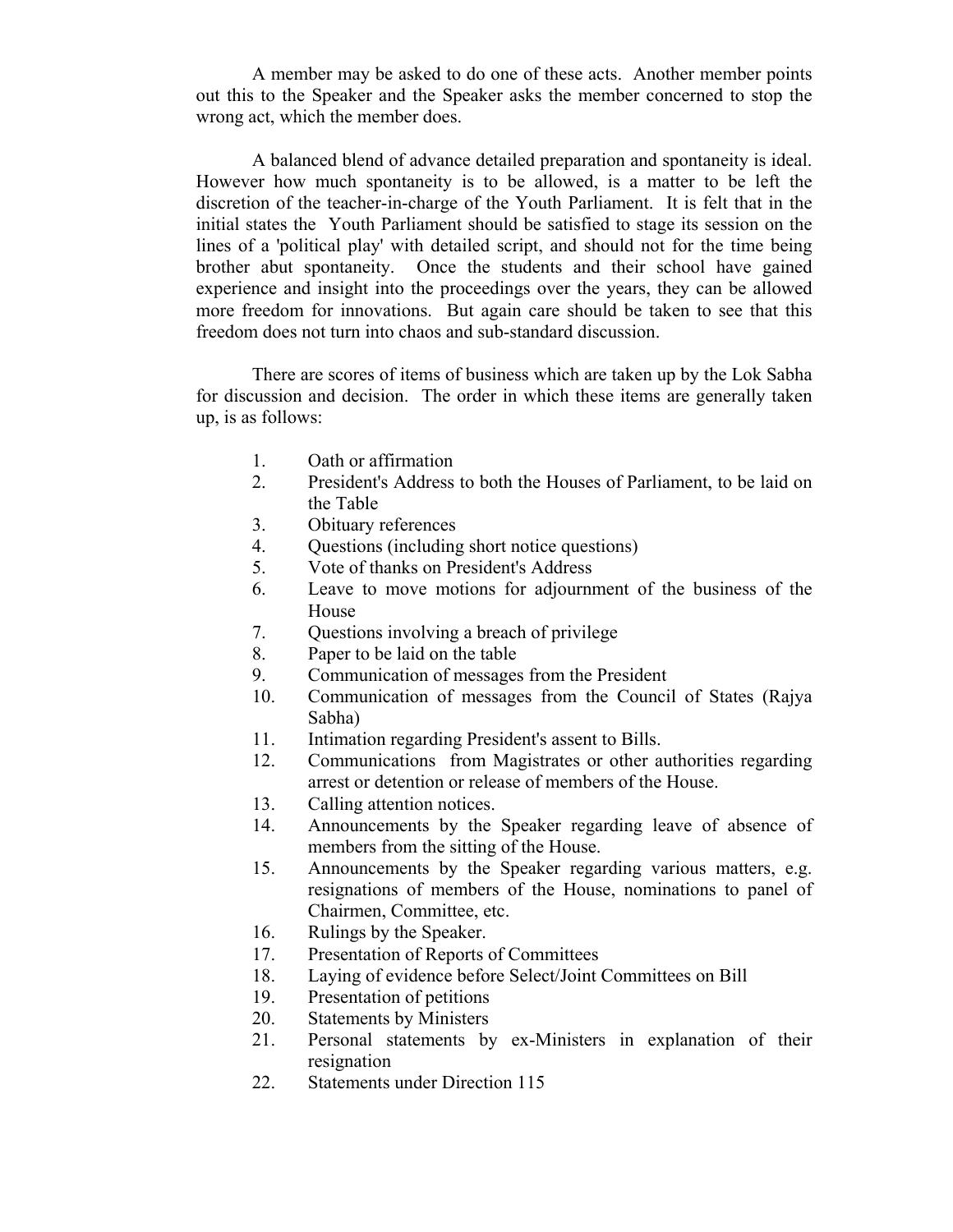- 23. Personal explanations under Rule 357 (if not made during the debate)
- 24. Motions for election to Committees
- 25. Motions for extension of time for presentation of reports of Select/Joint Committees on Bill
- 26. Motions for adoption or Reports of Business Advisory Committee
- 27. Motions for leave move Resolution for removal of Speaker/Deputy Speaker.
- 28. Motions for leave to make a motion of no-confidence in the Council of Ministers.
- 29. Bills to be withdrawn
- 30. Bills to be introduced
- 31. Introduction of Private Members bill
- 32. Consideration of Private Members bill
- 33. Laying of explanatory statements giving reasons for immediate legislation by Ordinances
- 34. Raising of matters, under Rule 377, which are not points of order
- 35. Consideration of Reports of the Committee of Privileges

It is not necessary that all the items should come up in a single sitting. The above list is meant only to serve as a guide for arranging various items of business. The Youth Parliament should select a few prominent items in its agenda which could be disposed of within the time-limit of one hour.

A detailed procedure of the following items has been given in this book and, therefore, the Youth Parliament may select items of its agenda from this list.

- 1. Oath or affirmation
- 2. Obituary references
- 3. Questions
- 4. Paper to be laid on the table
- 5. Calling attention notices
- 6. Adjournment Motion
- 7. Questions invoking a breach of privilege
- 8. Motions for leave to make a motion of no-confidence in the Council of Ministers.
- 9. Discussion on matters of urgent public importance for short duration
- 10. Bills to be introduced Legislative business
- 11. Private Members Resolution

# CHAPTER 4

# **Procedure for Conducting Youth Parliament - Part I**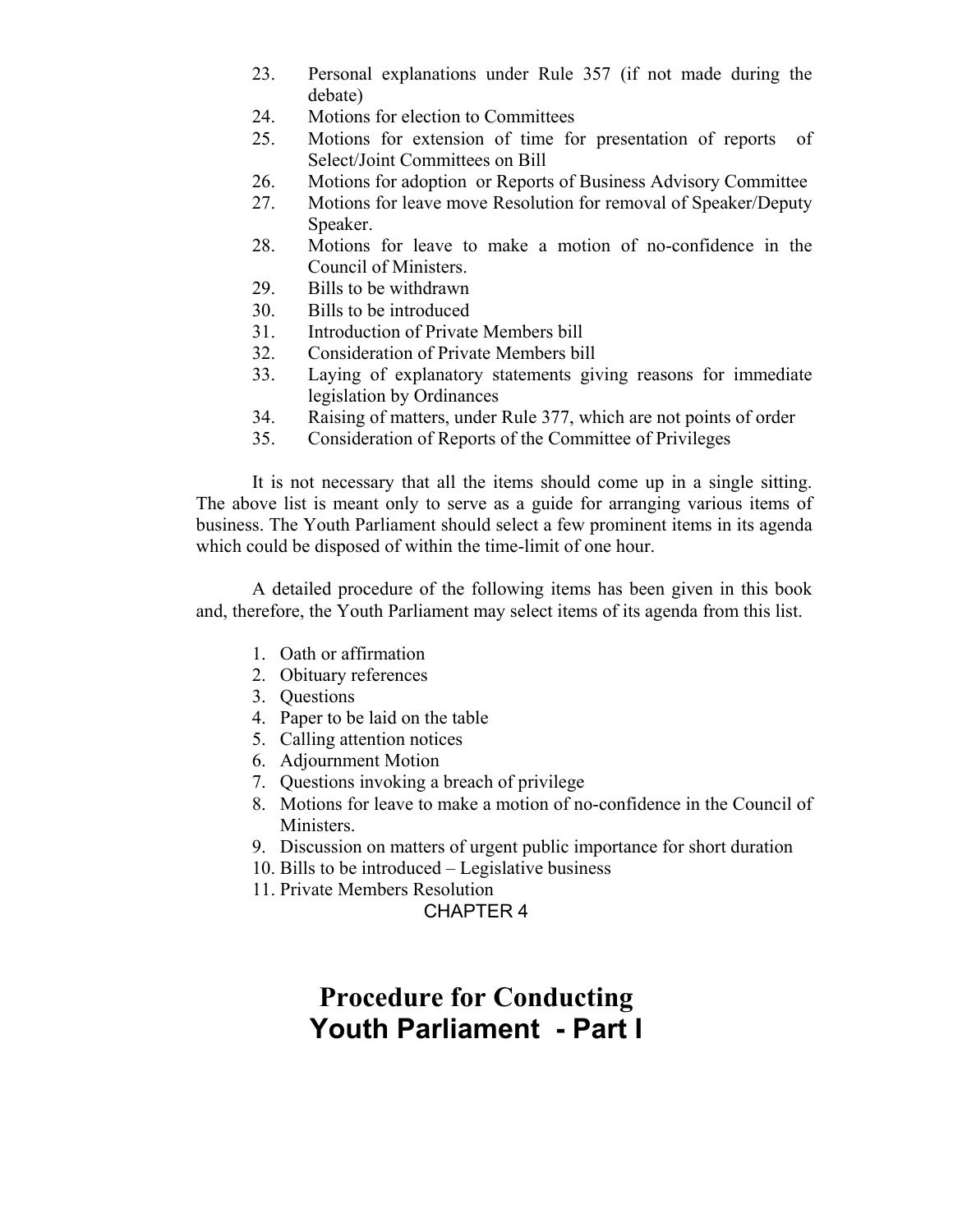#### **Seating Arrangement**

The chamber of the Lok Sabha is a semi-circular hall with the Speaker sitting in a canopied chair, placed conspicuously at the centre of the diameter connecting the two ends of the semi-circle. There is a dividing space in front of the Speaker's rostrum. The seating arrangement for members is in the shape of horseshoe. On the left of the rostrum are the seats for the Opposition and on the right are seats for the Treasury (Government).

 The lay-out of the chamber of the Youth Parliament should resemble as far as possible the lay-out of the chamber of the Lok Sabha. The lay-out with the seating arrangement is given in the illustration.

 The Speaker's chair is placed on an elevated rostrum. The Prime Minister is allotted the first seat on the right-hand side of the Chair. Others ministers are seated are seated in order of their seniority next to the Prime Minister.

 Just below the seats of the Speaker is seated the Secretary- General of the Parliament. Other officers of the House, Official Reporters, etc. are also seated at the same table. The Marshal should sit on a chair behind the Speaker on the left.

National Emblem may be displayed on the wall behind the Speaker's seat.

 A sufficient number of seats may be provided in the visitors' gallery for the diplomats and distinguished visitors. A separate gallery may be earmarked for the 'Press'.

 Placards of the Speaker, the Prime Minister and other Ministers who are going to answer questions or are going to speak and the Leader of the Opposition should be prepared and placed in front of their respective seats. There should be no placards showing the names of individual political partiesreal or imaginary.

If arrangement is made for loudspeakers, care should be taken to have as many microphones as possible. Nine microphones are ideal-one for the Speaker, four for the Treasury Benches and four for the Opposition.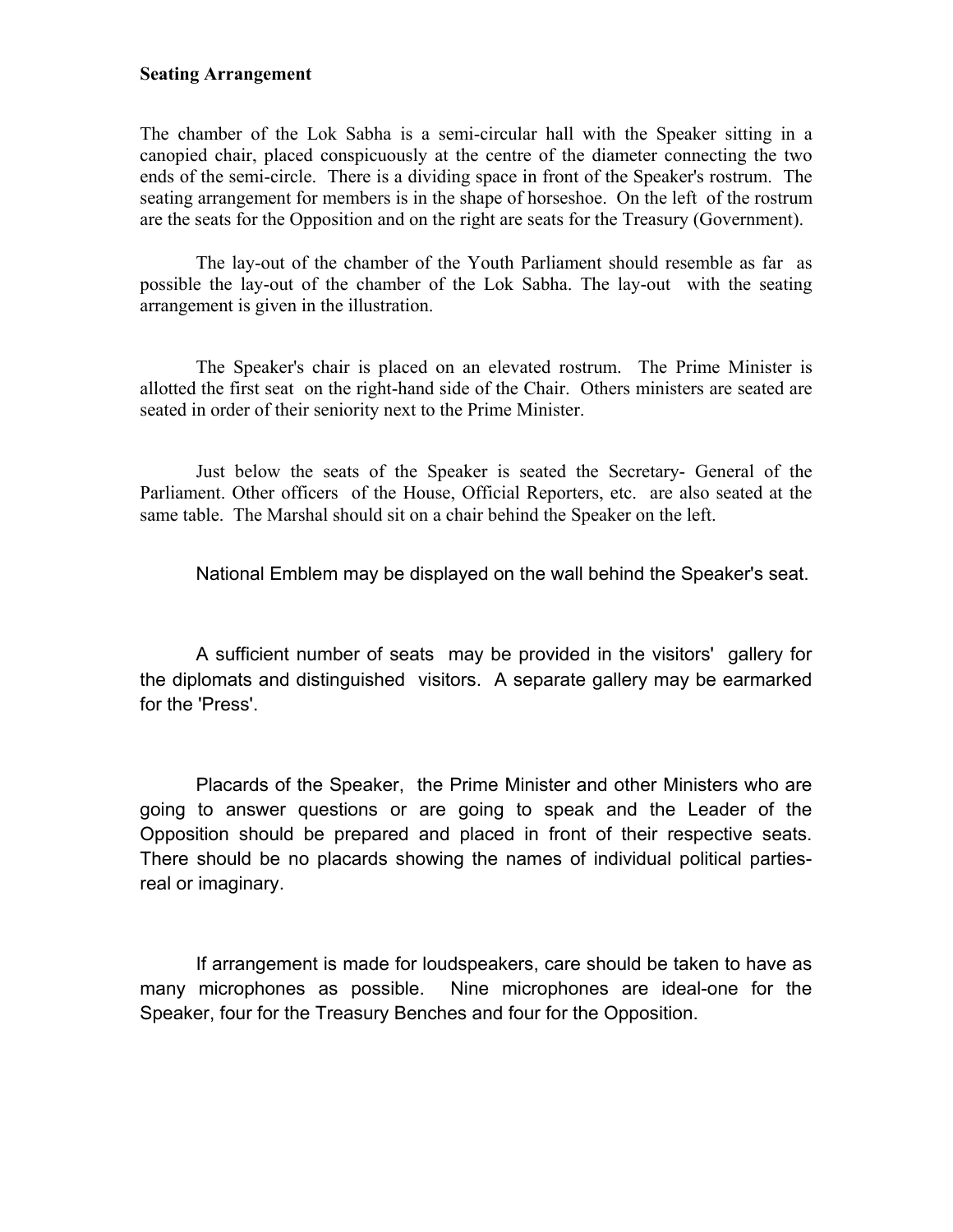In the Youth Parliament the students may come in their normal dresses. If different dresses are planned, care should be taken to see that they should not given an impression of caricaturing. The accent in the Youth Parliament is, and for the matter should be, on procedure and content and quality of discussion rather than on mimicry and caricaturing.

#### **Formal Sitting of the House**

Before the formal sitting of the House begins, members occupy their seats and wait for the Speaker to come to the House. The scene that one observes is that of informal atmosphere. Members talk among themselves, exchanging greetings and pleasantries. the Youth Parliament should try to enact this informal scene before the arrival of the Speaker.

The arrival of the Speaker is preceded by a ceremonial announcement by the Marshal heralding the arrival of the Speaker. (The Marshal remains standing throughout the sitting of the House.) Before the announcement he ensures that there is a quorum the House and thereafter he announces: "Hon'ble Members, Hon'ble the Speaker" The Members stand in their seats till the Speaker has reached his chair and taken his seat after bowing to the House. Before taking his/her seat the Speaker bows to the Opposition members first and them to the Treasury Bench members also reciprocate by bowing their heads to the Speaker.

#### *Check-list*

- 1. Marshal knows what is to be announced.
- 2. The members know that they have to stand in their seats till the Speaker has taken his seat.

#### **Oath or affirmation**

A newly elected member of the House is required to make an Oath or affirmation at he commencement of a sitting of the House. The prescribed form of Oath or affirmation is:

**"I........., having been elected (or nominated) a member of (Youth Parliament) House of the People do swear in the name of God/solemnly affirm that I will bear true faith and allegiance to the Constitution of India as by law established, that I will uphold**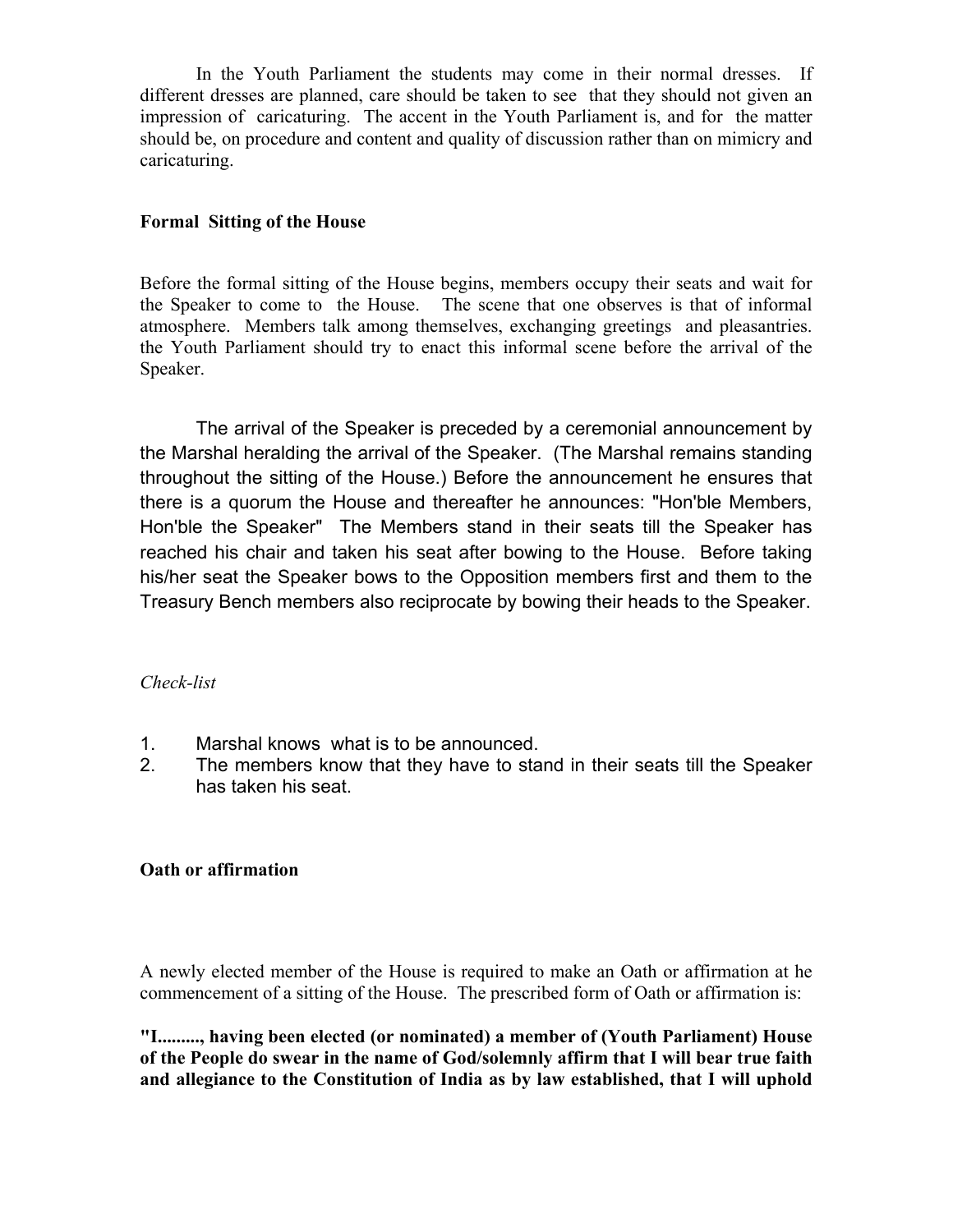#### **the sovereignty and integrity of India and that I will faithfully discharge the duty upon which I am about to enter."**

"मैं जो ......... युवा संसद का सदस्य निर्वाचित (या नाम निर्देशित) हुआ हूं ईश्वर की शपथ लेता हं/सत्य निष्ठा से प्रतिज्ञा करता हूं कि विधि) द्वारा स्थापित भारत के संविधान के प्रति श्रद्वा रखुंगा, देश ँ को प्रभुसत्ता और एकता को बनाएँ रखुंगा तथा जिस पद को मैं ग्रहण करने वाला हूं, उसके कर्त्तव्य का श्रद्वापूर्वक निर्वाह करंगा ।"

The member can make an Oath or affirmation in English or in any of the languages specified in Eighth Schedule of the Constitution. Before making an Oath the member should bring with him the certificate of election granted to him/her by the Returning Officer.

The Speaker announces making of an oath or affirmation by the new members, as the first item of the day. The Secretary-General then calls the name of newly elected members one by one for making an oath or affirmation. The member proceeds from the place he is occupying to the right-hand side of the Secretary-General's table and hands over certificate of election to him. A form of the oath or affirmation is then handed over to the member-elect. The Secretary-General asks the member whether he/she would like to take oath or affirmation and in which language. While making the oath or affirmation the member should face the Chair. After making the oath or affirmation he/she shakes hands with or wishes the Speaker. At the time of shaking of hands/wishing there is generally a loud thumping of desks by the members. After wishing the Speaker the member passes behind the Chair to the other side of the Secretary-General's table and signs the Roll of Members. He/she then takes his/her seat in the House.

#### *Check-List*

- 1. Typed copy of form of oath or affirmation in the language in which the member desires to make the oath, is ready.
- 2. The Speaker knows what he/she is supposed to say.
- 3. A typed copy of the Certificate of Election to be handed over to the Secretary-General is ready.
- 4. The newly elected member knows what he/she is supposed to do:
	- (a) First he/she should go to the right-hand side of Secretary-General's table.
	- (b) While making the oath or affirmation he/she should face the Chair.
	- (c) After making the oath or affirmation he/she should shake hands with (or wish) the Speaker.

#### **Obituary references**

Obituary references can be made in the House to a deceased member of the House or a distinguished person of national or international repute. the Speaker rises in his/her seat and announces the sad demise of the departed person. Thereafter the Prime Minister associates himself/herself with the sentiments expressed by the Speaker and pays tributes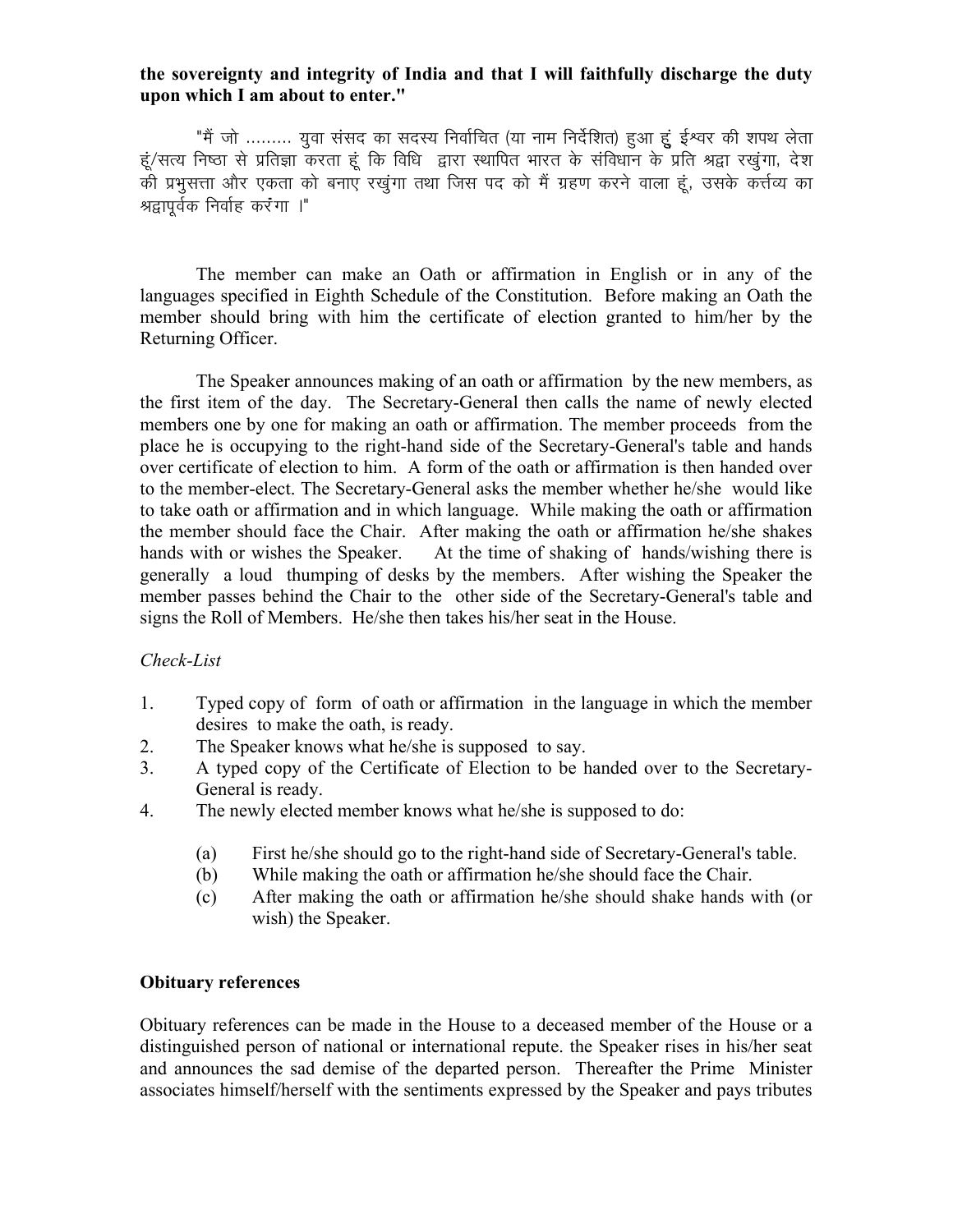to the memory of the departed soul. The leaders of all prominent parties and groups follow the Prime Minister and pay suitable tributes. However, in the case of the death of an ex-member of the House the general practice now is that the obituary references is made only by the Speaker.

 Thereafter, the House stands and observes two minutes silence as a mark of respect to the departed soul. The Speaker then directs the Secretary-General to convey the condolences of the House to the bereaved family.

#### *Check-List*

- 1. The Speaker knows what he/she has to speak.
- 2. Typed copies of statements-cum-tributes to be paid by the Prime Minister and others are kept ready.
- 3. The House observes two minutes' silence.

#### **The Question Hour**

The question has been defined as an instrument by which a member can elicit information on any matter of public importance. This part of sitting is devoted to oral questions commonly known as starred questions. Therefore, the question hour is the most popular item of the agenda in the Youth Parliament. It is the most interesting item not only for the members of the House but also for the audience. To make this hour interesting and informative, an intensive advance preparation on the part of the teacher-in-charge and the participating students is called for.

The Youth Parliament can devote about ten minutes for this item of the agenda.

 There are two kinds of questions-starred question and unstarred questions. A member who desires an oral answer to his/her questions distinguishes it by an asterisk. The starred questions are those questions which are desired to be answered orally. The unstarred questions are meant for written answers which are placed on the Table of the House.

 Any member may, with the permission of the Speaker, put a supplementary question for the purpose of elucidating further information on any matter regarding which an answer has been given and if the member does not regard the answer a complete one.

 However, in the Youth Parliament only starred questions and their supplementary questions should be included. The question hour item is such that participation and involvement of a large number of students can be ensured.

 The subject matter of question scan be the day-to-day problems faced by the common citizens. Current topics such as price-rise, increase in crimes, law and order, floods, famines, students problems regarding employment, discipline, textbooks and curriculum, can also form an interesting subject matter for questions. The questions can cover any aspect of our national life as well as our relations with other countries. It is suggested that teachers and students should look for relevant subject matter for questions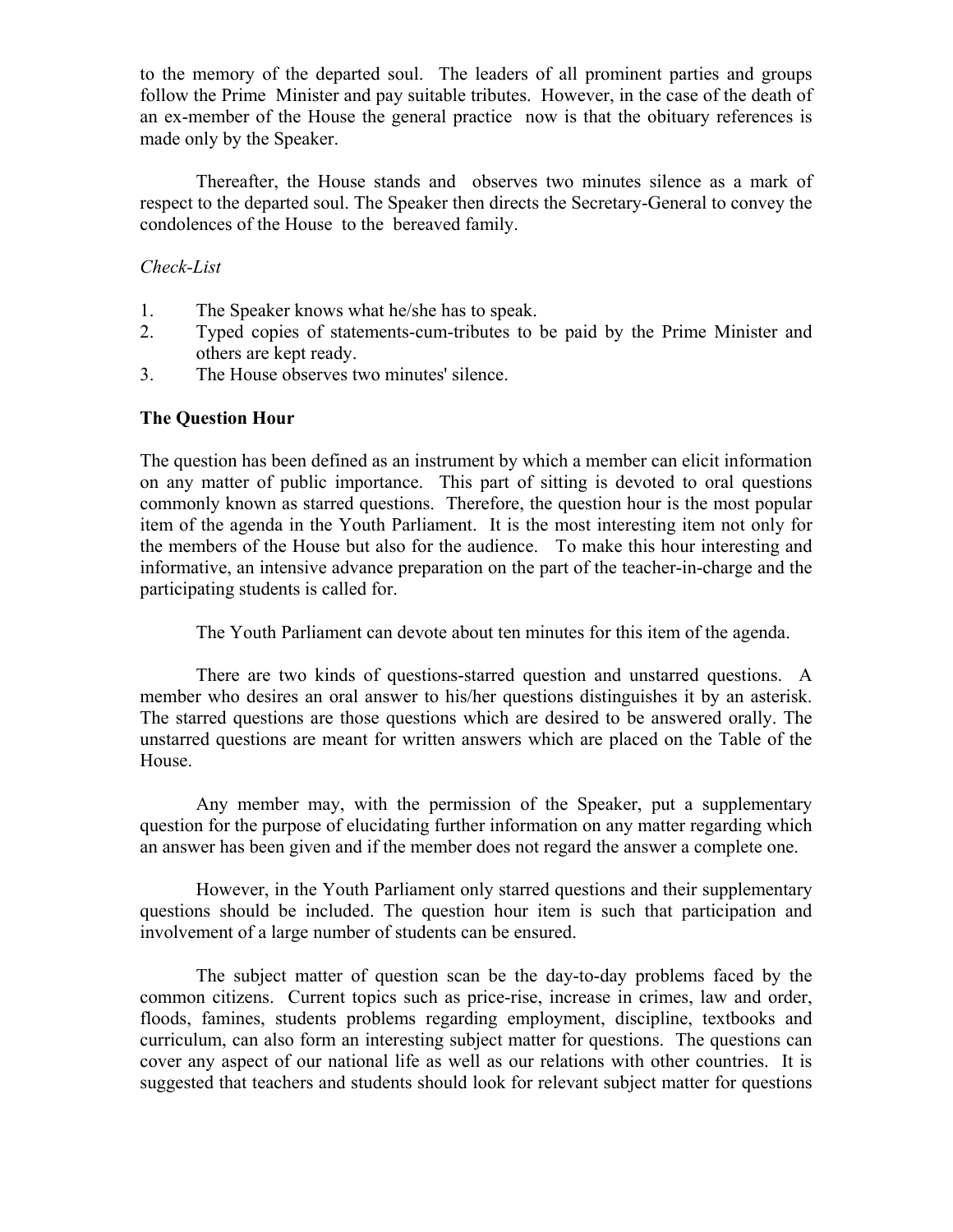in the daily newspapers which publish the Lok Sabha and the Rajya Sabha debates during the period of their sittings.

 Every member has a right to ask question. The question should specify (a) the official designation of the Minister to whom the question is addressed. And (b) the date on which the question is proposed to be placed on the list of questions for answer.

 Questions should be printed or cyclostyled in the 'List of Questions'. The Speaker will call out the name of the member in whose name the question stands. The member rises in his/her place and asks the question mentioned against his/her name in the list of questions. Though in the Lok Sabha, the member asks the question by referring to its number, in the Youth Parliament the member should read out the entire question so that the audience may know the subject matter of the questions. Thereafter, the Speaker asks the Minister concerned to answer question. The Minister then stands and answers the questions. However, the member can ask supplementary questions with the permission of the Speaker to further elucidate any matter of fact regarding the answer given by the Minister. Other members may also ask supplementary questions. It should be remembers that there should be no discussion on the answer given by the Minister.

A few examples of questions are given below:

\*501 Shri Girish Chander

Will the Hon'ble Minister of Industry be pleased to state:

- (a) Whether it is a fact that the price of printing paper has gone up by 50% this year as compared to the last year?
- (b) Whether this has resulted in the considerable increase in the prices of school book as well? And
- (c) Whether the Government proposes to taken certain steps to remedy this situation, and if so, the details thereto.

\*502 Shri K.R. Sriram

Will the Hon'ble Minister of Works and Housing be pleased to state:

- (a) How the Capital was allowed to go without water for several days together?
- (b) Whether it was an act of sabotage by a striking workers' Union? and

 $\_$  , and the contribution of the contribution of  $\mathcal{L}_\mathcal{A}$  , and the contribution of  $\mathcal{L}_\mathcal{A}$ 

(c) If yes, what action is proposed to be taken by the Government?

Answers to Question 501 can be as follows:

- (a) Yes, Sir.
- (b) Yes, Sir
- (c) The Government is taking effective steps to control the price rise of printing paper. We also intend to take suitable measures to reduce the impact of price rise of printing paper on school books.

*Supplementary questions*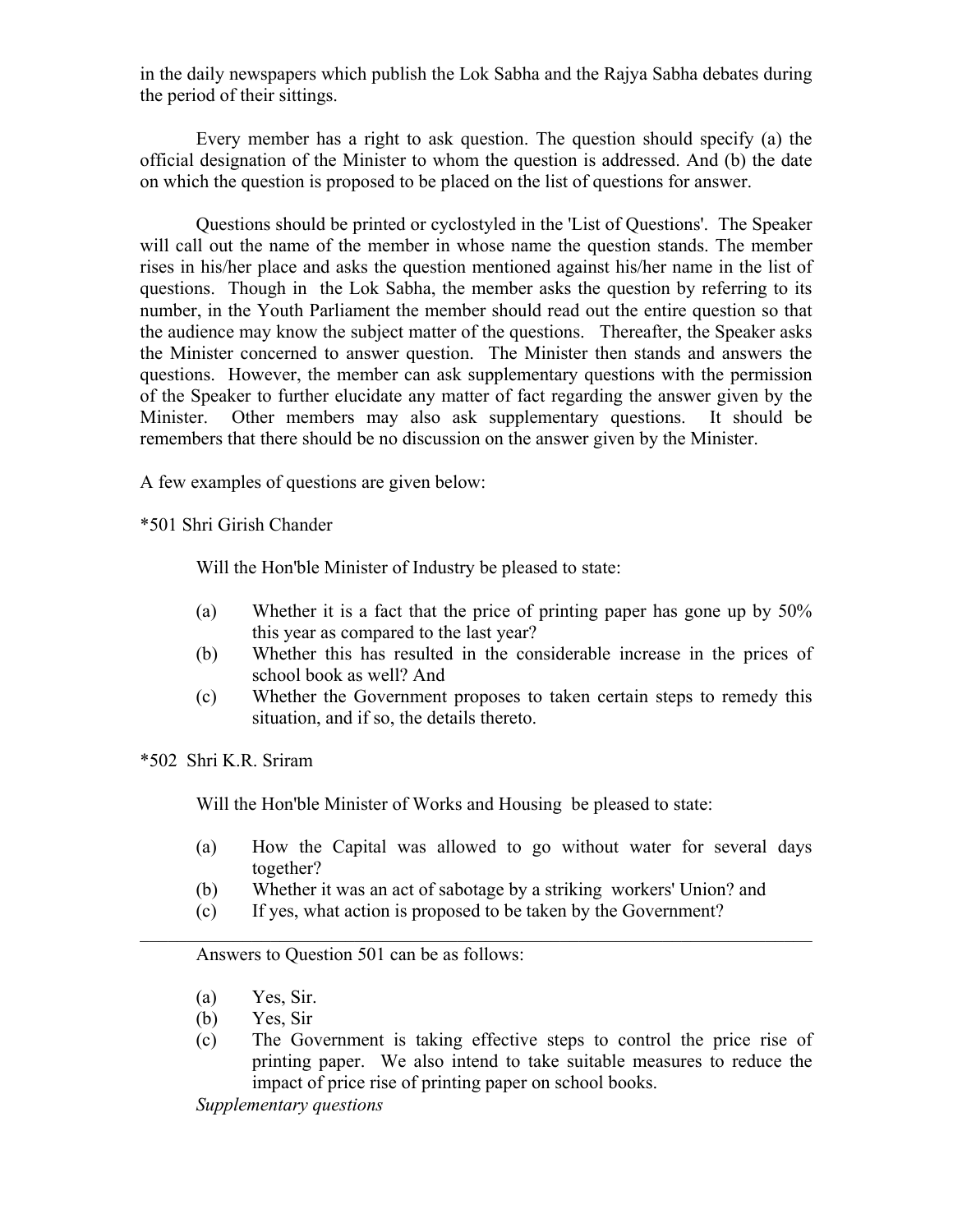How does the Government propose to ensure supply of controlled-priced books to students living in rural areas?

*Answer by the Minister*: This concerns the Ministry of Human Resource Development.

503. Km. Neerja

Will the Hon'ble Minister of Home Affairs be pleased to state:

- (a) Why the law and order situation in the Capital has not been brought under control despite regular threat to the security of the people? And
- (b) What steps have been taken to check the deterioration of law and order situation in the country as a whole?

The list of questions for Oral Answers are required to be printed or cyclostyeld, is, given in Appendix IV.

The right to ask question is governed by the following conditions.:

- (i) The question shall not bring in any name not necessary to make the question intelligible.
- (ii) It shall not contain arguments, ironical expressions and defamatory statements.
- (iii) It shall not ask for an expression of opinion or the solution of an abstract legal question.
- (iv) It shall not ask to the character or conduct of any personal except in his official capacity.
- (v) It shall not ordinarily exceed 150 words.
- (vi) It shall not be related to a matter which is not primarily the concern of the Government of India.
- (vii) It shall not ask for information set forth in ordinary works or reference.
- (viii) It shall not refer discourteously to a friendly foreign country.
- (ix) It shall not ask for information on a matter which is pending before a court of law.

*Check-List* 

- 1. The list of questions has been printed or cyclostyled.
- 2. The Ministers concerned have the answers ready with them.
- 3. The members who have to ask the questions, have a copy of their questions ready with them.
- 4. If supplementary questions are to be asked, their copies and the answers to these supplementaries are also ready with the members and the Ministries concerned.
- 5. The Speaker has the list of questions and supplementaries with him/her.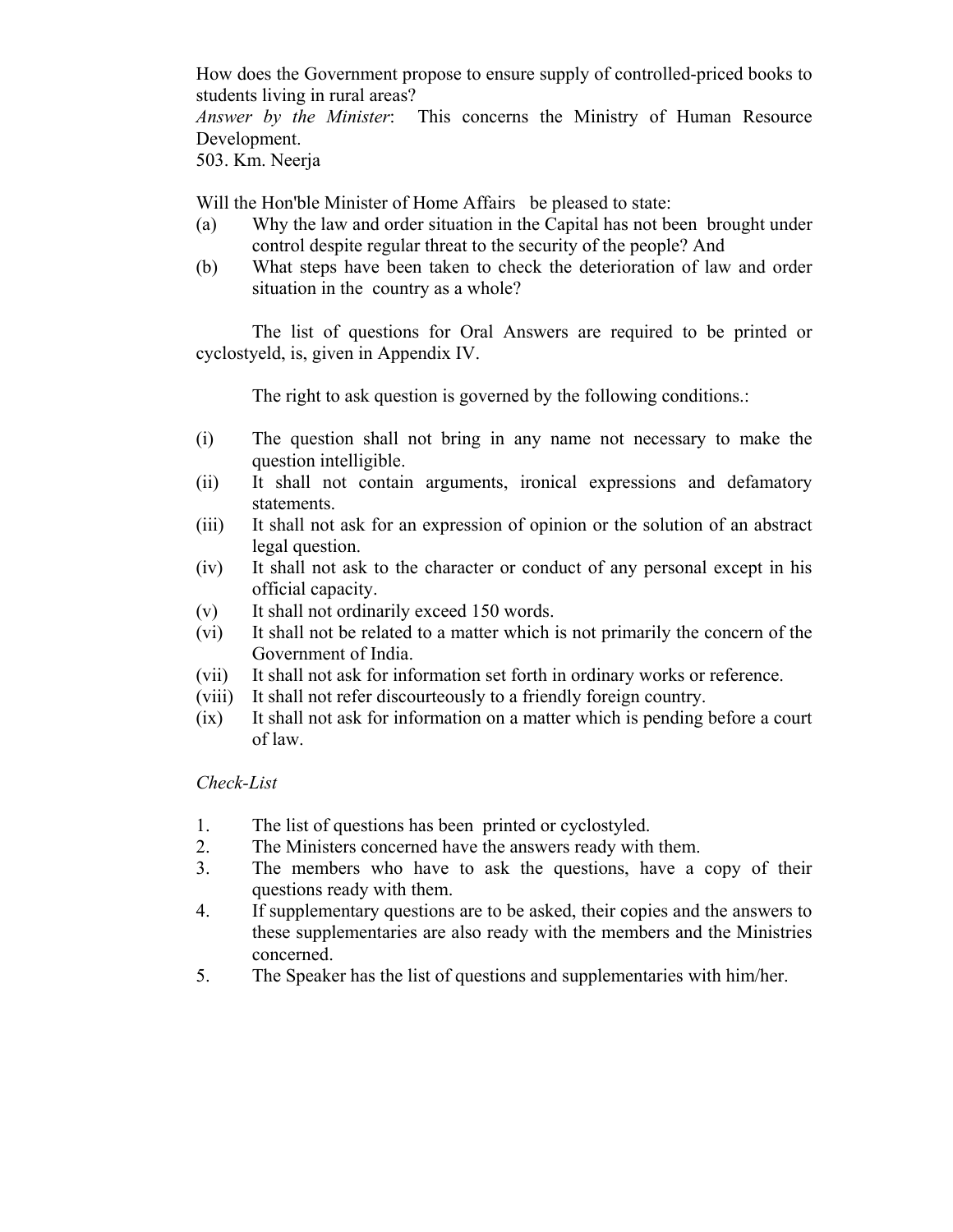# CHAPTER 5

# **Procedure for Conducting Youth Parliament – Part II**

#### **Paper to be laid on the Table of the House**

In the seating arrangement of the House the Table of the House can be seen just below the seat of the Speaker. Papers which are not read in the House, are laid on this Table for the purpose of supplying authentic facts and information. These papers prepared ground for future discussion on various matters. Generally, the papers are laid on the Table by the Ministers. However, a private member or the Secretary-General of the House can also any paper or document on the Table with the permission of the Speaker. An announcement by the Minister/Member/Secretary-General concerned, after his/her name has been called by the Speaker, to the effect that the concerned paper is being laid on the Table is enough and there is no need to physically lay it on the Table.

 Most of the papers or documents are laid on the Table to fulfil the requirements of constitutional provisions or the rules of procedure.

 The following examples will give an idea of the nature of papers or documents that are laid on the table.

- 1. Annual Reports of Public Undertakings, e.g. the State Trading Corporation, the Hindustan Machine Tools Ltd., Damodar Valley Corporation, Air India, Indian Airlines Corporation, Life Insurance Corporation, etc.
- 2. Reports of other bodies set up under specific laws of Parliament, e.g. the All India Institute of Medical Sciences, Delhi Development Authority, University Grants Commission, etc.
- 3. Report of the Working Group on Autonomy for Akshwani and Doordarshan.
- 4. National Policy on Education, 1986.

If the Youth Parliament decides to take up this item on its agenda, it should include the item in the List of Business in the following manner:

#### **PAPERS TO BE LAID ON THE TABLE**

Shri/Smt./Ms. .............................................................................. (Minister of ............................) to lay on the Table a copy of the Annual Report of the ........................... ......................... for the year ....................................along with the audit accounts and the comments of the Comptroller and Auditor-General thereon.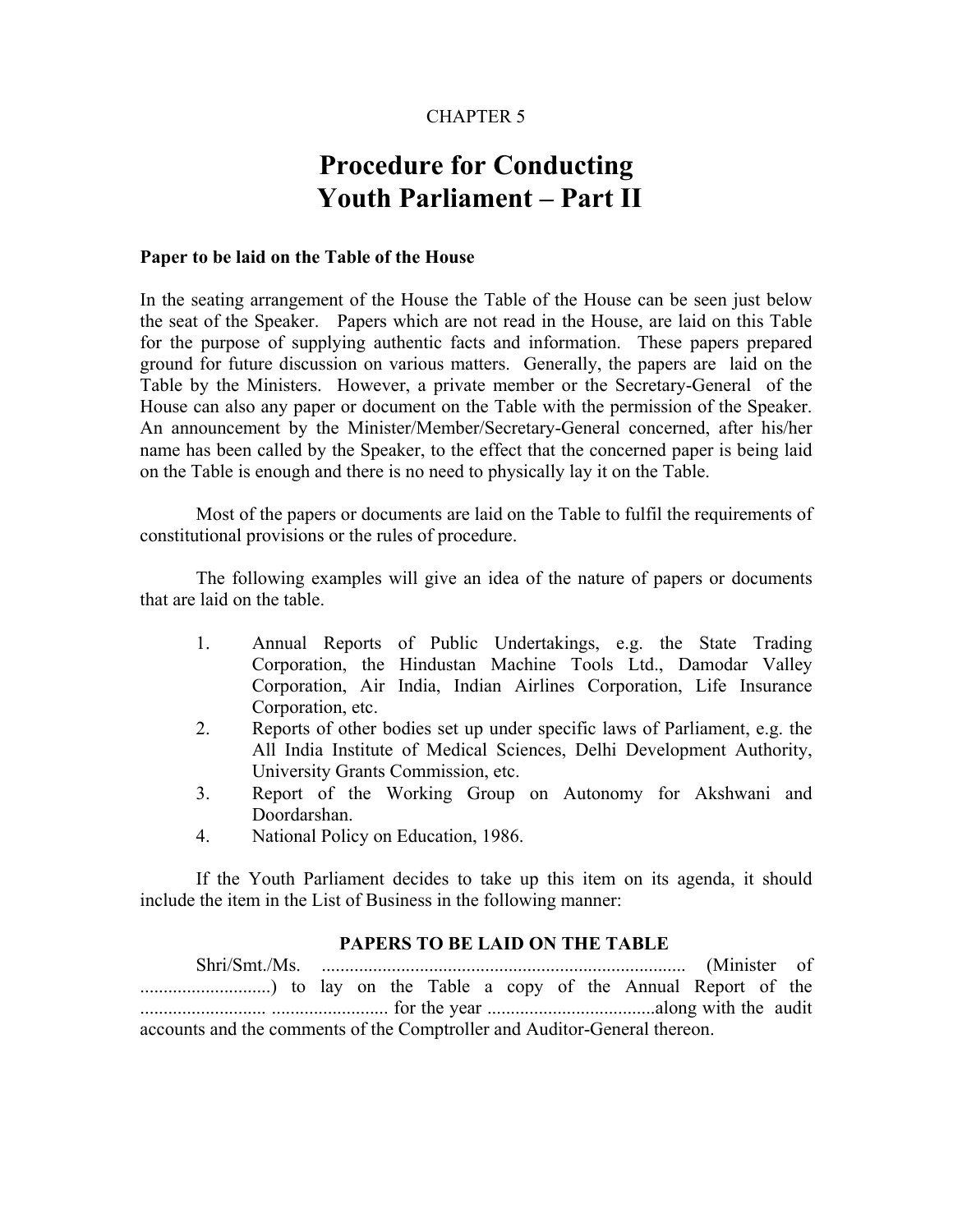The Speaker asks the Minister concerned to lay the papers on the Table. The Minister rises in his/her seat and reads out the title of the papers proposed to be laid on the Table.

If any member wants to seek information from the Minister regarding papers laid on the Table, he/she has to seek the permission of the Speaker so that that Minister may come prepared with information.

#### *Check-List*

- 1. The item has been included in the List of Business in the prescribed manner,
- 2. The Speaker knows what he/she has to say.
- 3. The Ministers concerned know what they have to say.

#### **Calling Attention Notice**

The idea of Calling Attention Notice has originated in our country itself a combination of questions for answers with supplementaries and brief comments on a matter of urgency and public importance. The members get an opportunity to express all aspects of a subject matter and the Government gets an opportunity to explain its policies regarding the matter for Calling Attention Notice. The Opposition also gets a chance to criticise the Government and its policies.

 Any member can, with the prior permission of the Speaker, call the attention of a Minister on a matter of urgent public importance. The Speaker decides the admissibility of calling attention notice on the basis of its urgency and its public importance. The following are a few examples are a few examples of subject matters which have been admitted by the Speaker in the past:

- 1. Serious food, drought or flood situation in the country or any part thereof.
- 2. Incidents involving a matter of law and order in a Union Territory such as Delhi.
- 3. Issues involving maintenance of essential services.
- 4. Serious issues involving production of important commodities such as oil, fertilizers, textiles and sugar.
- 5. Issues involving action on the part of a foreign Government which would adversely affect the interests of India.

A notice on the alleged harassment of a marriage party of Scheduled Caste people in a village in U.P., though primarily the concern of the U.P. Government, was admitted by the Speaker. The instance will show that in vie of its special significance a matter can be allowed even when it primarily lies in the domain of the State Government.

Calling Attention notice is taken up after the question hour and immediately before other items in the List of Business are taken up.

#### *Procedure*

The item is included in the List of Business in the following way: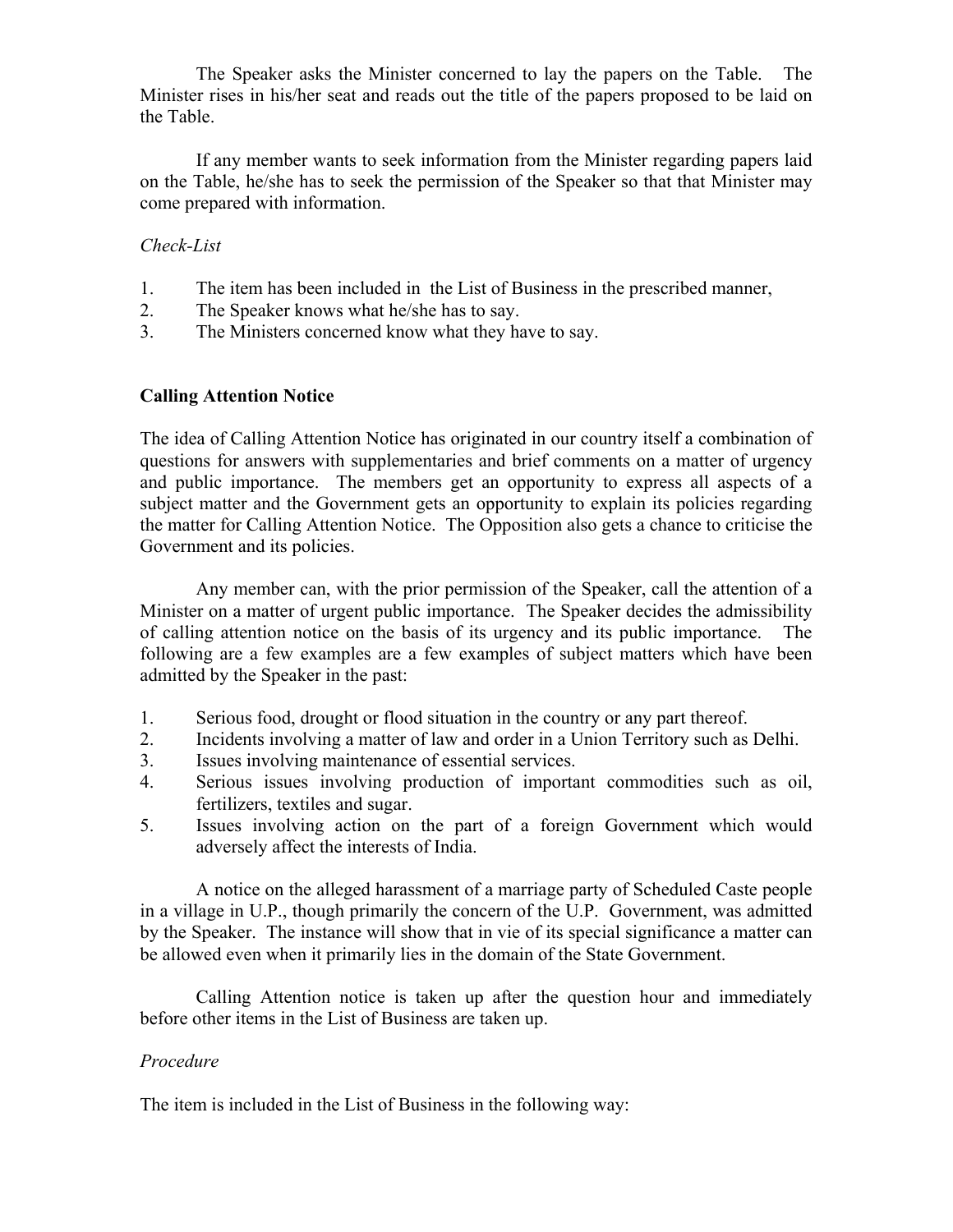# **CALLING ATTENTION**

Shri/Smt/Ms.............................................................................................

 The Speaker calls the name of the member (or members) in whose name the item has been included in the List of Business. On being called, the member rises in his/her seat and calls the attention of the Minister concerned and requests him/her to make a statement on the matter. The form in which the member calls the attention, is as follows:

 I call the attention of the Minister ............................................... to the following matter of public importance and I request that he/she may make a statement thereon.

 The Minister then makes a statement of facts. The member or members, in whose name or names the notice has been tabled, are permitted to ask questions seeking clarification arising out of the statement made by the Minister. Members whose names do not appear in the List of Business are not generally allowed to ask questions. The Minister after hearing all the questions raised by the Members will give a consolidated reply thereto and after that there would be no further discussion on the matter.

This business should not take more than 10 minutes in the Youth Parliament.

#### *Check-List*

- 1. The item has been included in the List of Business in the prescribed manner,
- 2. The Speaker knows what he/she has to say.
- 3. The member concerned knows what he/she has to say to call the attention. He/she also knows what further questions he/she has to ask after the Minister concerned has made a brief statements.
- 4. The Ministers concerned has prepared his/her brief statement.

#### **Adjournment Motion**

Ordinarily an item which is not included in the List of Business, cannot be taken up. But there is an exception. Any matter which is of urgent importance and which is so grave that it affects their interest and safety of the country, can be raised through an adjournment motion. It the motion is carried, it amounts to a strong disapproval of the policy of the Government.

The urgency of the matter is such that it brooks no delay and has, therefore, to be discussed on the same day the notice has been given. The notice of an adjournment motion has to be given before the commencement of the sitting of the House.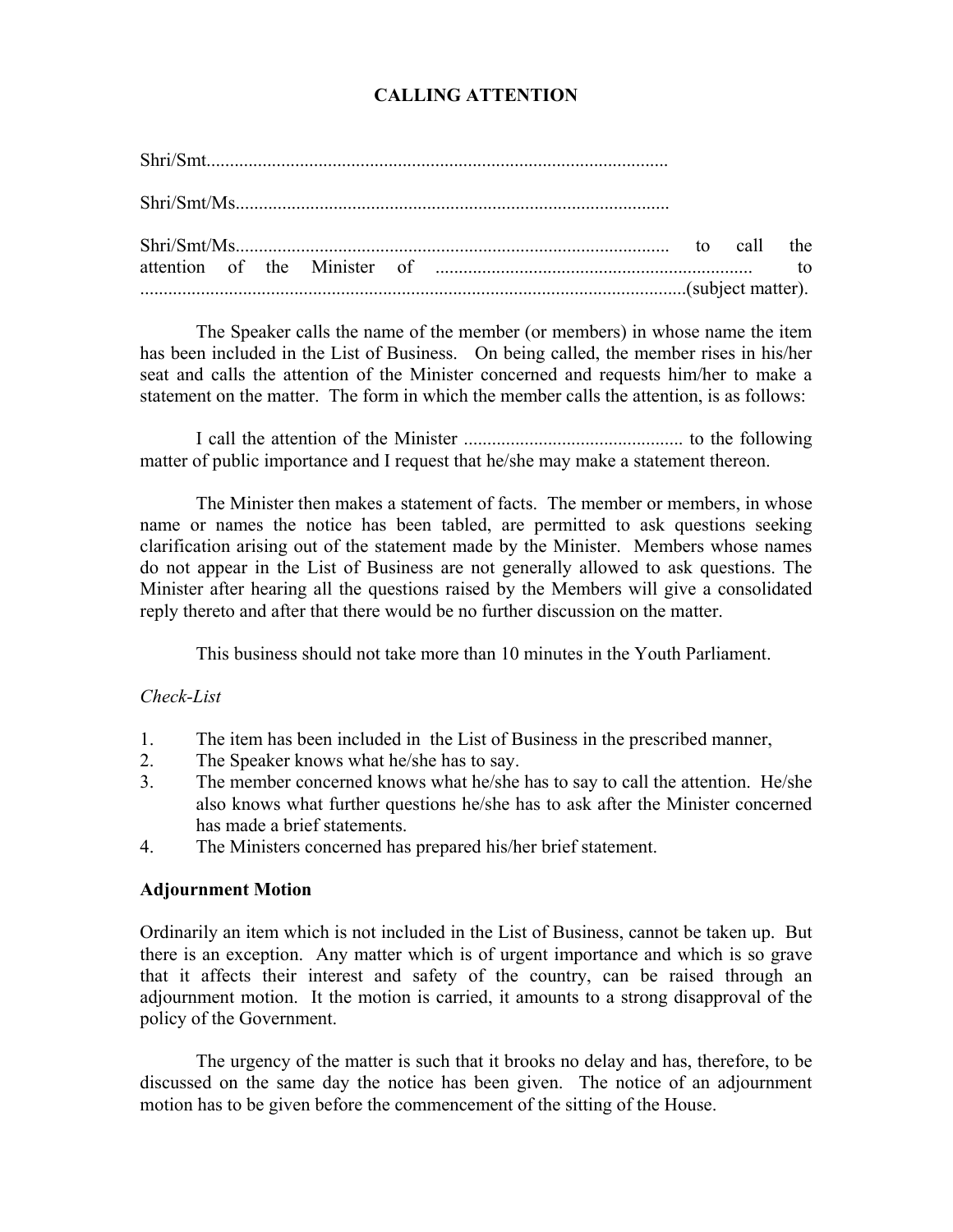In order that the adjournment motion be admitted it must

- 1. be related to a single specific issue,
- 2. be urgent, and
- 3. be of public importance.

The following instances of matters will give an idea about the kind of subject matters which are admitted for Adjournment Motion:

- 1. Situation arising out of death of persons in a railway accident/air crash.
- 2. Raids and arrests in several parts of India, and
- 3. Outbreak of cholera in different parts of the country.

#### *Procedure*

The Speaker's consent is not sufficient to allow a member to move the adjournment motion. The leave of the House is also necessary. When the Speaker call upon the member concerned to ask for leave of the House, the member, the member rises in his/her place and asks for leave to move the adjournment motion. If at least one-tenth of the total membership of the House stands up in favour of leave being granted, the adjournment motion is admitted. If less than one-tenth of the total membership stands up in favour the Speaker informs the member that he/she does not have the leave to move the adjournment.

The member asks for leave in this manner, "Sir, I beg for leave to move the adjournment motion". The Speaker then puts the question to the vote of the House in these works: "The question is that leave be granted to the member to move the adjournment motion. Those in favour will stand up.

After assessing the decision of the House, the Speaker declares that "the leave is granted/not granted".

After the leave of the House is granted, the member concerned moves: "That the House do now adjourn." The mover speaks on the definite matter which he/she wants the House to consider. Other members also speak and the Minister concerned intervenes in the debate which is replied to by the mover.

After the discussion the Speaker formally places the motion before the House with the announcement. "The motion is that the House do now adjourn. Those in favour will say 'Aye', those against will say 'No'. After assessing the verdict of the House he/she says thrice 'the Ayes/Noes have it', as the case may be.

If the motion is called, the Speaker announces that "the House now adjourns". If the motion is not carried, the House takes up other items on the List of Business.

It is suggested that the item on adjournment should be taken up towards the end of the day's session. Not more than 15 minutes should be allotted for the disposal of this item.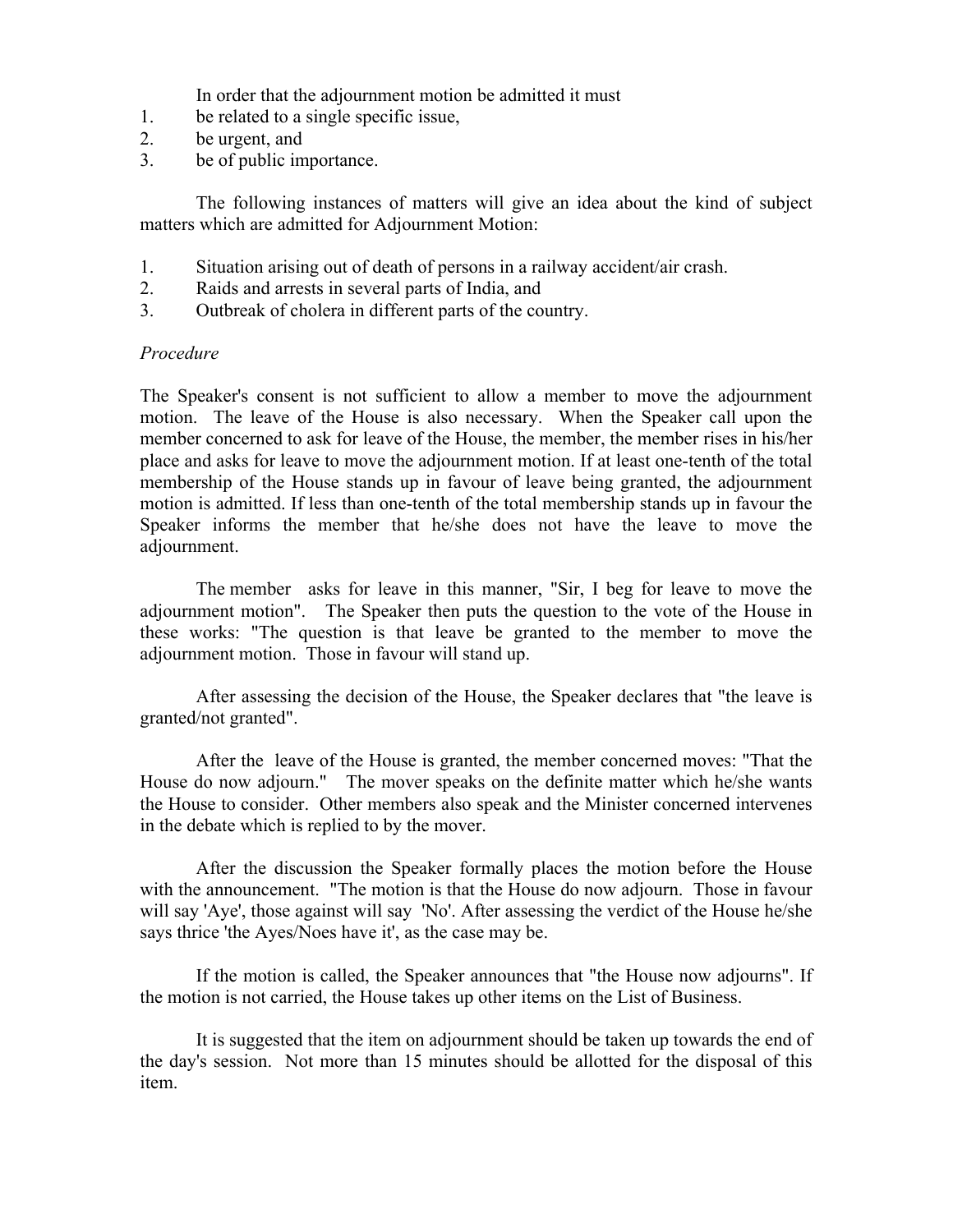# *Check-List*

- 1. The member concerned knows how to ask for leave of the House.
- 2. Members know when they have to stand up in favour of leave being granted.
- 3. The member concerned knows how to move the adjournment motion. He/she has also prepared his/her speech on the definite matter.
- 4. The Speaker know what he/she is supposed to say at different stages,
- 5. Other members, who are going to speak on the subject, have prepared their speeches.
- 6. The Minister concerned has prepared his/her speech.

# **No-Confidence Motion**

There is an express constitutional provision which lays down that the Council of Ministers will be responsible to the Lok Sabha. In a parliamentary democracy it means that the Ministers hold their offices so long as they enjoy the confidence of the Lok Sabha. The moment the Lok Sabha expresses its no-confidence in the Ministry the Prime Minister and his/her Ministers have to leave. Thus the Prime Minister and his/her Council of Ministers are collectively responsible to the Lok Sabha.

 A motion of no-confidence has to be brought against the whole Council of Ministers. A motion of no-confidence against an individual Minister is not admissible. While in a censure motion the grounds on which it is based, must be mentioned, in the case of no-confidence motion it is not necessary to set out any grounds. If the grounds are mentioned, they do not form part of the no-confidence motion.

 For a censure motion the leave of the House is not required, but for a noconfidence motion it is necessary to seek the leave of the House to move the motion.

# *Procedure*

When the Speaker calls upon the member concerned to ask for leave of the House, the member, the member rises in his/her place and asks for leave to move the no-confidence motion. If at least one-tenth of the total membership of the House stands up in favour of the leave being granted, the no-confidence motion is admitted. No-confidence motion is brought forward in these words: "That this House expresses its want of confidence in the Council of Ministers".

After the leave of the House is granted, the member concerned moves motion. . Other members follow. Discussion on no-confidence motion is not confined to any particular grounds. It is open to any member to raise any matter during the course of discussion. After the members have spoken on the motion, the Prime Minister gives a reply to the charges levelled against his/her government. The mover of the motion has the right to reply.

Not more than 20 minutes should be allotted to this item.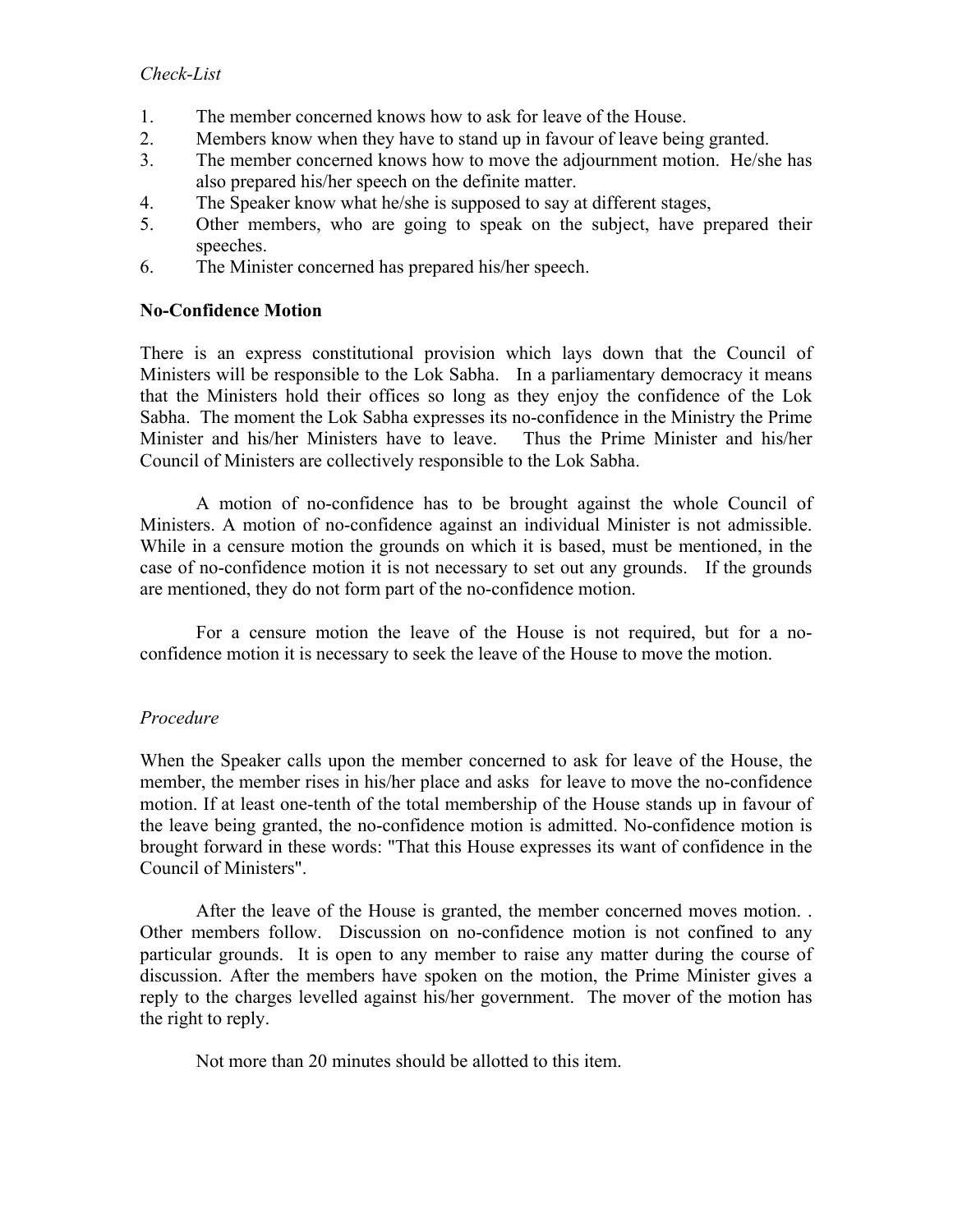When the discussion on the motion is over, the Speaker puts the question to find out the decision of the House on the motion.

## *Check-List*

- 1. The member concerned knows how to ask for leave of the House.
- 2. Members know when they have to stand up in favour of leave being granted.
- 3. The mover concerned knows how to move the no-confidence motion. He has prepared his/her speech on the motion. He/she has also prepared his/her reply which he/she can give after the Prime Minister speech.
- 4. The Speaker knows what he/she is supposed to say at different stages.
- 5. Other members, who are going to speak on the subject, have prepared their speeches.
- 6. The Prime Minister has prepared his/her reply.

## **Discussion on Mattes of Urgent Public Importance for Short Duration**

In 1953 a convention was established in the Lok Sabha to provide an opportunity to members to discuss any matter of public importance. According to this convention members can raise matters for discussion for short duration without any formal motion or any vote thereon.

 The notice for such a discussion is accompanied by a note explaining the reasons for raising the discussion. The notice is also required to be supported by at least two other members with their signatures. The matter raised for discussion should not be vague and unsubstantiated. It should be of urgent public importance.

# *Procedure*

The item is included in the List of Business in the following manner:

DISCUSSION ON MATTES OF URGENT PUBLIC IMPORTANCE UNDER RULE 193

|        | to raise a discussion |
|--------|-----------------------|
| On the |                       |
|        |                       |

 The member who has given the notice, makes a short statement. Other members participate in the discussion. Whatever information they have on the matter, is given to the House. Lastly, the Minister concerned gives a brief reply. The mover of the discussion has no right of reply. There is no formal motion, nor is there any voting. The Youth Parliament is advised to allot only 10 minutes for such a discussion.

*Check-List*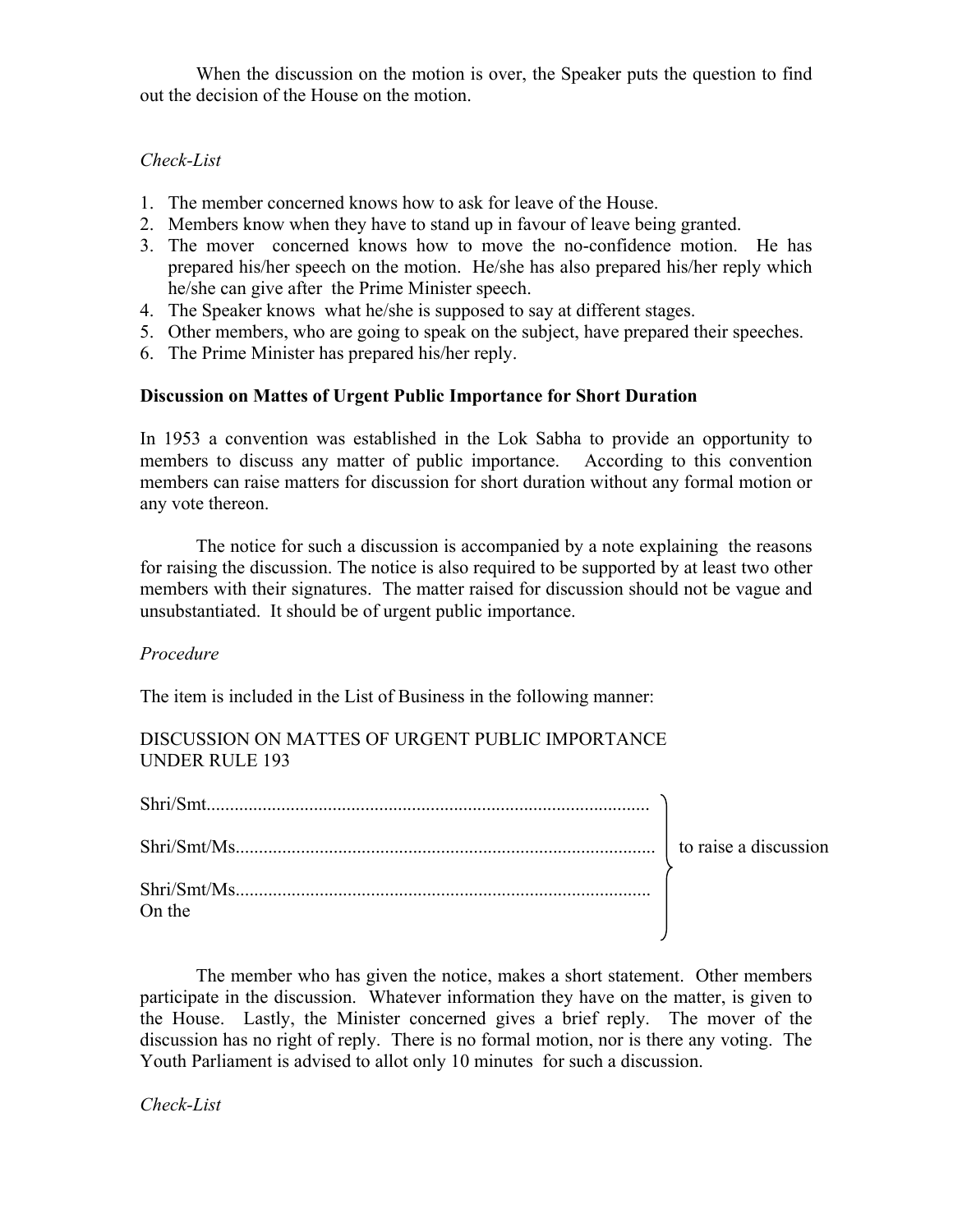- 1. The item has been included in the list of Business in the prescribed manner.
- 2. The member concerned has prepared his/her brief speech.
- 3. The members who are going to participate in the discussion, have prepared their speeches.
- 4. The Minister in charge of the subject has prepared his/her reply.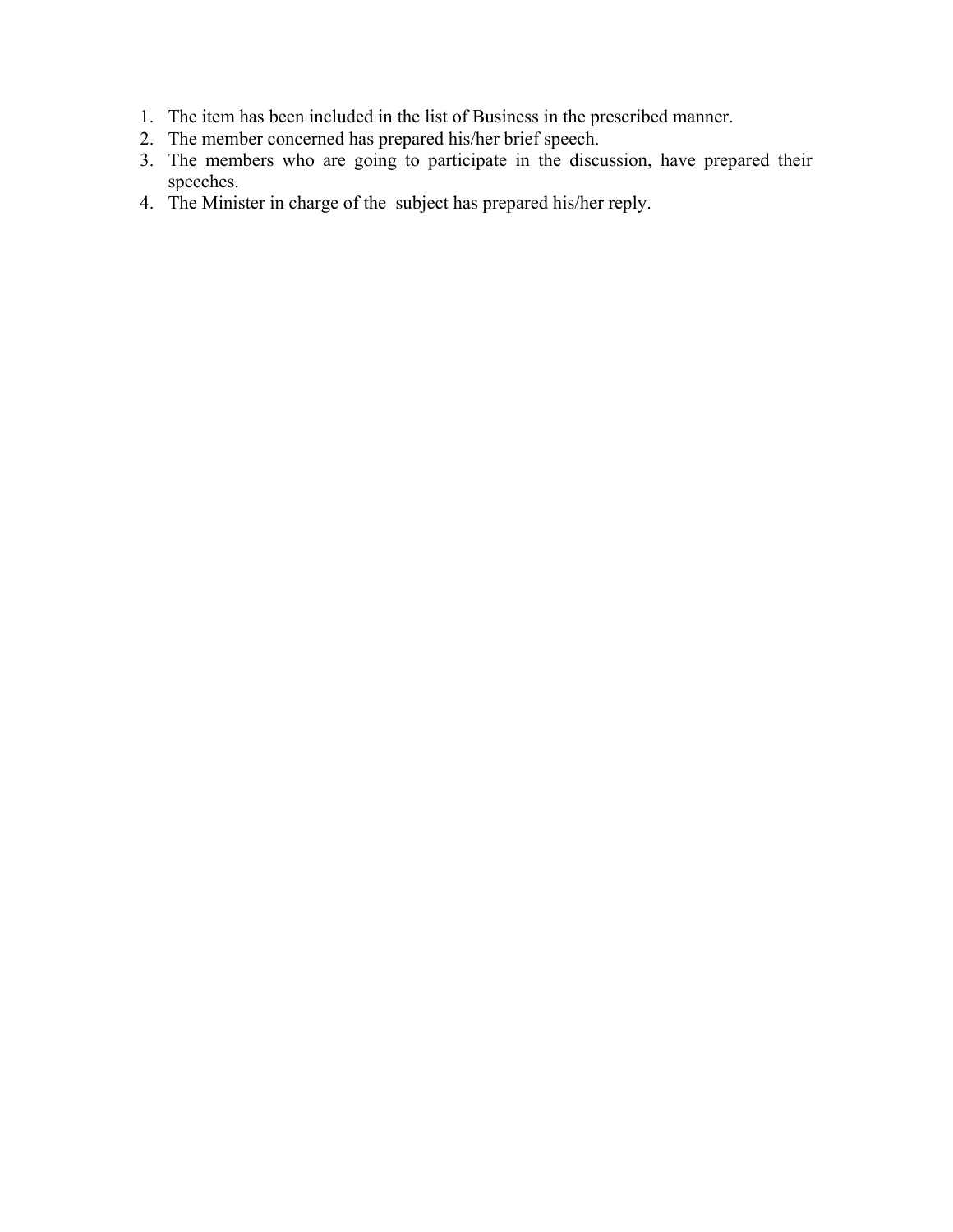## CHAPTER 6

# **Procedure for Conducting Youth Parliament – Part III**

## LEGISLATIVE BUSINESS

Lawmaking is a major function of Parliament and, therefore, in the Youth parliament the legislative business should form an important part of the list of Business. All legislative proposals are brought in the form of Bills before the Parliament. A Bills is draft of a statue. No Bill can become a law unless it has been passed by the parliament and has received assent of the President.

Law-making Parliamentary democracy like ours has become a complex process. When a particular problem or difficulty is experienced or a need is felt to give effect to any social or economic or political policy, wide consultations are held with may groups. Once the Cabinet decides about a proposal, it is drafted by government draftsmen in consultation with departmental experts and officials. Thus, the proposal is given the shape of a Bill and introduced in Parliament. Bills are either Government Bills which are sponsored by Ministers, or private members' bills which are sponsored by individual members other than ministers.

#### **First Reading**

Each Bill undergoes three Readings. The First Reading means a motion for leave to introduce a Bill. ON the adoption of the motion the Bill is introduced.

#### *Procedure*

The Speaker calls the Minister-in-charge, if it is a Government bill, to move the motion for leave to introduce the Bill. The motion is in this form: "Sir, I beg to move for leave to introduce ............... Bill, 1999 (title of the bill)".

The Speaker then puts the question to the vote of the house in these words: "The question is that be granted to the minister of .......... to introduce the .............Bill, 199...... Those in favour will say 'Aye', those against will say 'No'".

 After the verdict of the House has been assessed, the Speaker wills say thrice: "The Ayes (or Noes) have, the Ayes (or Noes) have it, the Ayes 9or Noes) have it."

 He/she will then declare that 'leave is granted (or is not granted)", as the case may be. If the leave is granted, he/she asks the minister concerned to introduce the Bill. The Minister then stands in his/her seat and says: 'introduce the .................. Bill."

 Generally such a motion at this stage is not opposed unless one or more members contend that it s outside the competence of the House,. Bu in such a case the members have to inform the Secretary -General of the house of their intention in wiritng before the commencement of the sitting for the day.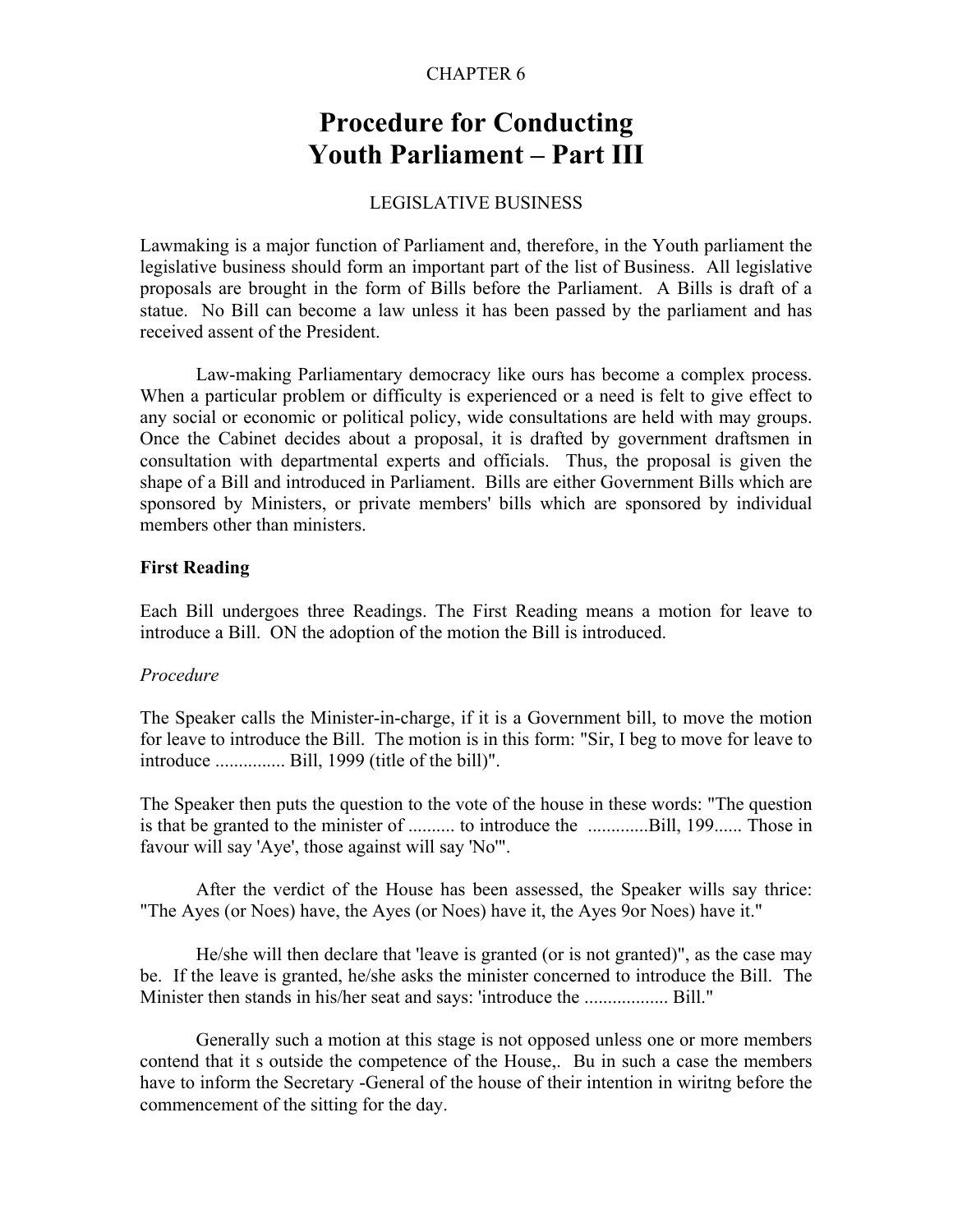#### **The Second Reading**

There are two stages in the Second Reading of the bill. In the first stage, any of the following four courses is to be adopted.

- 1. The motion that the Bill be taken into consideration
- 2. The motion that it be referred to a Select Committee of the lok Sabha
- 3. The motion that it be referred to a Joint Committee of both the houses of parliament.
- 4. The motion that it be circulated for the purpose of eliciting public opinion. This is followed by discussion on the principles of the bill.]

In the second stage, clause-by-clause consideration of the Bill is taken up.

 Notices of amendment are given any time after the introduction of a Bill, but all amendments must be give at least a day ahead of the consideration of the bill. The Speaker may with the approval of the house waive any notice short a day. An amendment is admissible if it is within the scope of the bill.

After the introduction of the bill, the minister concerned formally moves that the bill be taken up for consideration. The minister will say; "sir, I beg to move that the bill be taken into consideration."

The Minister then makes a brief introductory speech outlining of the importance of the Bill. After this the Speaker formally places the motion before the house with the announcement that "The motion is that the ...... Bill be taken into consideration."

This is followed by a discussion in which the members from either side can take part after giving prior notice of their intention to the secretary-General in wiritng. It may be noted that the discussion should be held on the general principles and provisions of the Bill. The Speaker asks members from both the Treasury and the Opposition benches to speak on the bill. After the discussion, the Minister concerned makes a closing speech and winds up the discussion.

The motion for consideration is then put to the house. After it has been adopted, clause-by-clause discussion of the bill takes place. Amendments, if any, are permitted and voted upon.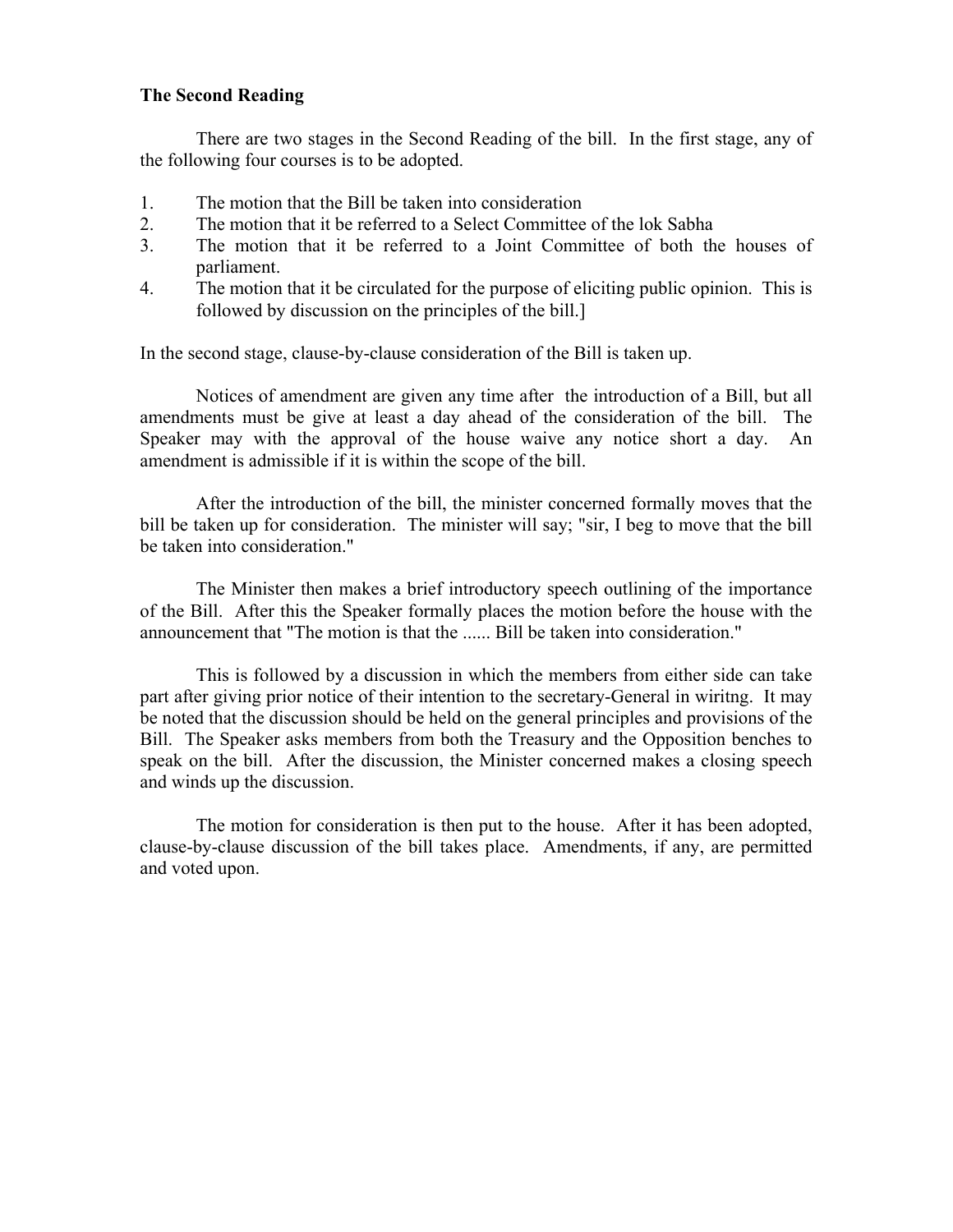## **The Third Reading**

In the Third Reading the Minster concerned moves that the a bill be passed. The Speaker then puts the question before the house in these words: The Question is that the ......Bill, 199... be passed. Those in favours will say "Aye, those against will be 'No.'

After taking the voice vote, he/she declares thrice that Ayes (or Noes) have it. He will then say that 'the Bill is passed (not passed)", as the case may be.

The same procedure is followed in the case of Private Member's Bill as well.

 In order to have an idea of how a Bill is introduced, discussed and passed, the student should get an experience of procedure of all the three readings. It is therefore suggested that two Bills should be taken up-one for the purpose of introducing it and another for consideration and passing the bill. Discussion on these items can be completed in twenty minutes as given below:

| First Bill  | <b>First Reading</b><br>Introducing the bill                                     | 3 minutes  |
|-------------|----------------------------------------------------------------------------------|------------|
| Second Bill | Second Reading<br>Discussion on general principles<br>And provisions of the bill | 15 minutes |
|             | Third Reading<br>Putting the bill to vote                                        | 2 minutes  |

 $\mathcal{L}_\text{max}$  and  $\mathcal{L}_\text{max}$  are the set of the set of the set of the set of the set of the set of the set of the set of the set of the set of the set of the set of the set of the set of the set of the set of the set o

20 minutes

 It may be noted that for passing an ordinary Bill a simple majority is required and for Bills pertaining to Constitutional Amendments two-thirds majority is necessary.

 The only difficulty is with regard to the drafting of the bill, because its is required that the Bill should be printed in advance and circulated to the members. One way could be tat a Constitutional Amendment bill may be taken up for consideration.

 However, if a Constitutional Amendment bill is considered to be difficult for secondary and higher secondary school students to comprehend and discuss, it is suggested that a general Bill on some social and economic problem may be taken up and its title may be given in the List of Business.

Some suggested titles are as follows:

- 1. Commission of Sati (Prevention) Bill, 199.... Shri/Smt./Ms., Minister of Home affairs to move for leave to introduce the Bill.
- 2. Essential Commodities Availability Bill, 199.. Shri/Smt./Ms., Minister of Supplies, to move that the Bill be taken into consideration. After full discussion the Minister to move that the Bill be passed.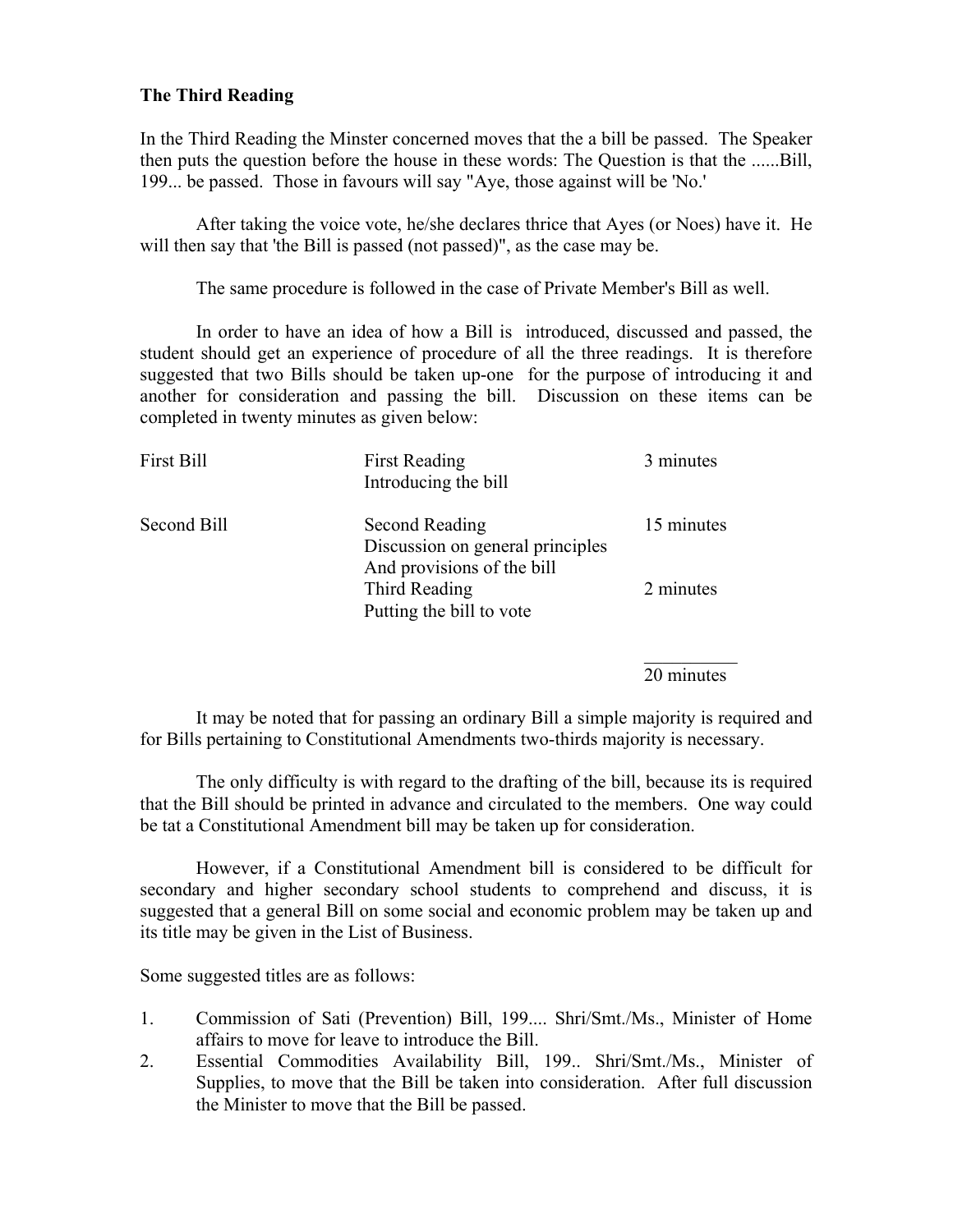Bill No. 1 is meant for the First Reading and Bill No. 2 is meant for the Second and the Third Readings. The year indicated in the bill should be same in which the Youth Parliament is being held.

#### *Check-List*

- 1. The Speaker knows what he/she is supposed to say at different stages of the three Readings.
- 2. The ministers concerned knows what they are supposed to say at the First and Second Readings.
- 3. Members who are going to participate in the discussion have prepared their short speeches for and against the bill.
- 4. Titles of the Bills have been prepared and included in the list of business in a proper manner.

## APPENDIX I

#### **Glossary of Parliamentary Terms**

**Adjournment**: It means putting off till another time. It is either adjournment of the debate or adjournment of the house. Adjournment of the debate means postponement to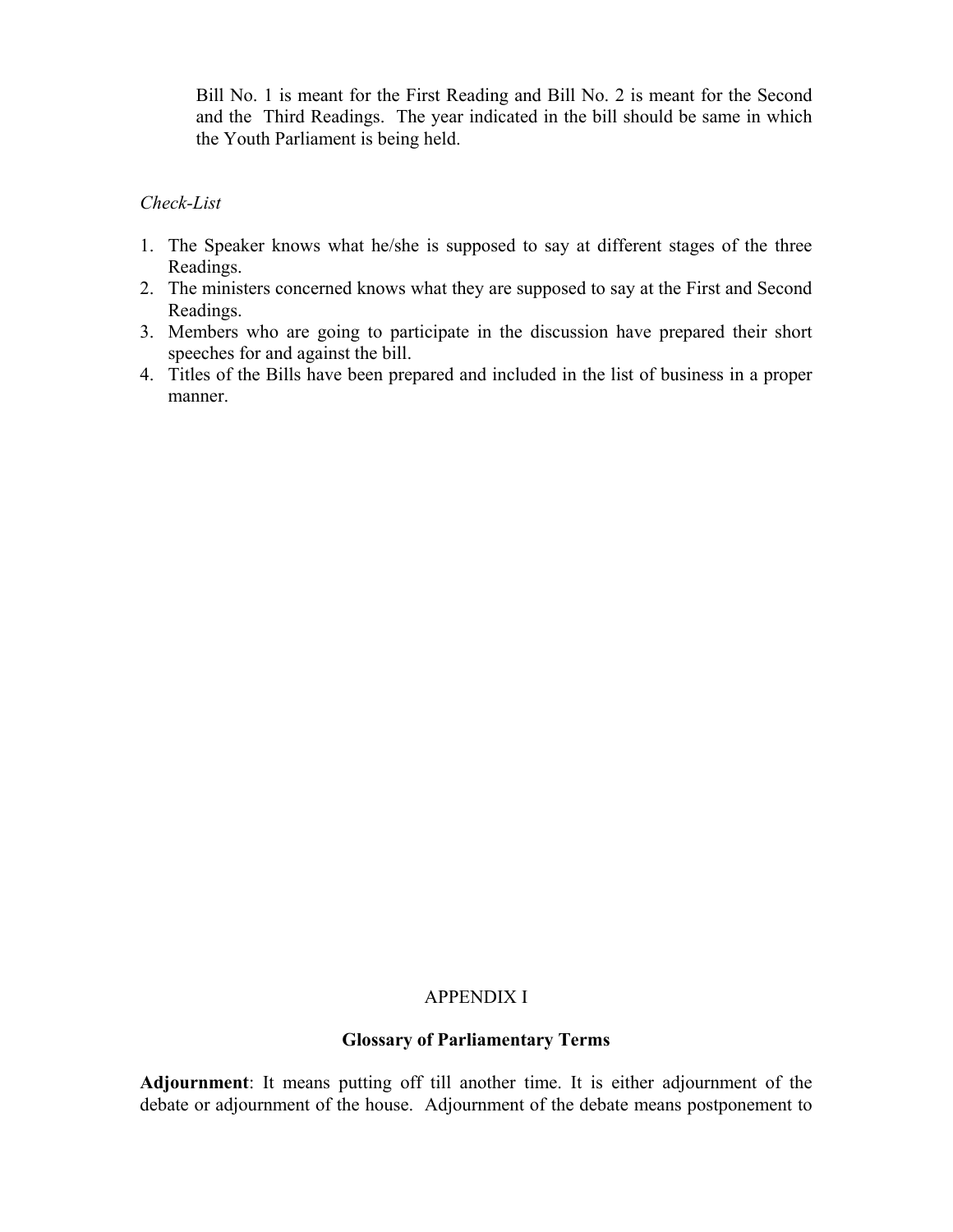the debate of a Motion/Resolution/bill on which the house is then engaged. Such a motion is moved at any time during a debate. A motion for adjournment of the debate, if carried, postpones the decision of any question. adjournment of the house means termination of the sitting of the house till the time appointed for the next sitting. It should be differentiated from prorogation and dissolution.

**Adjournment sine die:** It terminates a sitting of the house without any definite date bing fixed for the next sitting. Usually the Speaker adjourns the house sine die on the last day of its session.

**Agenda**: It means the List of Business for a particular day. It contains items of business to be taken up by the house in the order in which they are listed.

**Amendment**: It means a change proposed in a motion or a Bill. Amendment can be proposed either by leaving out or adding certain words or both.

Amendment to the Constitution can also be proposed, but a special majority is required to pass Constitutional Amendments.

**Appropriation Bill**: Money cannot be withdrawn from the Consolidated Fund of India except under appropriation made by law. Appropriation Bill is a Bill passed annually for authorization of the house for withdrawing money from the Consolidated Fund of India

**Bar of the House**: The Bar is the line which is marked by a broad strip of leather laid across the carpet on the floor of the house between the benches. The members are not allowed to speak outside the bar. Persons who are not members of the House, are not allowed to cross the bar during the sitting of the house. Persons who commit breach of privilege, can be called to the bar of the house for reprimand or admonition by the house.

**Bill**: it is the draft of a legislative proposal. It is a draft of statute, which can become law only when it has received the approval of a parliament and assent of the president. A bill consists of the title, a preamble and various clauses (sub-divisions of a Bill).

**Budge**t: It is an annual financial statement of the estimated receipts and expenditure of the Government in respect of a financial year. The Budget or the annual financial statement is presented before the house in two parts, namely the Railway budget and the General budget.

**Calling Attention Notice**: A Calling Attention Notice is given by a member to call the attention of a Minister to a matter of urgent public importance.

**Casting Vote**: In case equal number of votes have been case both in favour and against any matter (viz. Bill, motion, etc.) the Speaker may cast a vote to decide the matter. Such a vote is called the casting vote.

**Closure**: At any time during the discussion of a motion a member can move for closure which brings the debate to a close. The motion "That the question be now put" is put by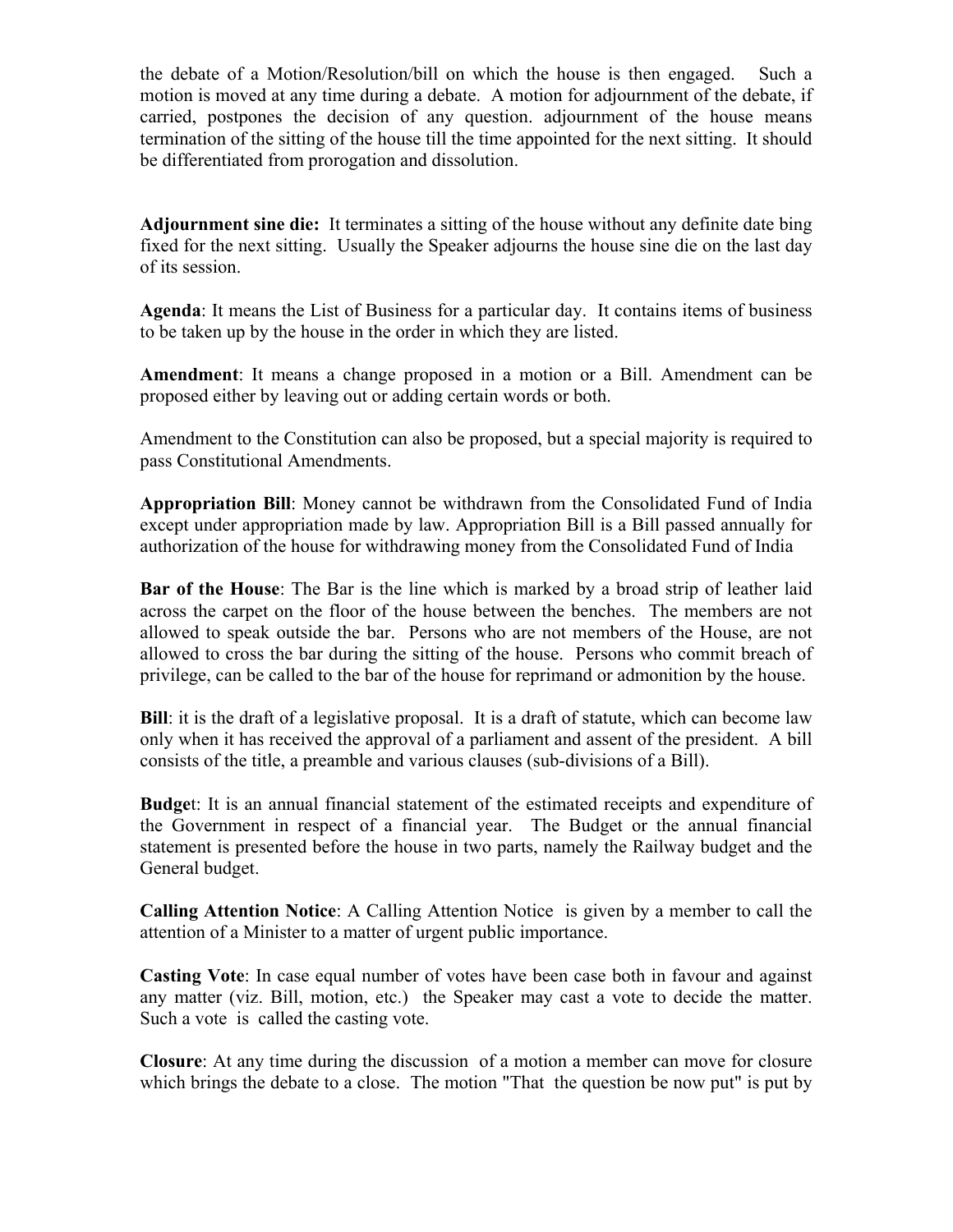the Speaker. If the motion "That the question be now put" is carried, the matter is immediately decided without any further debate.

 (With the coming into force of the Business Advisory Committee in 1953, the time for discussion on various items of business is decided in advance and therefore the need for a closure motion is not felt by the members. Consequently, the occasions for taking recourse to the closure motion have become very rare.)

**Committees**: The Parliament has to transact a great deal of business. Since it does not have sufficient time, it transacts this business through various committees. The committees are appointed to deal with such items of business as require expert knowledge and detailed discussion.

 The Lok Sabha has an organised system of committees. Members of various committees are appointed or elected by the house. The following are some of the important committees.

Business Advisory Committee: It recommends time that should be allocated for discussion of various items of business.

Select Committee: it is a committee the members of which are selected specially for the purpose of considering a particular Bill. Its function is to go through the text of a Bill, clause by clause, and suggest changes, if any. The Committee ceases to exist after it submits its report to the House.

Public Accounts Committee: Its function is to examine the yearly accounts of the Government and to see that the Government money is spent prudently and economically.

Committee on Public Undertakings: Lately there has been a steady growth of various statutory corporations and companies which are controlled and managed by the Government of India. The Committee on Public Undertakings examines the reports and accounts of such public undertakings.

Committee of privileges**:** When leave to raise a question of privilege is granted by the House, the House may refer it to the Committee of Privileges for consideration. The Committee examines the question of privilege and reports back to the house. In its report the Committee mentions whether or not a breach of privilege has been committed. In case of breach of privilege has been committed, it may recommend any actin, if called for.

**Contempt of the House**: It means any act or omission which obstructs the House in the performance of its functions. For example, if a person disobeys an order to attend a committee, he is liable to be punished for contempt of the house. The person who has committed contempt of the house may apologise and it is up to the House to accept it and let him go. If the house decided to punish him, a motion has to be moved and in the motion the period of imprisonment and the place or jail where the contemner is to be placed, are mentioned. In case the offence is not serious, the person concerned may be called to the bar of the House. He may be then reprimanded or admonished by the Speaker.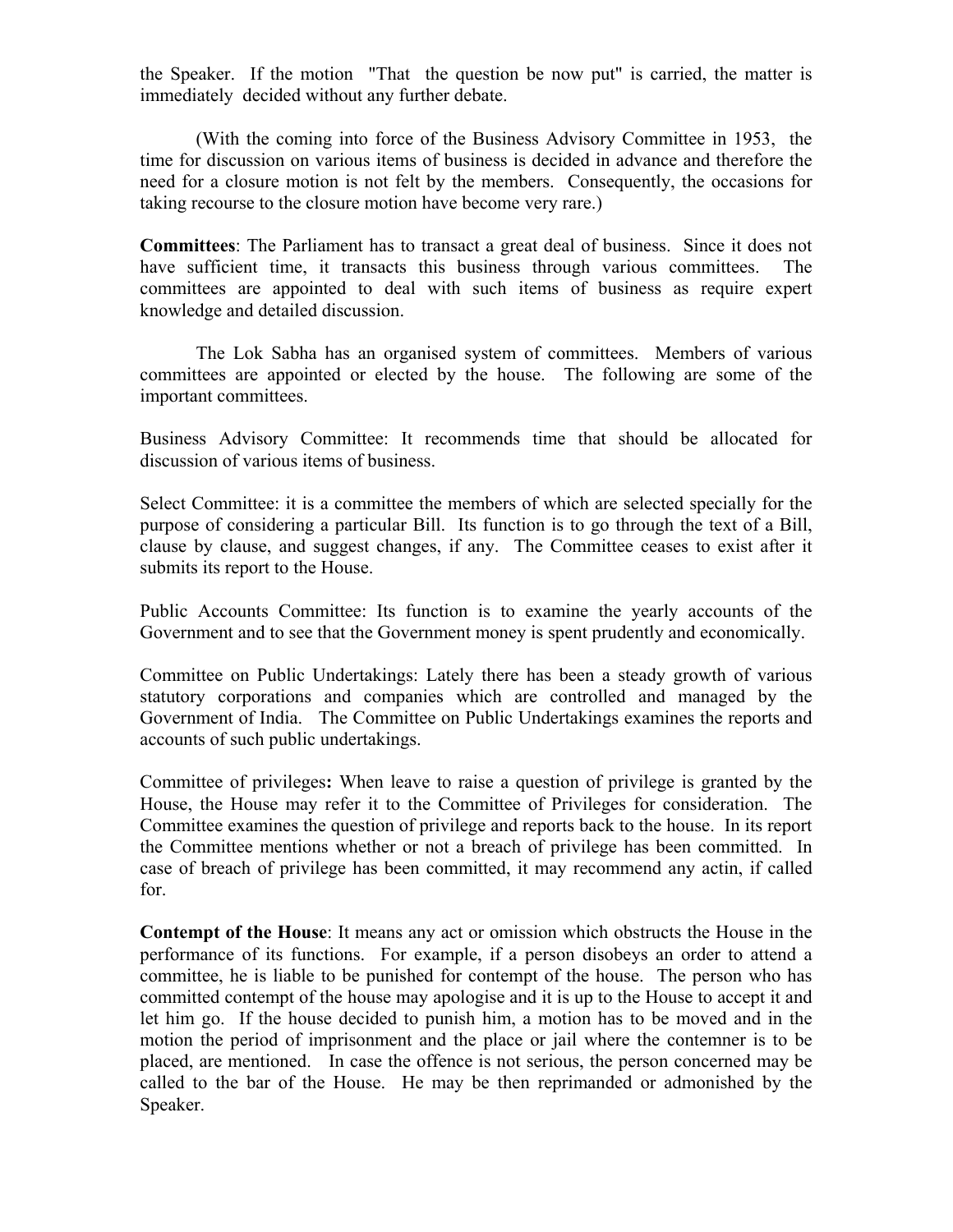Contempt of the House may be distinguished from a breach of privilege. A breach of privilege is an offence against a specific privilege of Parliament while contempt of the House is an offence amounting to an obstruction in the proceedings of the house. All breaches of privilege are contempt of the House. It is possible that a person may be guilty of a contempt of the house, but he may not have violated any specific privilege of the members.

**Crossing the Floor:** When a member passes between the member who is addressing the house (in possession of the house) and the speaker, he is said to have crossed the floor. This act of passing between the member and the Speaker is forbidden, because to cross the floor is a breach of parliamentary etiquette.

'Crossing the floor' also means changing one's political allegiance, i.e. changing from one political party to another.

**Division**: After the voice vote is taken on any item, the Speaker says, "I think the Ayes (or the Noes) have it." If his opinion is challenged by the minority , he orders division so that the exact balance of the opinion may be determined. The Speaker directs that the votes be recorded either by operating the automatic vote recorder or by suing 'Aye' and 'No' slips in the House or by members going into the lobbies. In case the votes are to be recorded by members going into the lobbies the members for 'Ayes' go to the right lobby and those for 'noes' go the left lobby. Votes are recorded in the lobbies and then the Speaker announces the result. Thus division is a mode of deciding a question by recording votes for or against it.

**Expunction**: It means deletion of words or expressions from the proceedings of the house by the Speaker. Such expressions as are considered to be indecent or unparliamentary, are ordered to be deleted from the records.

**Finance Bill**: It means the Bill whish is introduced each year to give effect to the financial proposals of the Government. It is a Bill to impose or alter taxes.

**Financial Bills**: Financial Bills are of two categories. Money bills fall in the first category. They can be introduced only in the Lok Sabha.

 Bills of the second category are different from Money bills. They contain proposals involving incidental expenditure from the Consolidated Fund of India. They may be introduced in either house. Examples of such Bills are: the All India Khadi and Village industries Commission bill, 1955; the Foreign Exchange Regulation (Amendment) Bill, 1957.

Gazette: It is an official newspaper containing lists of government appointments, legal notices, despatches and announcements, etc.

**Guillotine**: It means putting to the vote of the house all outstanding questions relating to the business on hand by the speaker on the expiry of the time allotted for the discussion of such business. Guillotine is a form of closure, but unlike closure it is applied straightway by the Speaker without any motion.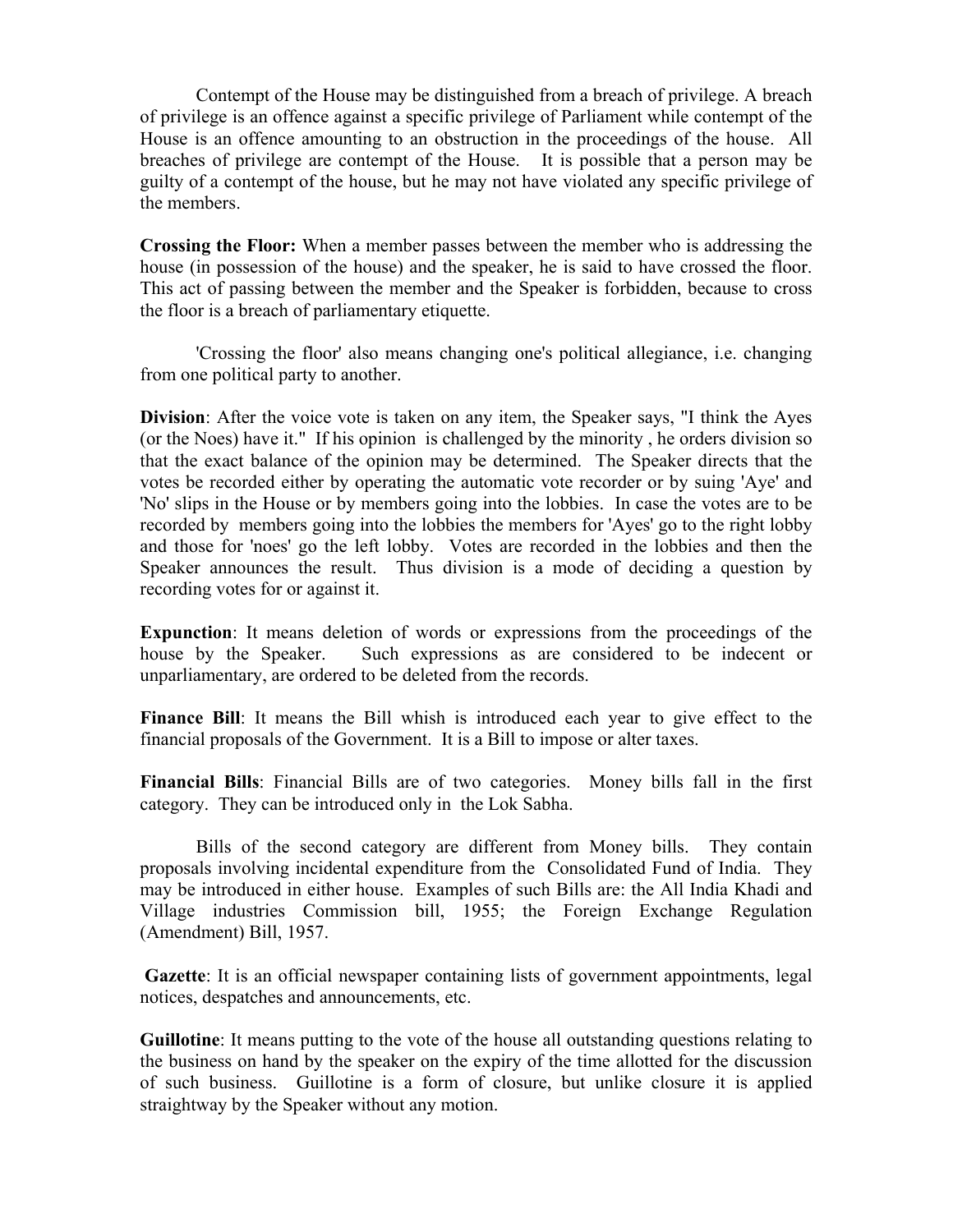**Half-an-hour Discussion**: The Speaker may allow discussion on a matter of sufficient public importance which has been the subject of a recent question and the answer to which needs elucidation of a matter of fact. Such a discussion is held in the last thirty minutes of a sitting.

**Hear, Hear**: It is an explanation. Members are allowed to exclaim Hear, Hear during a debate provided it is used with moderation.

**Joint Sitting**: Whenever there is a agreement between the Lok Sabha and Rajya Sabha on a Bill, other than a Money Bill, the President may summon them to meet in a Joint Sitting. The Speaker presides at a Joint Sitting.

**Law**: Law is a body of rules given in an Act which in the form a Bill has been duly passed by the two Houses and assented to by the President. It is binding on every citizen and the courts are bound to apply it. The term 'law' covers any rule, regulation, bye-law or sub-rule made by a subordinate authority under delegated powers.

**Leader of the House**: He is an important functionary and exercises direct influence on the course of business. The Prime Minister who is the Leader of the majority party in the Lok Sabha, usually functions as the Leader of the House in the Lok Sabha.

**Leader of the Opposition**: Generally the leader of the largest recongised Opposition party having at least one-tenth membership in the house is recognised as Leader of the Opposition. The Leader of the Opposition is the official spokesman of the Opposition in the House. In India he/she has been granted the same status as that of cabinet Minister.

**Lobby**: It is the covered corridor immediately adjoining the House. There are two lobbies in the Lok Sabha, the Inner Lobby which is also called Division lobby and the **Outer lobby**. The Outer lobby is intended for the use of members of Parliament, for members and the press representatives for informal discussion and exchange of views.

**Lok Sabha**: The House of the People is called the Lok Sabha because it is elected directly by the people.

**Message**: Under the provision of the Indian Constitution the president can send a communication to either House of Parliament. Such a communication is known as 'Message'. Messages to the Lok Sabha are sent by the President through the Speaker. the Speaker reads out the message to the house and then the house takes up the mattes referred to in the message for consideration.

**Money Bill**: A Money Bill contains provisions dealing with all or any of the matters specified in the Constitutions of India. Some of these matters are the impositions or abolition of any tax, and the payment of money into or the withdrawal of money from the Consolidated Fund or the Consolidated Fund of India. A Money Bill cannot be introduced in the Rajya Sabha.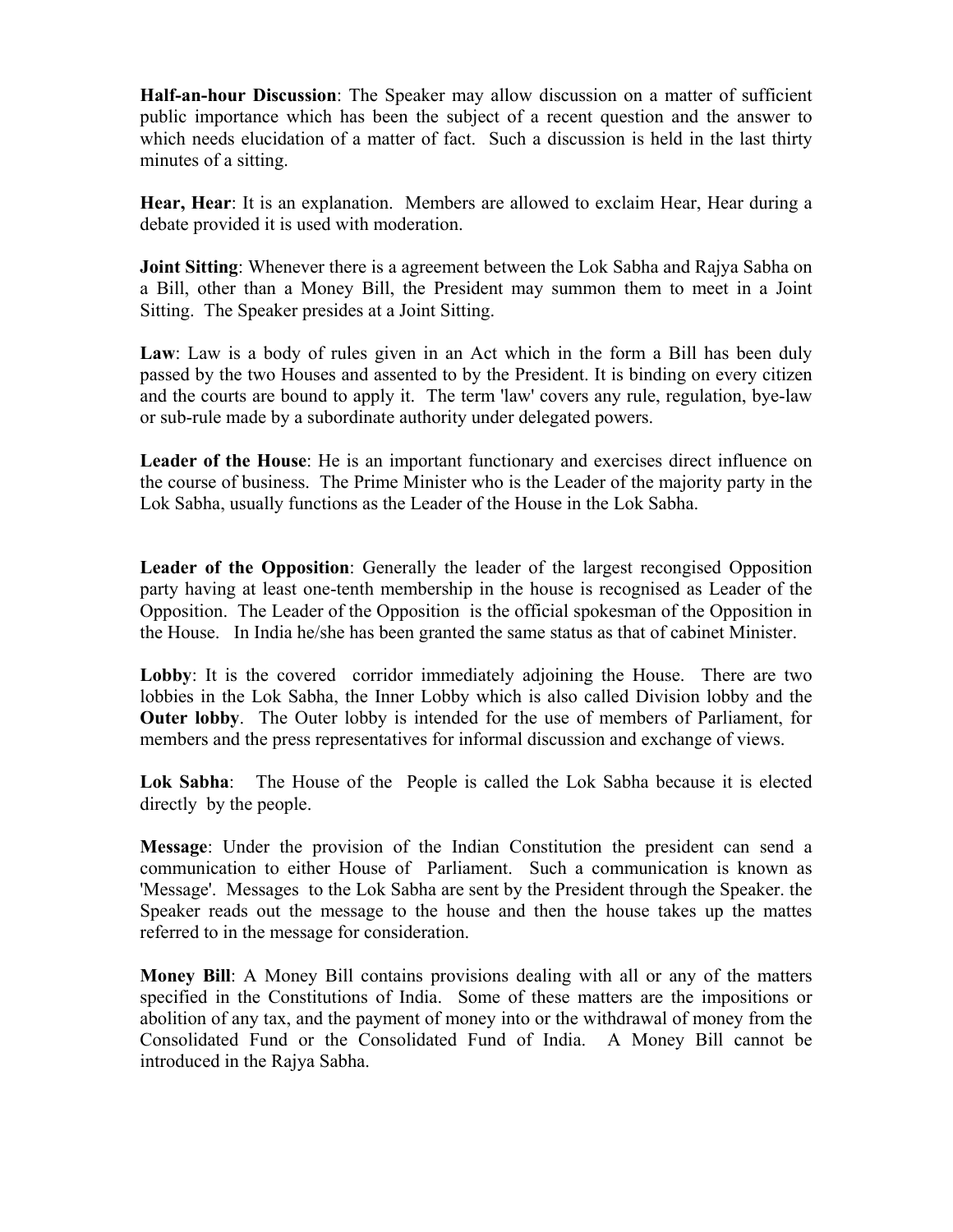For example, a Message from the President notifying his intention to call a Joint Sitting of both the houses, in connection with the Dowry Prohibition Bill, 1959, was sent in 1961.

**Motion**: It means a proposal submitted to the House for its consideration and decision. When the House votes a motion, the motion becomes the opinion or the will of the whole House.

 Motion fall into three broad categories : (i) Substantive motions; (ii) Substitute motions, and (iii) Subsidiary motions.

(i) A substantive motions, is a self-contained proposal submitted for the approval of the House. It is drafted in such a way that it enables the House to express its decision. The motion of thanks on the President's Address to the House, the motion of no-confidence and the motion for adjournment on a matter of public importance are some of the examples of substantive motions.

(ii) A substitute motion is moved in substitution of the original motion. As a substitute motion arises out of the original motion, it has to be moved before the discussion on the original motion commences.

(iii) A subsidiary motions is related to other motions or it emerges from some proceedings of the House.

 It is further sub-divided into ancillary motions, superseding motions, and amendments. Motions made in connection with the various stages of a Bill are called ancillary motions. For example, "That the bill be referred to a select committee,' is an ancillary motion. Superseding motions are moved in the course of a debate. They may seek recirculation of a Bill for eliciting further opinion. Amendments are the third type of subsidiary motions. An amendment may be to a Bill or a motion or even to an amendment.

Motion of No-Confidence is a motion moved in the House to express want of confidence in the Council of Ministers.

Cut Motion is a motion moved in the House during the discussion on the demands for grants to reduce the amount of demand. Cut motions are moved by the members of the Opposition only.

**M.P**: It means Members of Parliament. Members of Parliament can use the abbreviation 'M.P.' after their names.

**'Order, Order**: The Speaker uses these words to call the House to order or to ask the House to hear the Chair or a member who is in possession of the House.

**Ordinance**: An Ordinance can be issued by the President in exercise or the powers vested in him by Article 123 of the Constitution, when the Parliament is not in session. Such as ordinance has the same force and effect as an Act of Parliament.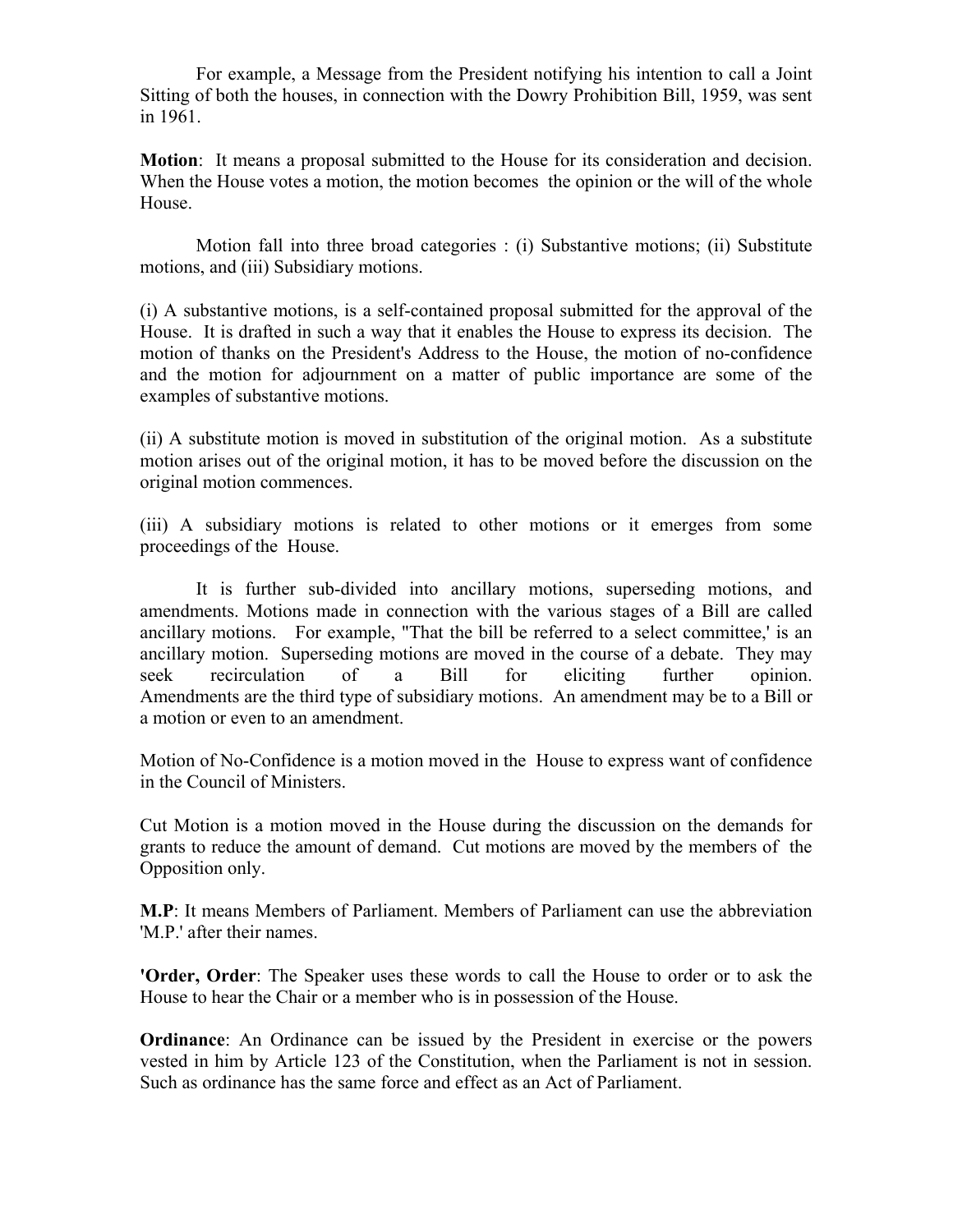**Papers Laid on the Table**: It means the papers or documents laid on the Table of the House for the purpose of bringing them on the record of the House. Papers can be laid on the Table by a Minister or by a Private member or by the Secretary-General with the permission of the Speaker.

**Parliamentary privileges**: It means the powers other than legislative, possessed by both the Houses and their members. Without these privileges the members cannot discharge their functions. Examples freedom of speech and freedom from arrest during sessions.

**Point of Order**: It means a point relating to the interpretation or enforcement of the Rules of Procedure or such Articles of the Indian Constitution as regulate the business of the House. A point of order is raised in the House for the attention and decision of the Chair.

 It can also be raised on a matter relating to the maintenance of decency and decorum of the House.

**President's Address**: The President of Indy addresses the joint sitting of the two Houses at the commencement of the first session after each General Election to the Lok Sabha and also at the commencement of the first session of each year. His address is a statement of policy of the Government and is, therefore, discussed in the House.

**Prorogation**: It means the termination of a session of the House by an order of the President.

**Question**: The Parliamentary Question is an effective technique by which a member can elicit authentic and concrete information on programmes, policies and performance of the government.

**Question Hour**: The first hour of sitting of the House each day is the Question Hour during which members ask questions and the Ministers answer them. In the Lok Sabha it is from 11 a.m. to 12 noon.

**Starred Question**: A member who desires an oral answer to his question on the floor of the house is required to distinguish it by an asterisk and therefore such a question is known as Starred Question.

**Unstarred Question:** It is question which does not call for oral answer. Unstarred Questions are listed for written answers which are laid on the Table of the House.

**Supplementary Question**: A member can ask a supplementary question arising out of the main question and demand an answer. Supplementary Questions are asked for the purpose of further elucidation on any matter of fact.

**Short Notice Question**: Normally a ten days' notice is required for any Question to be answered. However, a question relating to matter of urgent public importance may be asked for oral answer, with a shorter notice. The member asking such a question has to state the reasons for shorter notice.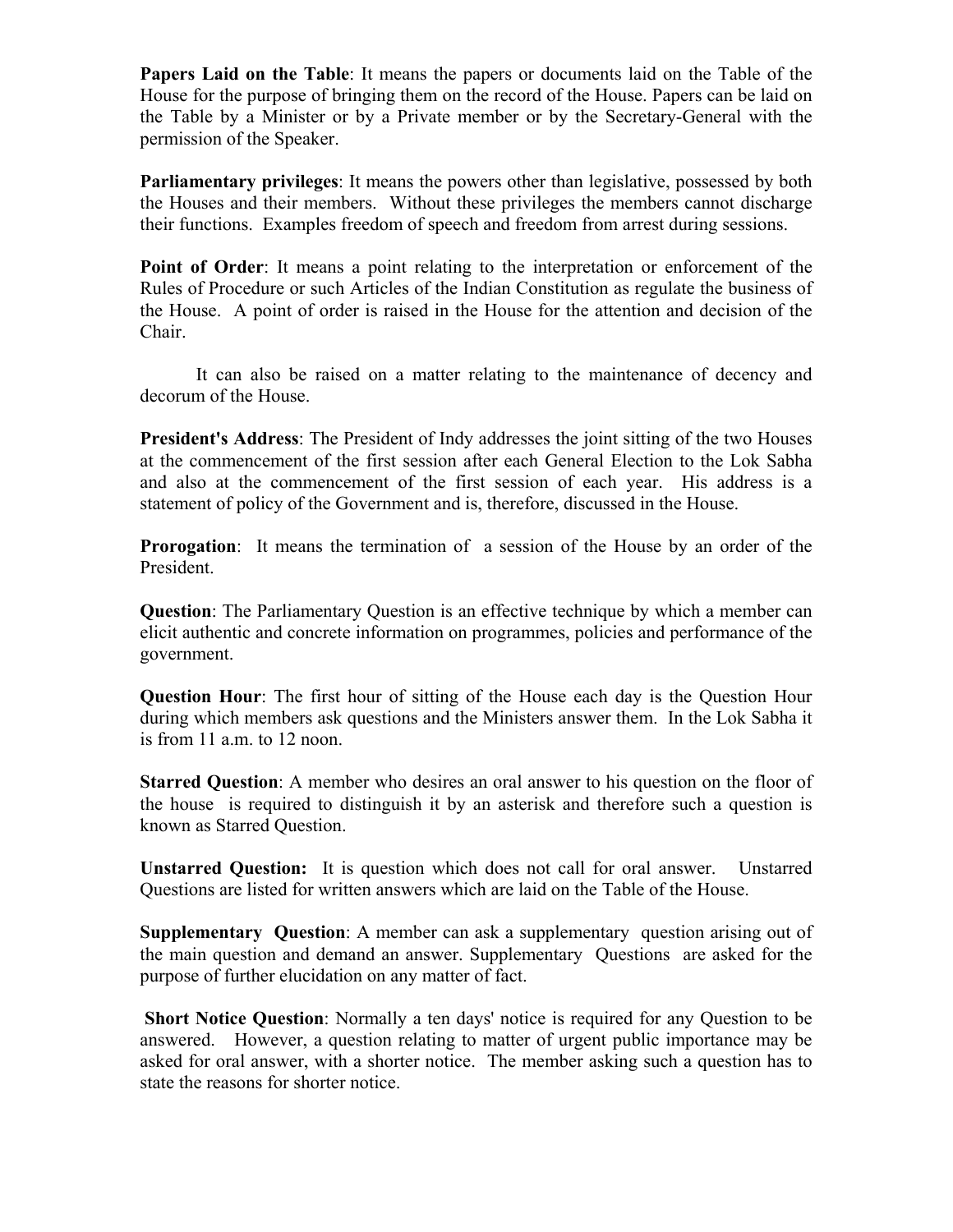**Quorum**: It means the minimum number of members required to be present at a sitting of the House. The quorum to constitute a sitting of the Lok Sabha is one-tenth of the total number of members of the House.

**Readings**: There are three Readings or stages through which a bill passes. The First Reading means a motion for leave to introduce a Bill. The Second Reading consists of discussion of the principles of the Bill and also its clause-by-clause consideration. The Third Reading means discussion on the motion that the Bill be passed.

**Secretary-General:** The Secretary-General of the Lok Sabha is a permanent official of the secretariat of the House. He/she is appointed y the speaker. He/she performs parliamentary and administrative functions. He/she advises the Speaker on various parliamentary matters and procedures.

**Session**: it is the period from the day the Parliament begins its first sitting to the day the Parliament is prorogued.

**Subordinate legislation:** It means rules or regulations, having the force of law, They are framed by the subordinate authority in pursuance of the power delegated to it by the Parliament.

**Summons**: It is an official communication issued by the Secretary-General of the Lok Sabha under the President's order to the Lok Sabha members informing them abut the place, date and time of commencement of a session of the House.

**Unparliamentary words**: Words or expressions which ought not to be used in debate, are known as unparliamentary words. The use of such works or expressions is a breach of order and a member using such words can be called upon to withdraw from the House or be 'named', When the Speaker so names the member to the House , the Leader of the House moves at once "that Shri/Smt. .................... (name of the member) be suspended from the service of the House". The question on this motion is put at once without any debate."

**Vote on account**: It means grants in advance made by the House to enable the Government to carry on until the voting of the demands for grants and passing of the general Appropriation Bill.

**Whip**: In the parliamentary form of Government, a party has inside Parliament a number of officials knows as Whips. The main duty of the Whips is to ensure attendance of the members at the time of important decisions at he time of important decisions. The Whips form a link between the top leadership and the ordinary members.

**Zero Hour**: it is of a recent origin. It starts immediately after the Question Hour. During the Zero Hour any matter not listed in the business of the House, can be raised by a member. The Zero Hour can extend to any period of time depending upon the Speaker's direction. The Government is not obliged to answer any of the questions raised in the Zero Hour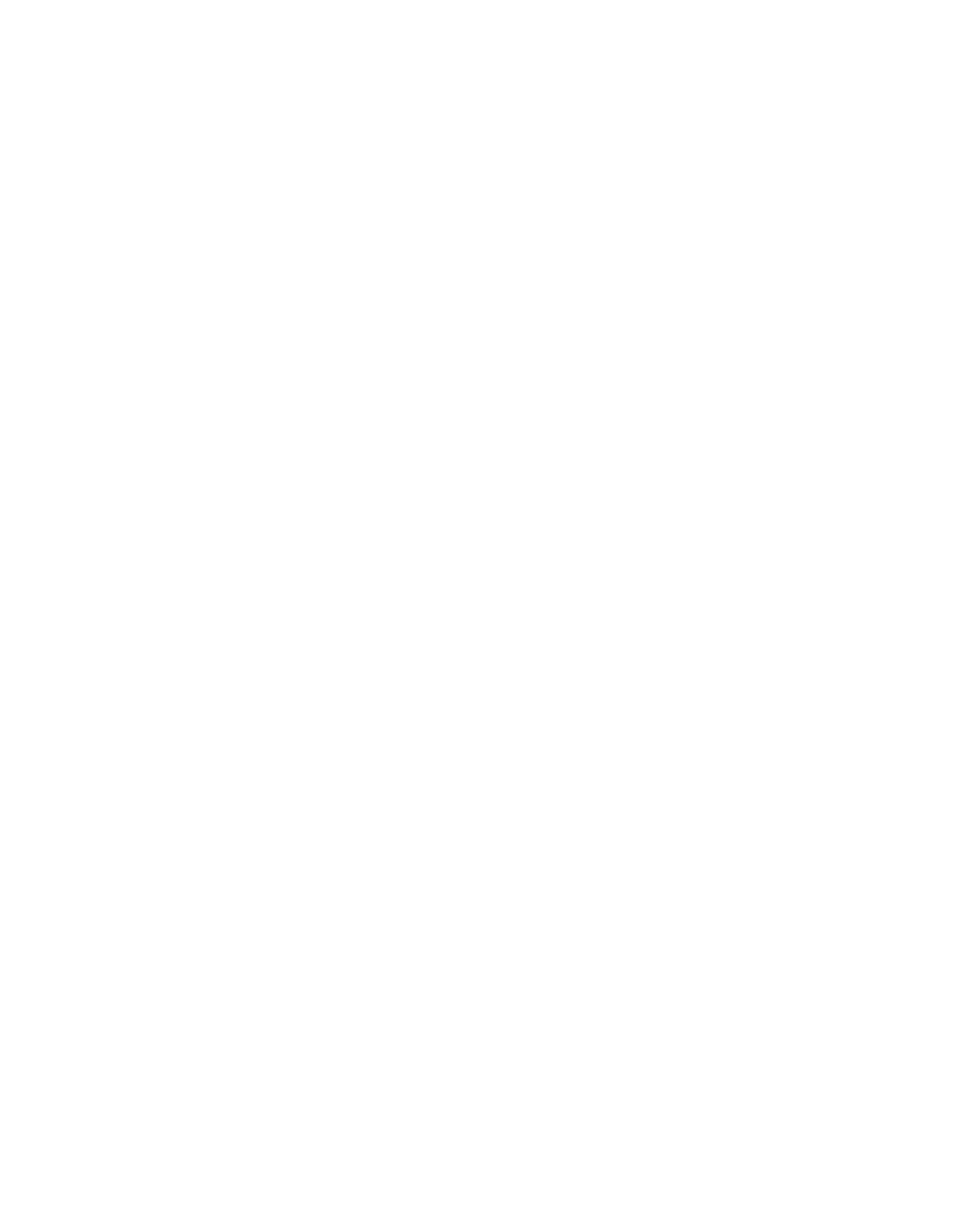## APPENDIX II

#### Some of the Words and Expression Declared as Unparliamentary

- 1. Black mailing 17. Impertinent
- 
- 3. Contemptible 19. Insincere
- 
- 
- 
- 7. Definite untruth 23. Mischievous
- 8. Deliberately false 24. Nonsense
- 
- 
- 
- 12. Double-dealing 28. Ridiculous
- 
- 14. Fraudulent 30. Scandalous
- 15. Foolish 31. Untrue
- 
- 
- 2. Bloody 18. Indecent
	-
- 4. Cowardly 20. Insinuation
- 5. Criminal 21. Insulting
- 6. Damn-lie 22. Intentionally misleading
	-
	-
- 9. Deliberate Misrepresentation 25. Not becoming a gentleman
- 10. Disgraceful 26. Not true or lie
- 11. Dishonest 27. Offensive
	-
- 13. False 29. Rotten lie
	-
	-
- 16. Hypocritical 32. Unworthy of the house

To call a member as

- 1. Barbarous
- 2. Blackguard 12. Hooligan
- 3. Black-mailer 13. Idiot
- 4. Bully 14. Liar
- 
- 
- 
- 
- 9. Fraud 19. Rat
- 10. Goonda 20. Rogue
- 11. Hypocrite 21. Rude

#### **Suggesting that another Member**

- 1. is double dealing
- 2. is lacking in intelligence
- 3. is insincere
- 4. has motives
- 5. has no respect for womanhood
- 6. has no patriotic sense
- 7. has used ungentlemanly methods
- 8. was exhibiting a bad breeding
- 9. was ganging up
- 10. was kicked out of his constituency
- 
- 
- 
- 5. Cheat 15. Monkey
- 6. Corrupt 16. Monster
- 7. Coward 17. Murderer
- 8. Dishonest 18. Nonsense
	-
	-
	-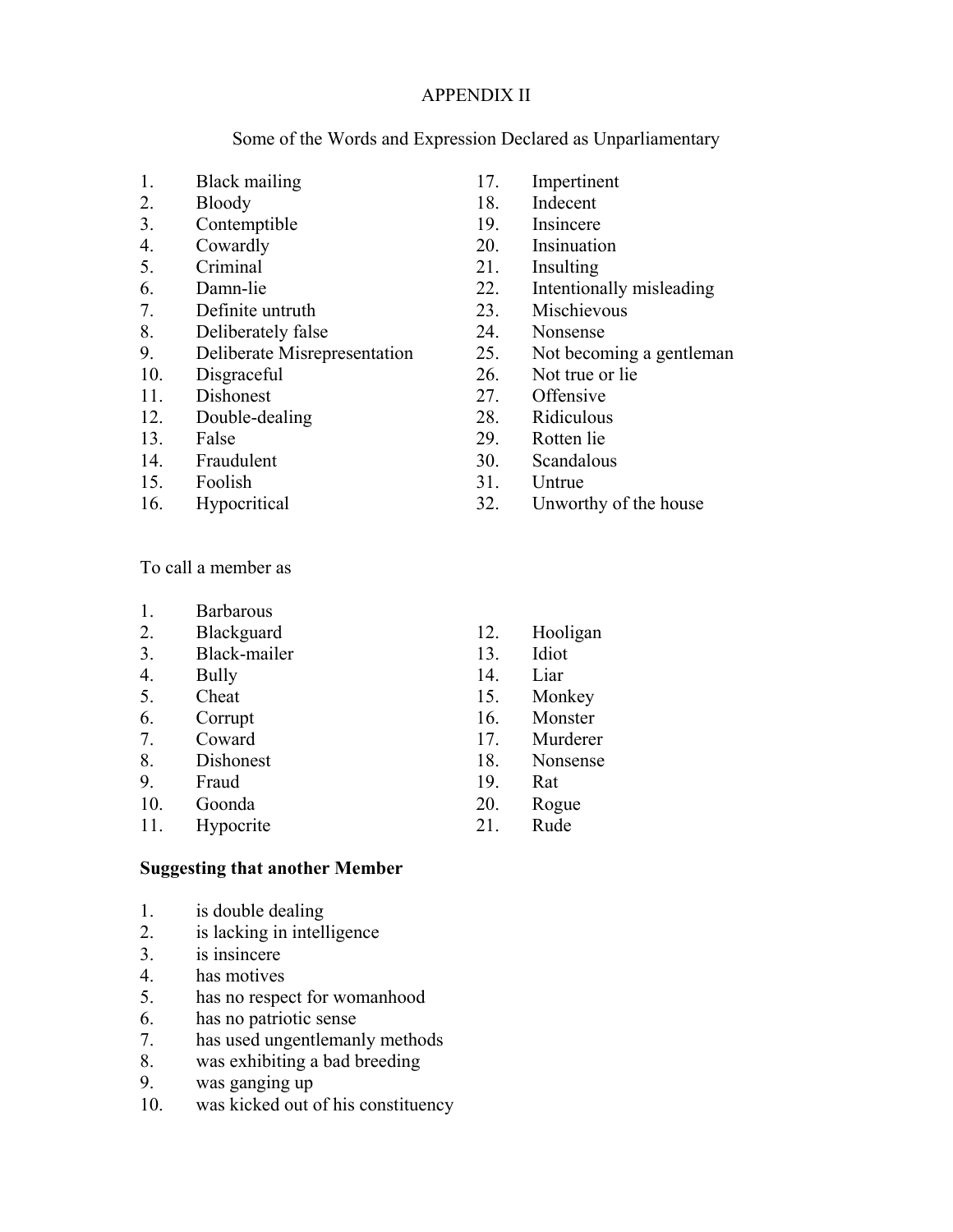- 11. was not a gentleman<br>12. was wanting in intell
- was wanting in intelligence

# **Relating to the Chair or House**

- 1. Backdoor Methods
- 2. Beloved Chairman
- 3. Imbecile (House)<br>4. Irresponsible section
- Irresponsible sections of the House
- 5. Debating Society (house)
- 6. Monkey House
- 7. Partiality (Chair)
- 8. Unfair (ruling etc.)

# APPENDIX III

**Youth parliament competition scheme for recognized educational institutions in the**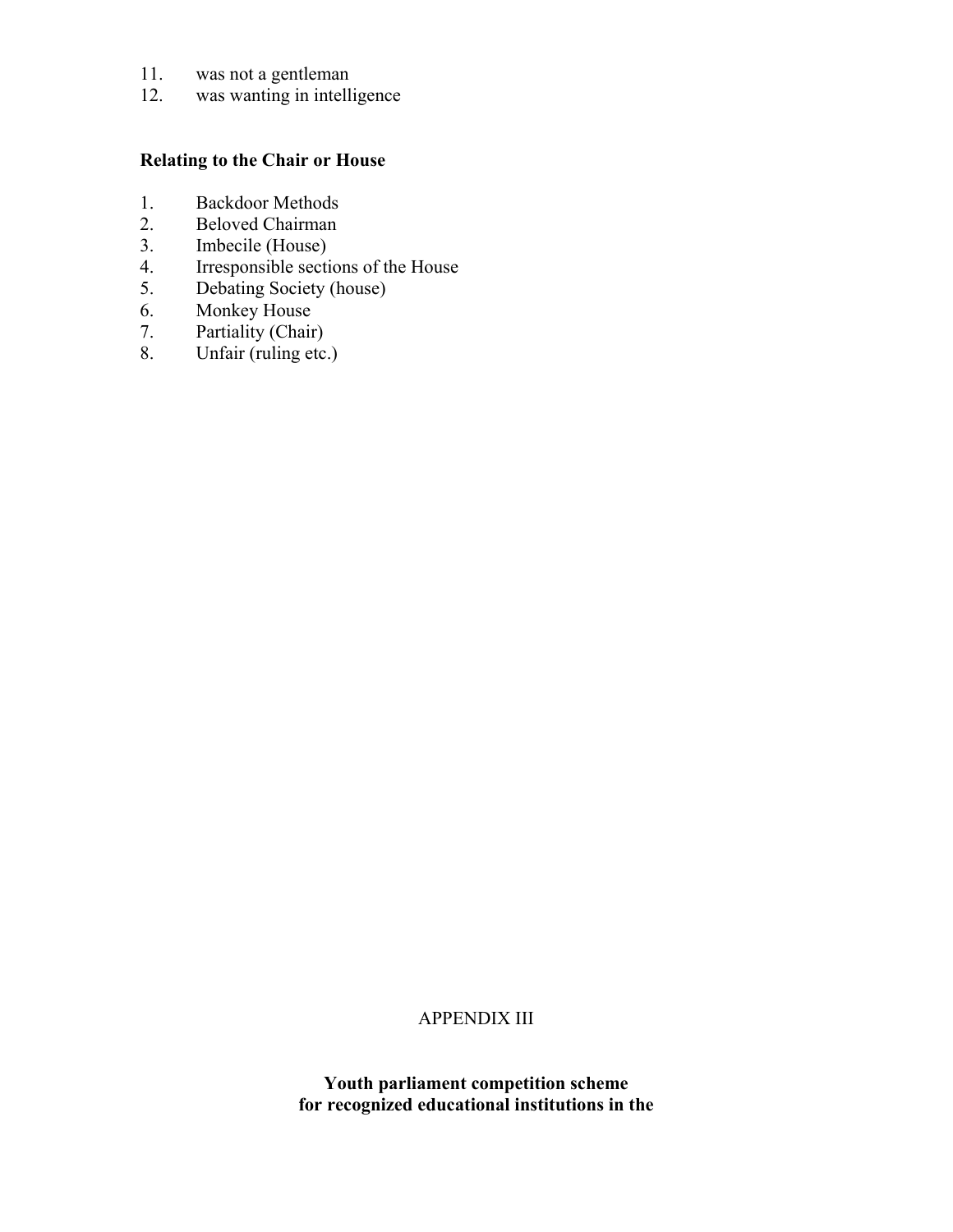# **Rules and Regulations**

*Ministry of Parliamentary Affairs, Government of India, New Delhi* 

# **1. The Object of the Youth Parliament**

With a view to strengthen the roots of democracy, inculcate healthy habits of discipline, inculcate healthy habits of discipline, tolerance of views of others and to enable the student community to know something about the working of the Parliament, the Ministry of Parliamentary Affairs have decided in pursuance of recommendations of the All India Whips' Conference, to hold annually a competition Youth Parliaments of such of the recognised educational institutions in Delhi as may like to take part in it.

# 2. **Eligibility for Entry into the a Competition**

All recognised Higher Secondary girls as well as boys educational institutions in Union territory of Delhi run by the Government, the Municipal and Local authorities or by Trusts and private charities can take part in the competition. They are required to send intimation to this effect through the Director of Education or direct to the Ministry of Parliamentary Affairs, by the date which would be specified every year.

# **3. Period during which the Competition of the Youth Parliament will be held**

The Competition of the Youth Parliament will be held every year. The detailed programme shall be drawn up by the Ministry of Parliamentary Affairs and circulated to the institutions taking part in the annual competition starts.

# **4. Number of Participants in the Youth Parliament**

While the number of persons constituting the Youth Parliament is not limited, it would appear desirable that there should be a limit in regard to the duriation of a sitting. This would naturally mean that many of the participants may only have sitting roles and may not be required to speak.

# **5. Duration of the Youth Parliament Session**

The duration of the Youth Parliament sitting should be not more than an hour. Of this, abut 10 minutes may be devoted to questions.

# 6. **Subject for Discussion at the Youth Parliament**

It is not proposed to prescribe any particular subject for questions and answers or for other discussion. It would, however, be desirable that the matters raised in the Youth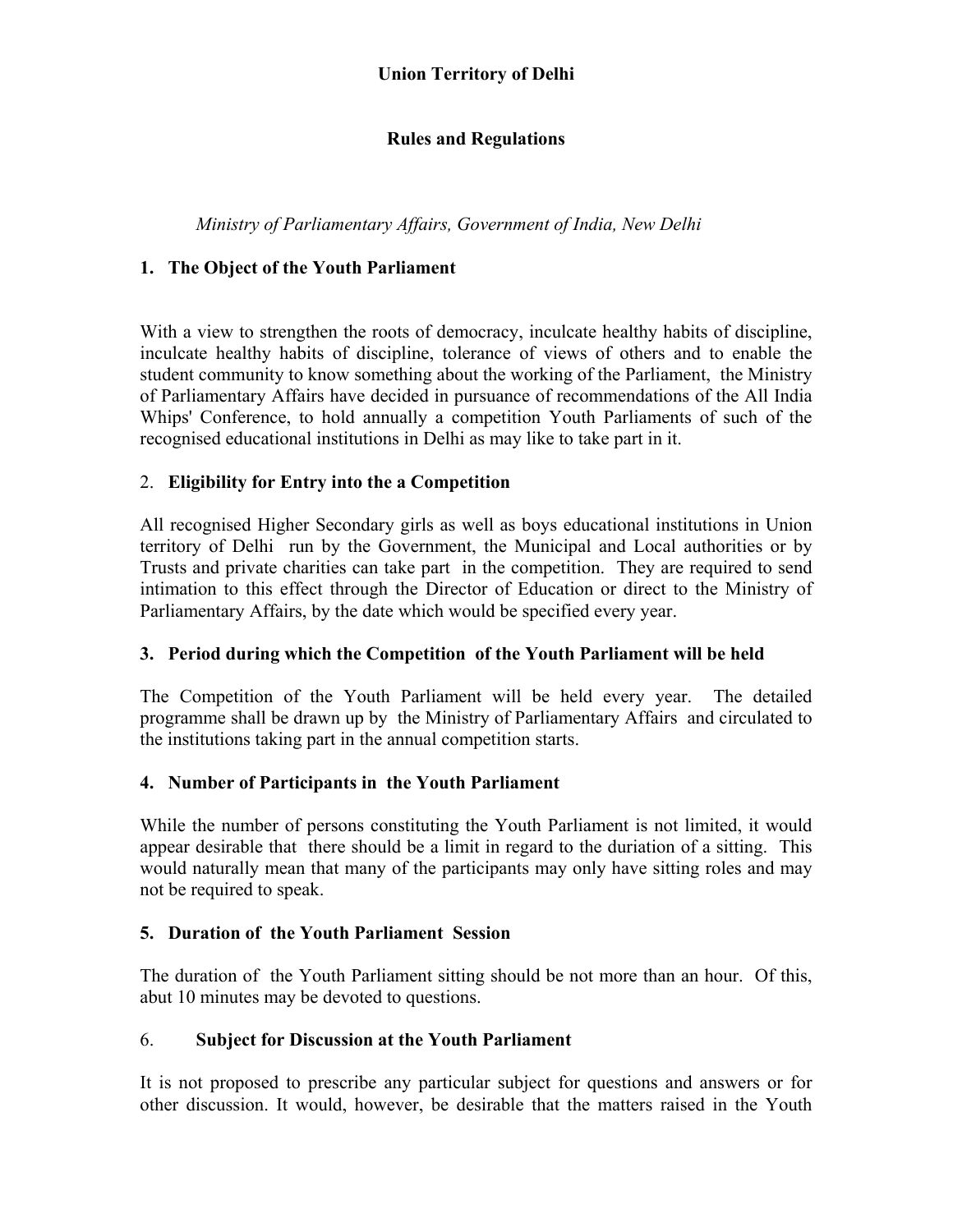Parliament relate to subjects of welfare activity, defence of the country, social justice, social reforms, economic development, communal harmony, health, student discipline, etc.

# **7. Language**

The participants can speak in Hind or English as they like.

# **8. Venue of the Youth Parliament**

Each institution shall hold the Youth Parliament sitting in its own building or such other place of its choice as it may like.

# **9. Prizes**

There will be the following prizes:

- (i) Shield (Parliamentary Shield)
- (ii) One Trophy for the District, performance of which turns out to be the best on the basis of marks obtained by the schools under that District.
- (iii) Trophies for the institutions for meritorious performance in the competition, on the basis of order of merit.
- (iv) One Trophy for the institution which stands first from among the new entrants to the competition.
- (v) Individual merit prizes in the shape of medals/cups/books for some selected participants from each institution.

The Shield will be a running shield to be kept for a period of one year by the institution which stands first in the competition. However, if a particular institution wins the shield for three consecutive years, it will be retained permanently by the institution.

A certificate as in Annexure I will be issued to all the institutions who take part in the competition.

A certificate as in Annexure II will be issued to all the students who win individual merit prizes in the competition.

# **10. Committees of Judges**

Committees of Judges shall be constituted by the Ministry of Parliamentary Affairs consisting of ordinarily a Member of Parliament, an officer of the Ministry of Parliamentary Affairs and an officer of the Directorate of Education, Delhi Administration.

# **11. Consideration for Drawing up the Merit List**

The Committees of Judges shall keep in view the following points while assessing the performances of institutions.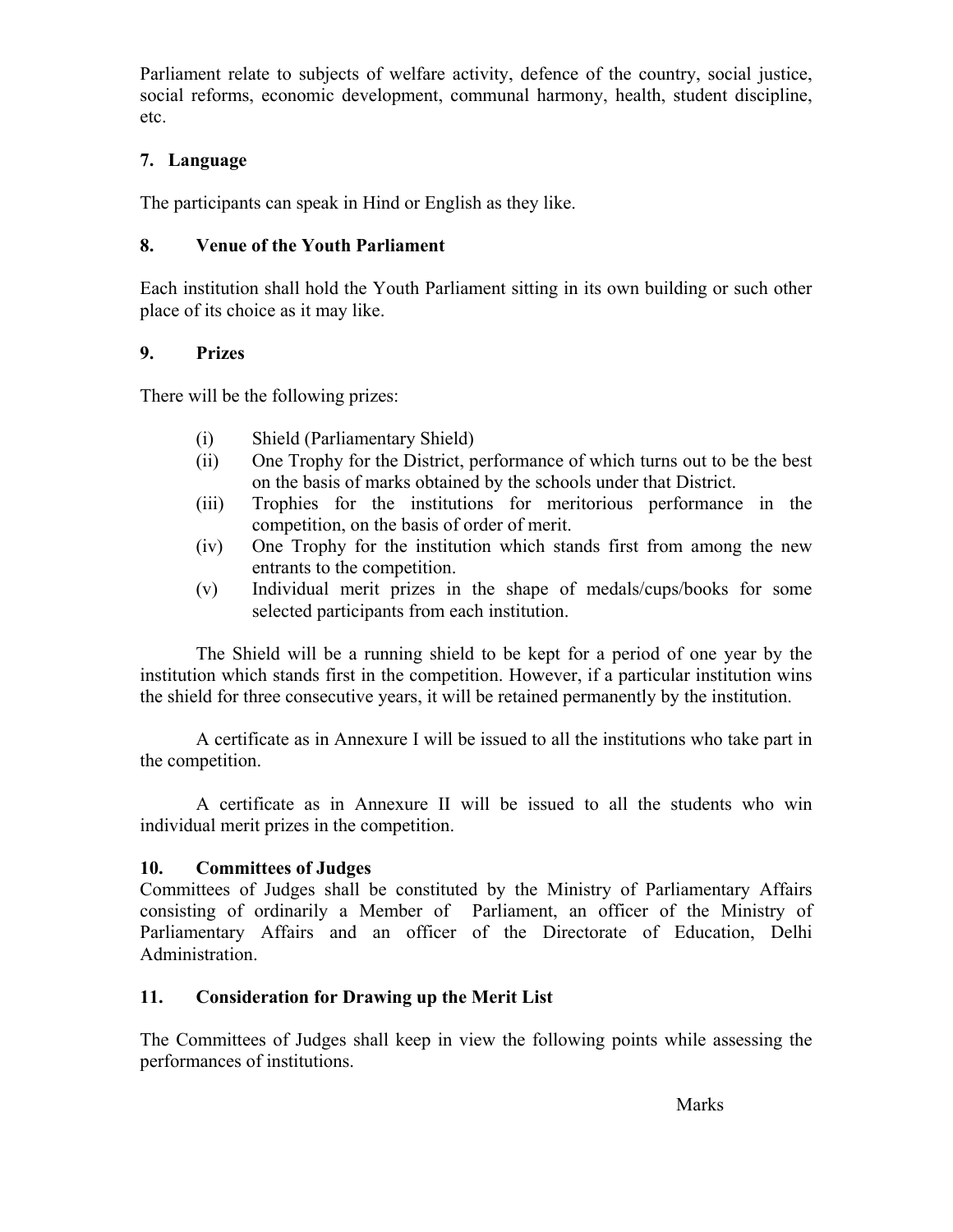| (1)   | Discipline and Decorum                           |    |
|-------|--------------------------------------------------|----|
| (ii)  | Observance of Parliamentary procedures           | 20 |
| (iii) | Selection of Subjects for Questions and          | 20 |
|       | Supplementaries and Quality of Answers thereto   |    |
| (iv)  | Selection of Subjects for Debates                | 10 |
| (v)   | Delivery or Quality of Speeches delivered,       | 30 |
|       | <b>Standard of Debate</b>                        |    |
| (V1)  | General Assessment of the Performance as a whole |    |
|       |                                                  |    |

# **12. Repeat Performance**

The institution standing first may be required to give a repeat performance at a venue to be decided by the Ministry of Parliamentary Affairs. To this performance may be invited guests and the public. The programme for this performance will be drawn up by the Ministry of Parliamentary Affairs and intimated to the institution well in advance.

# **13. Distribution of Prizes**

The Ministry of Parliamentary Affairs shall fix a date and venue for the occasion. The prizes shall be distributed by a high dignitary. Invitations to the prize-winners, participating institutions and such of the other institutions etc. as are considered necessary will be sent by the Ministry of Parliamentary Affairs

*Annexure I* 

# GOVERNMENT OF INDIA MINISTRY OF PARLIAMENTARY AFFAIRS "YOUTH PARLIAMENT " COMPETITION

*This is to certify that ..................... participated in "Youth Parliament" Competition held in the year ................."*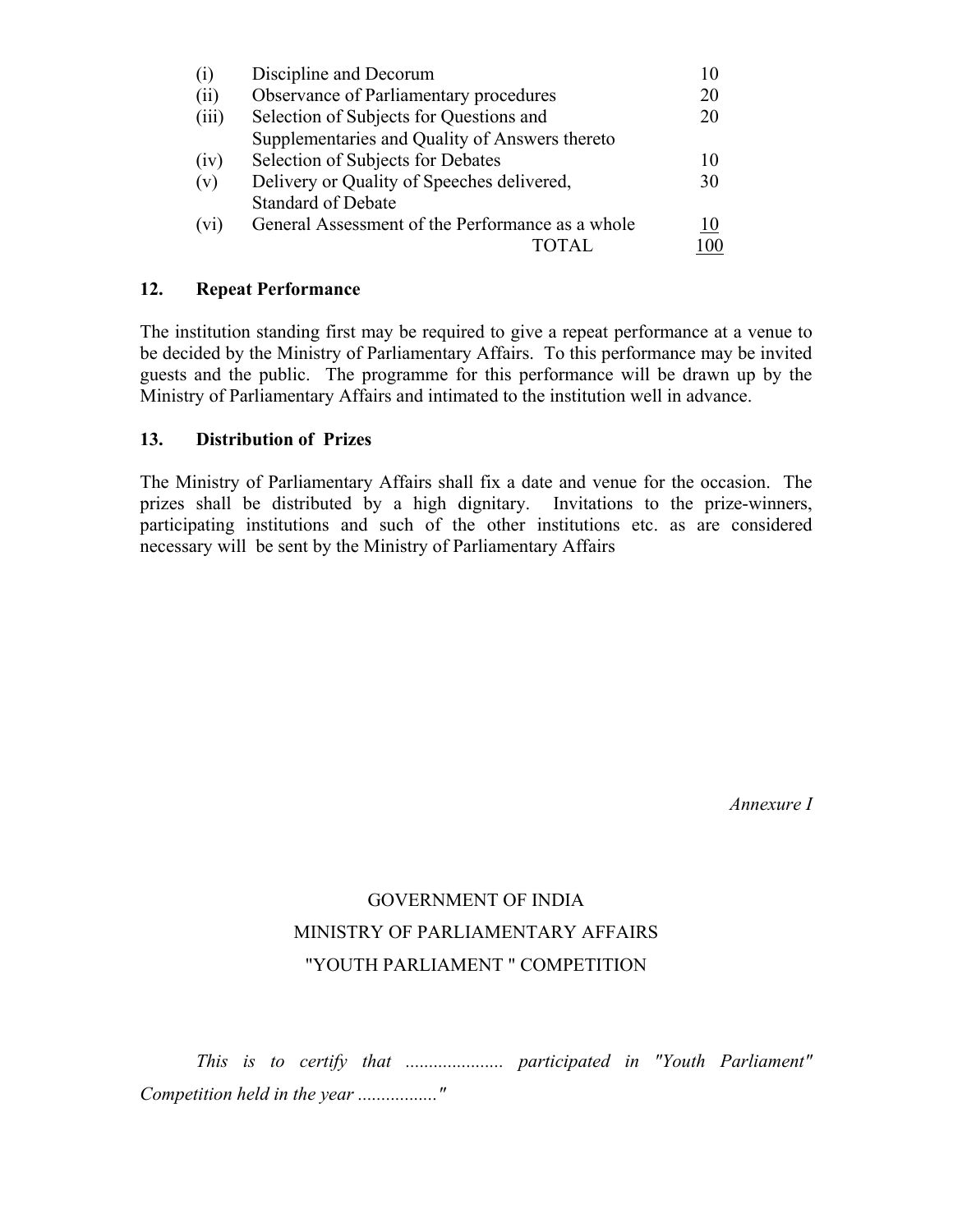New Delhi Secretary .........19... Ministry of Parliamentary Affairs

Annexure II

# GOVERNMENT OF INDIA MINISTRY OF PARLIAMENTARY AFFAIRS "YOUTH PARLIAMENT " COMPETITION

 *This is to certify that .....................student of ........class...........New Delhi/Delhi, was awarded a merit prize for his/her meritorious performance in the "Youth Parliament" Competition held in the year .................*

New Delhi Secretary .........19... Ministry of Parliamentary Affairs

## APPENDIX IV

**List of Business and List of Questions For Oral Answers** 

## **YOUTH PARLIAMENT XYZ SCHOOL, NEW DELHI-29**

#### **LIST OF BUSINESS August 18, 1980**

#### **OATH OR AFFIRMATION**

1. Newly elected members to make the prescribed oath or affirmation of allegiance to the Constitution and to take seat in the House.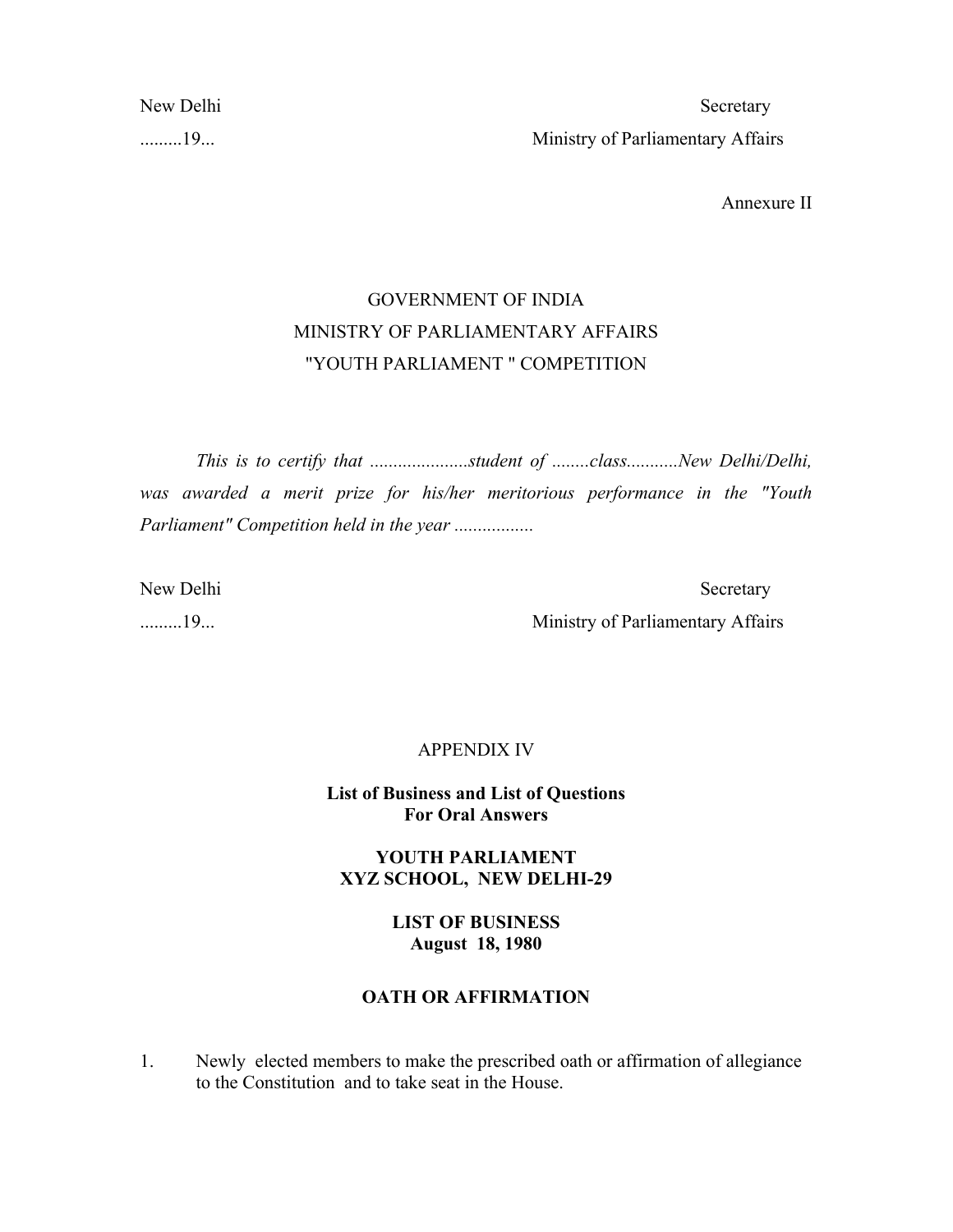#### **OBITUARY**

2. Obituary reference to the passing away of Shri Ram Mohan, an ex-member of the Youth Parliament .

# **QUESTIONS**

3. Questions entered in a separate list are to be asked and answers given.

# **PAPERS TO BE LAID ON THE TABLE**

4. Shri Ajay Gupta ("Minister of Information and Broadcasting") to lay on the Table of the House a copy of the report (Hindi and English version) of the Working Group on Autonomy for Akshwani and Doordarshan.

## **CALLING ATTENTION**

5. (i)Shri Kalyan (ii) Km. Manishi (iii) Km. Harminder Kaur to call the attention of the "Prime Minister" to the nuclear Policy of India.

## **BILL TO BE INTRODUCED**

6. Shri R. Arvindan, "Minister of Finance", to move for leave of the House to introduce a Bill further to amend the "Reduction of the Salaries of Managerial Personnel Bill."

New Delhi Navin Kumar Navin Kumar Navin Kumar Navin Kumar Navin Kumar Navin Kumar Navin Kumar Navin Kumar Navi Secretary

# **YOUTH PARLIAMENT XYZ SCHOOL, NEW DELHI-29**

# **August 18, 1980 LIST OF QUESTIONS FOR ORAL ANSWERS**

# **Total Number of Questions : 6**

(Prime Minister, Ministers of law and justice, Home Affairs, External Affairs, Health, Work and Housing)

\*201 Km. Gayatri

Will the Hon'ble Minister of Law and Justice be pleased to state:

- (a) Whether many names of eligible voters were missing from the Electoral Roll during the Seventh Lok Sabha Elections?
- (b) If yes, what were the factors responsible for these omissions? And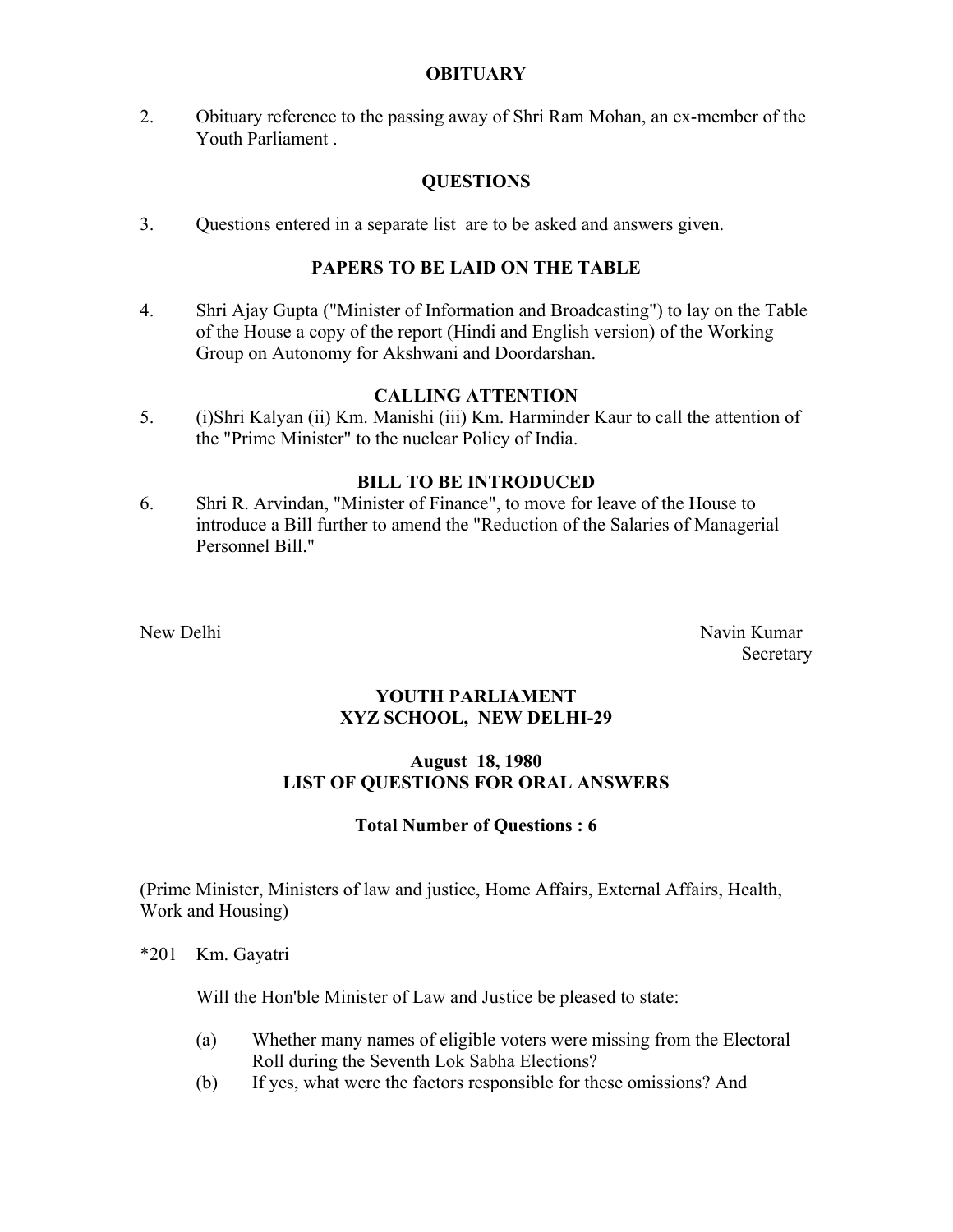- (c) What measures does the Government propose to take prevent such occurrence in future?
- \*202 Shri Sanjay Agrawal

Will the Minister of External Affairs be pleased to state:

- (a) Whether the Government is aware the Pakistan is getting massive military aid from the U.S.A.? and
- (b) If so, What measures has the Government taken to strengthen the national defence?
- \*203 Km. Gayatri

Will the Hon'ble Minister of Law and Justice be pleased to state:

- (a) What steps have been taken to check the deterioration of law and order situation in the country as a whole? And
- (b) Why the law and order situation in the capital has not been brought under control despite regular threats to the security of the people?
- \*204 Km. Gurpreet

Will the Hon'ble Minister of Health and Social Welfare be pleased to state:

- (a) Is it a fact that 60% of the health budget is spent on urban population although they comprise only 20% of the Indian population? and
- (b) What steps does the Government propose to take to equitably distribute the money all over the country?
- \*205 Km. Renu Kohli

Will the Hon'ble Prime Minister be pleased to state:

- (a) What steps have been taken by the Government to get uranium from the U.S.A. for the Tarapur Atomic Plant? and
- (b) Are there any differences between the two countries with regard to the supply of uranium?
- \*206 Km. Praveen Chauhan

Will the Hon'ble Minister of Works and Housing be pleased to state:

- (a) How many houses were constructed by D.D.A. during this year under its various schemes? And
- (b) To what extent has the housing problem in Delhi been solved by the Government?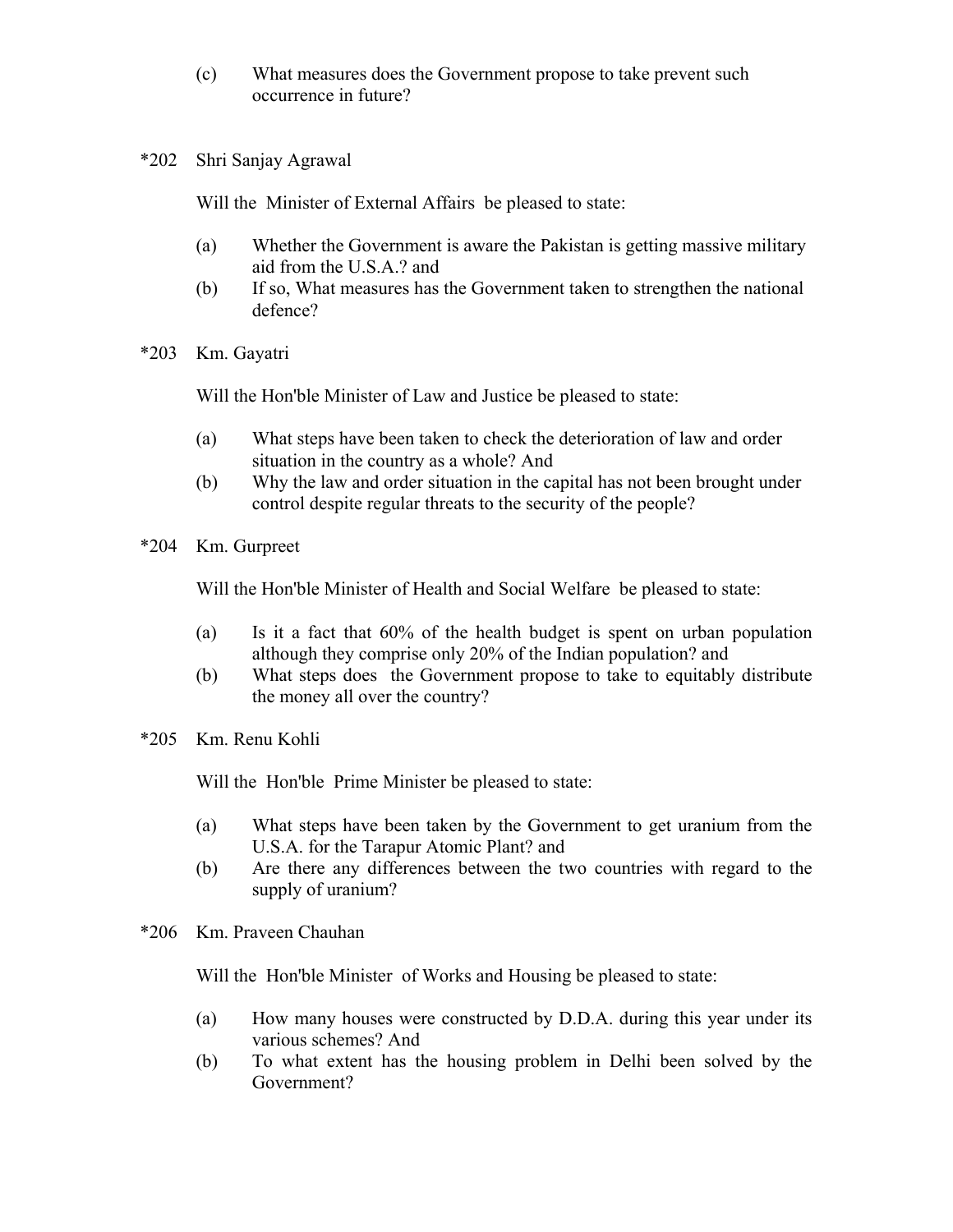# **YOUTH PARLIAMENT XYZ SCHOOL,** MADRAS

# **LIST OF BUSINESS August 18, 1986**

# **OATH OR AFFIRMATION**

1. Members who have not already done so to make the prescribed oath or Affirmation of allegiance to the Constitution and to take seat in the House.

# **QUESTIONS**

2. Question entered in a separate list to be asked and answers given.

#### PAPERS TO BE LAID ON THE TABLE

- 3. Km. Veena Ramakrishnan ("Minister of Education and Culture") to lay on Table a copy of the University Grants Commission (Disqualification, Retirement and Conditions of Service of Members) (Second Amendment) Rules, 1978 (Hindi and English versions) published in Notification No. G.S.R. 16 in the Gazette of India dated 6 March, 1979, under Sub-Section (3) of Section 25 of the University Grants Commission Act, 1956.
- 4. Km. Madhu ("Minister of Industry") to lay on the Table a copy each of the following papers (Hindi and English versions) under Sub-Section (1) of Section 619A of the Companies Act, 1956: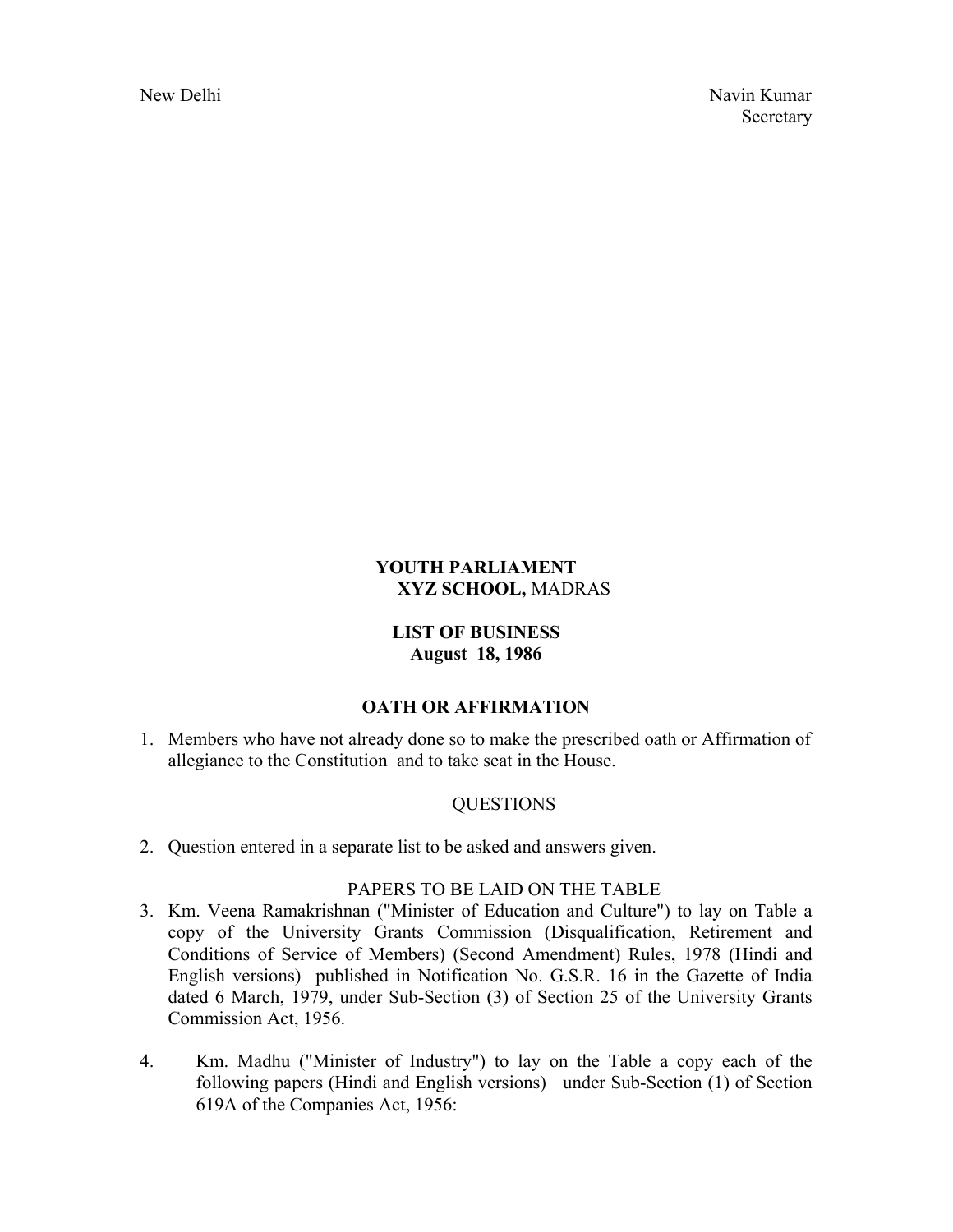- (i) Review by the Government on the working of Mining and Allied Machinery Corporation Ltd. Durgapur, for tie year 1977-78.
- (ii) Annual report of the Mining and Allied Machinery Corporation Ltd. Durgapur, for tie year 1977-78 alongwith the audit accounts and the comments of the Comptroller and Auditor-General thereon.

## CALLING ATTENTION

5. Shri Ajay Kumar Dua to call the attention of the Minister of Energy to the serious situation that has developed in the country due to the power shortage.

#### SHORT DURATION DISCUSSION

6. Kum. R. Saroja to move "That the Government of India's policy towards the right of children as spelled out in the U.N. Resolution on the international Year of the Child be taken into consideration".

> C.S. SHEKHAR **Secretary**

Madras

#### **YOUTH PARLIAMENT XYZ SCHOOL,** MADRAS

# **LIST OF BUSINESS August 18, 1986 LIST OF QUESTIONS FOR ORAL ANSWERS**

#### **Total Number of Questions : 6**

(Prime Minister, Minister of Human Resource Development Industry Defence, External Affairs and Works and Housing)

\*501 Km. R. Jayashree

Will the Hon'ble Prime Minister be pleased to state:

- (a) What the salient features of the much made of Rolling Plan concept are? and
- (b) What exactly the Government is trying to achieve through such a plan?
- \*502 Shri Ajay Kumar Dua

क्या माननीय शिक्षा और संस्कृति मंत्री यह बताने का कष्ट करेंगी कि

(क) राष्ट्रीय प्रौढ शिक्षा कार्यक्रम को सफल बनाने के लिए सरकार ने क्या कदम उठाये हैं ? तथा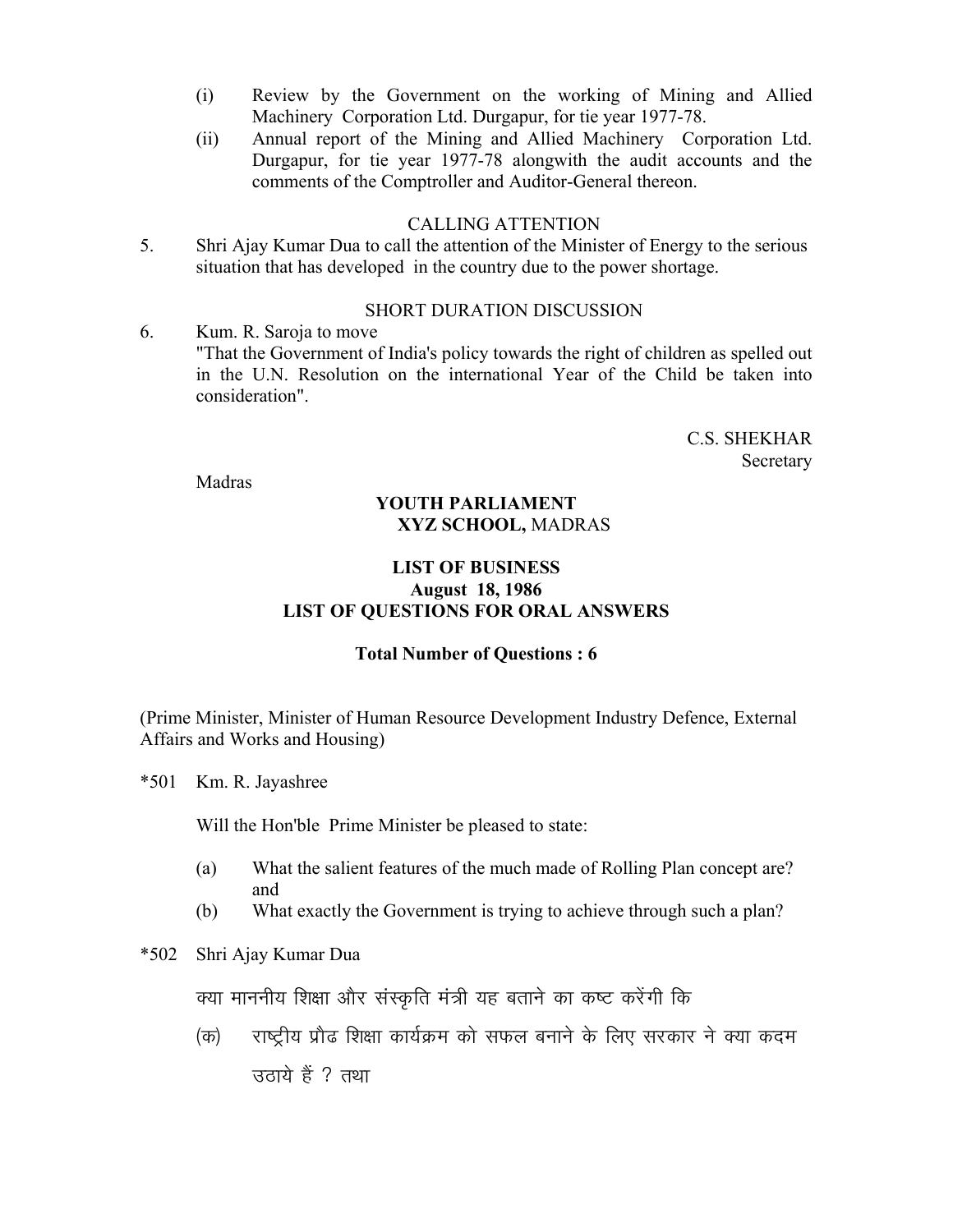- (ख) क्या इस कार्यक्रम पर किए गए भारी) खर्च से प्रारम्भिक शिक्षा की प्रगति पर प्रभाव नहीं पड़ेगा ?
- \*503 Shri Ramesh Sharma

Will the Hon'ble Minister of industry be pleased to state:

- (a) Whether the Government proposes to permit the BHEL-Siemens 15 years collaboration agreement under which BHEL will have to pay 1.8% royalty on all goods produced under the agreement? And
- (b) Whether it will allow such collaboration agreement in the field of electrical engineering in future?
- \*504 Shri Girish Chander

Will the Hon'ble Minister of industry be pleased to state:

- (a) Whether it is a fact that the price of printing paper has gone up 50% this year as compassed to the last year?
- (b) Whether this has resulted in the considerable increase in the prices of books as well? And
- (c) Whether the Government proposes to take certain steps to remedy this situation, and if so the details thereto?
- \*505 Shri Murli Parameswaran

Will the Hon'ble Minister of Defence be pleased to state:

- (a) What factors, if any, were taken into consideration when the decision was taken to purchase the Jaguar Aircraft?
- (b) In what way the Jaguar aircraft has an edge over French mirage and Swedish Viggen? And
- (c) When were the first Jaguars flown into India?
- \*506 Km. T.S. Rama

Will the Hon'ble Minister of External Affairs be pleased to state:

- (a) Whether the Government is aware of the fact that a second U.S. aircraft carrier and a frigate have sailed into the Indian Ocean creating the highest concentration of the U.S. warships in the area since the 1973-74 oil crisis?
- (b) Whether the U.S., is contemplating to forge a new military alliance with China, Saudi Arabia, Pakistan and Bangladesh? And
- (c) If so, what will be stand taken by India in this matter?
- \*507 Shri K.R. Sriram

Will the Hon'ble Minister of Works and Housing be pleased to state: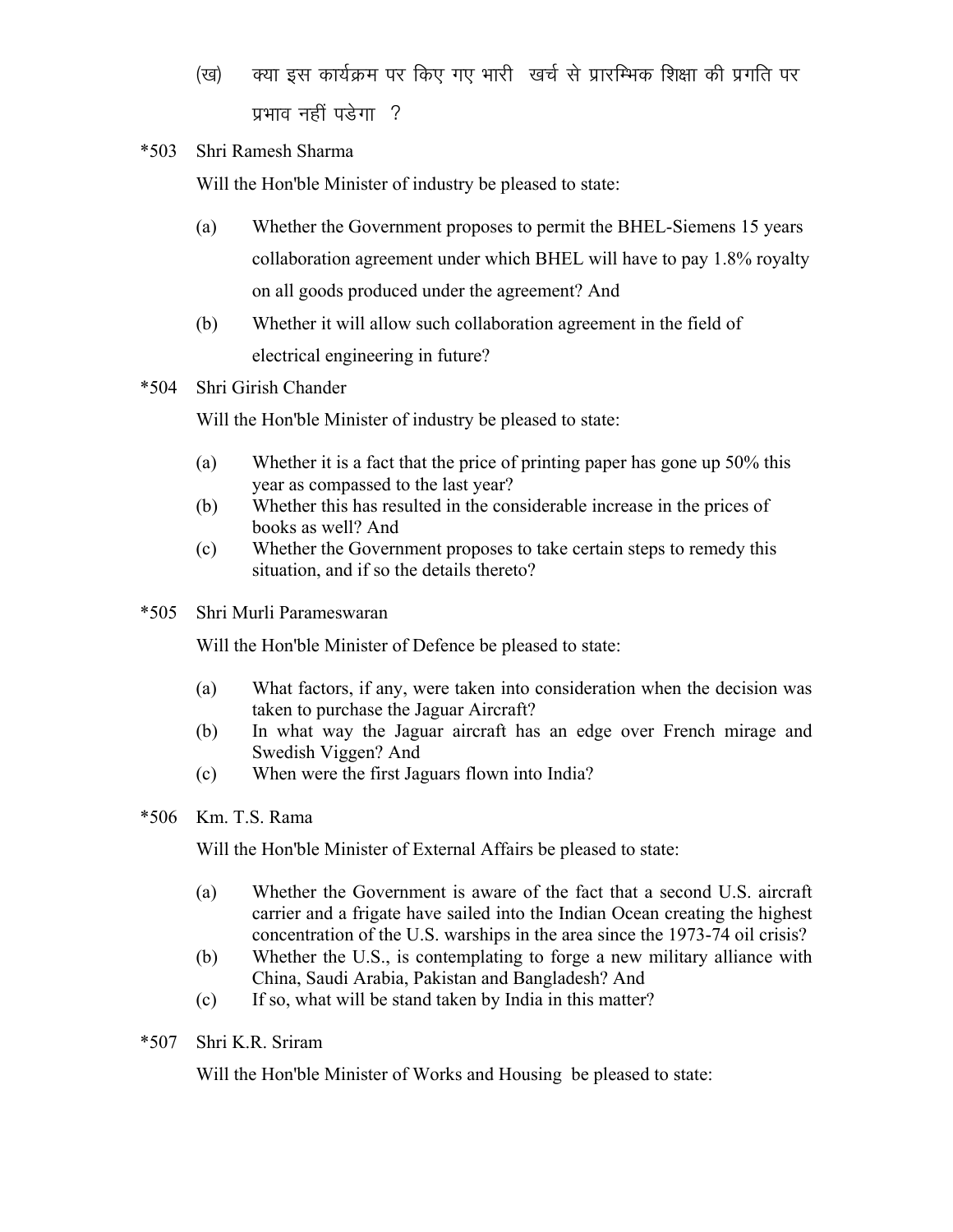- (a) How the capital was allowed to go without water for several days together? And
- (b) Was it because the striking workers who belong to a Union, were supported by a section of the ruling party.

C.S. SHEKHAR Secretary

Madras

#### **YOUTH PARLIAMENT XYZ SCHOOL, JAIPUR**

## **LIST OF BUSINESS August 18, 1986**

# **OATH OR AFFIRMATION**

1. Members who have not already done so to make the prescribed oath or Affirmation of allegiance to the Constitution and to take seat in the House.

#### **OBITUARY**

2. Obituary reference to the passing away of Shri Ram Vilas Sharma, Member, Youth Parliament .

#### **QUESTIONS**

3. Questions entered in a separate list to be asked and answers given.

#### PAPERS TO BE LAID ON THE TABLE

- 4. (i) Minister of Information and Broadcasting To lay on the Table a copy of the report on Akashwani and Doordarshan (Volumes i and ii)
	- (ii) Minister of Labour To lay on the Table a copy of the Employees Family (Amendment) Scheme 1979 (Hindi and English versions) published in Notification No. G.S.R. 201 in the Gazette of India under Sub-section (2) of Section 7 of the Employees Provident Fund and Miscellaneous Provisions Act 1952.

#### CALLING ATTENTION

5. Shri Sudesh Kumar to call the attention of the Agriculture Minister to the continuously rising price of sugar in the country.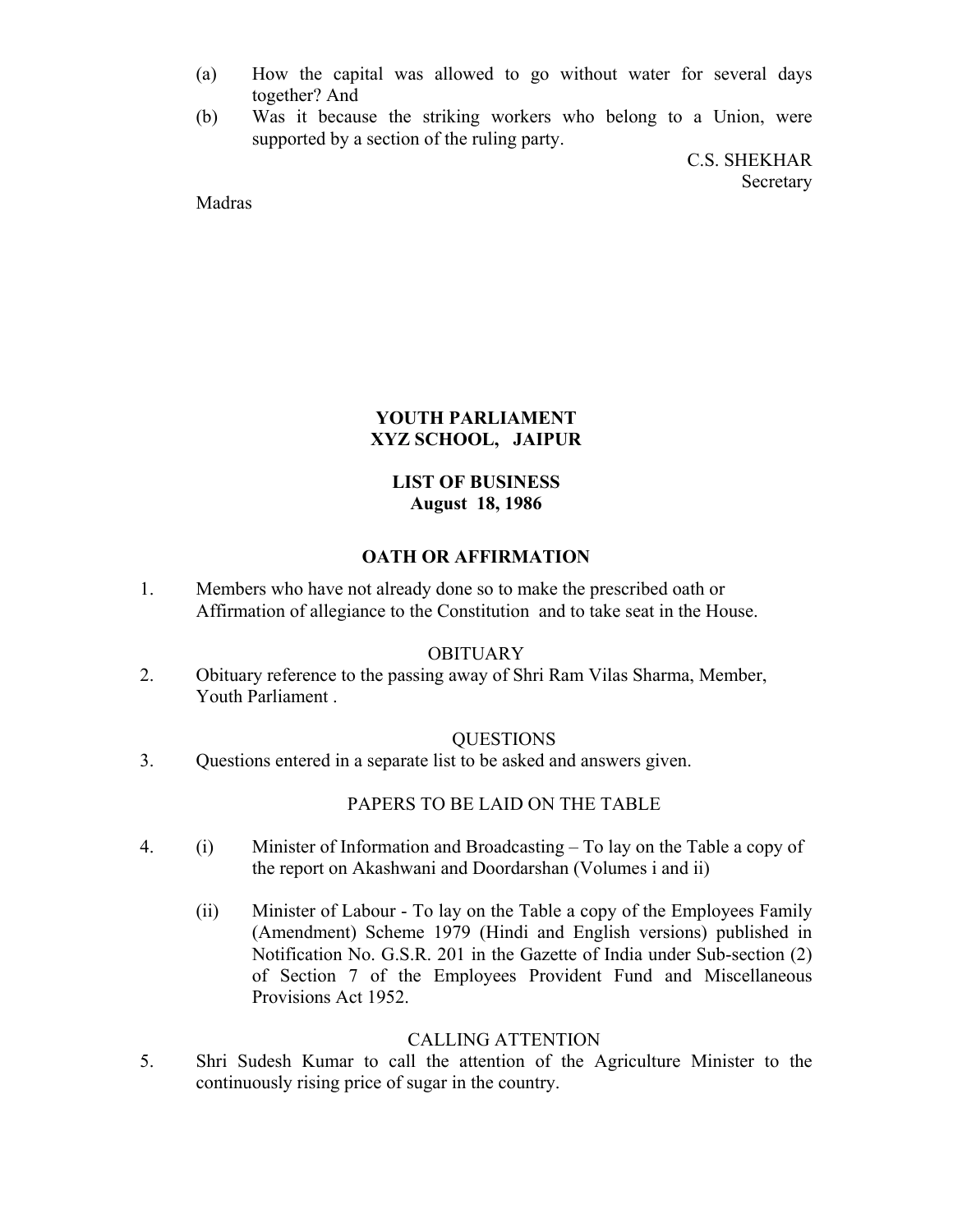#### LEGISLATIVE BUSINESS *Bill for introduction*

Shri Anjan Kumar ("Minister of Education") to move for leave to introduce the Child Labour Welfare Bill, 1980, and also to introduce the Bill.

# PRIVATE MEMBER RESOLUTION Shri Hari Prasad to move the following resolution:

"This house is of the opinion that the voting age be reduced from 21 to 18 years."

Secretary

Jaipur

APPENDIX IV

# राजकीय उच्चतर माघ्यमिक कन्या विघालय, जयपुर युवा संसद

.<br>मंगलवार, 19 अगस्त 1986

# मौखिक उत्तरों के लिए प्रश्नों की सूची कूल प्रश्न संख्या 5

 $*501$  श्री सुशील कुमार

क्या माननीय गह मंत्री यह बताने की क्रपा करेंगे कि:

- (के व्या यह सच है कि दिल्ली में पिदले दो वर्षों से शान्ति और व्यवस्था कि स्थिति निरंतर बिगडती जा रही है ।
- (ख) यदि हां तो नागरिकों की जान तथा माल की रक्षा हेतु सरकार ने क्या ठोस कदम उठाए हैं । तथा
- (ग) शान्ति और व्यवंस्था बनाए रखने में जो कि सरकार का प्राथमिक कर्त्तव्य है, सरकार की असफलता का मुख्य कारण क्या है ।

 $*502$  श्री हरि प्रसाद

क्या माननीय मानव संसाधन विकास मंत्री यह बताने की क्रपा करेंगे कि:

(क) क्या यह सच है कि सताधारी दल ने चुनाव से पूर्व अपने चुनाव घोषणा-पत्र में पब्लिक स्कूलों को समाप्त करने का वायदा किया था । तथा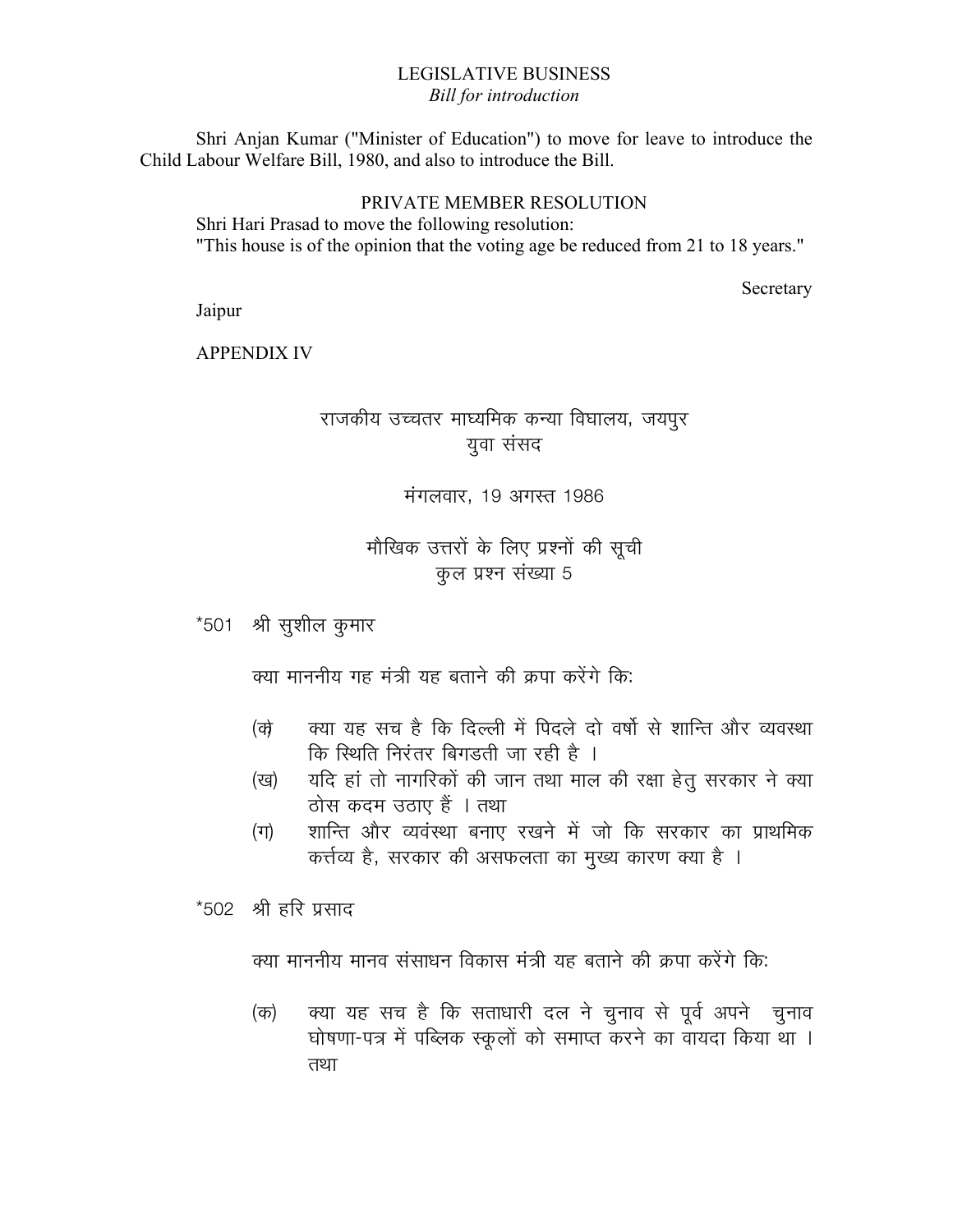(ख) यदि हां तो सरकार ने अपने इस वायदे को पूरा करने की दिशा में क्या कदम उठाए हैं ।

 $*503$  श्री माधव प्रसाद

क्या माननीय वित्त मंत्री यह बताने की क्रपा करेंगे कि:

- (क) गत वर्षो की अपेक्षा अनिवार्य वस्तूओं की कीमतें दिन पर दिन बढती जा रही हैं, ऐसा क्यों ।
- (ख) सरकार ने इस बढती हुई महंगाई को कम करने के लिए क्या प्रत्यन किए हैं । तथा
- (ग) जमाखोरों एवं मिलावट करने वालों के विरुद्द सरकार ने क्या कदम उठाए $*$ ।

 $*504$  श्री रमाकान्त

- क्या उर्जा मंत्री यह बताने की क्रपा करेंगे कि:
- (क) पिछले कई महीनों से दिल्ली में लगातार बिजली की कटौती की जा रही है, ऐसा क्यों । तथा
- (ख) यह देखा गया है कि यह बिजली की कटौती प्राय: शाम के समय ही होती है जिससे बच्चों की पढाई की बहुत हानि होती है ।
- $*505$  कुआशा नैयर

क्या रक्षा मंत्री यह बताने की कृपा करेंगे कि:

- (क) वया यह सच है कि पाकिस्तान तथा बंगला देश की ओर से समय-समय पर हमारी सीमाओं में गोलाबारी होती रहती है ?
- (ख) क्या यह भी सच है कि पाकिस्तान तथा बंगला ा देश ने हाल में अपनी ओर सीमा पर सैनिक जमाव किया है ? और
- (ग) यदि हां, तो देश की सुरक्षा के लिए सरकार ने क्या कदम उठाए हैं?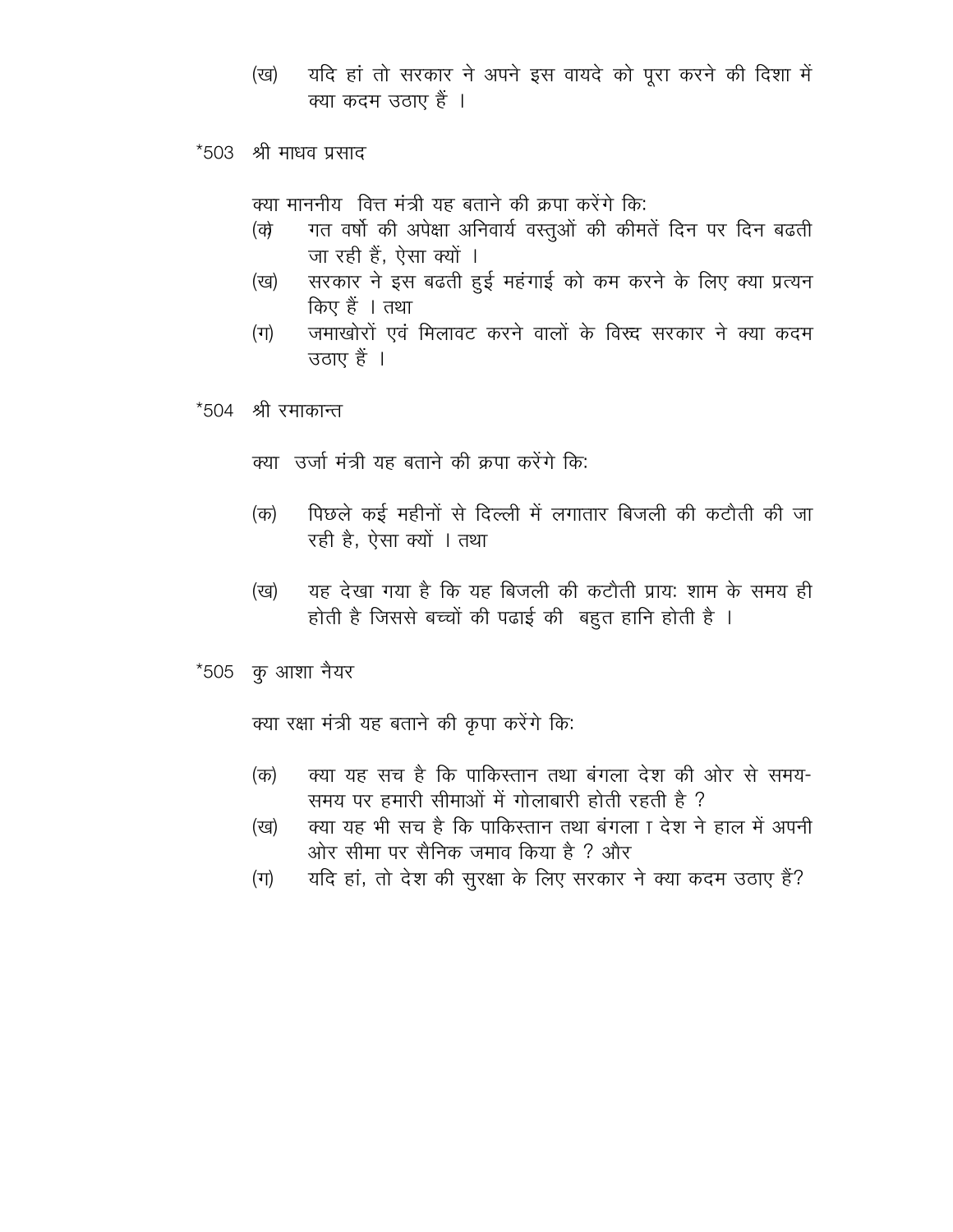# *Some More Questions*

- $*1$  क्या माननीय मानव संसाधन विकास मंत्री महोदय यह बताने की कृपा करेंगे कि:
	- (क) जिंघानी में कितने स्कूलों में बच्चों के बैठने के लिए कोई फर्नीचर नहीं हैं ?
	- (ख) यह स्थिति कितने वर्षो से चली आ रही है ? तथा
	- (ग) क्या सरकार का इरादा यह है कि राजधानी में गुरकुल व्यवस्था पुन: <u>रथापित कर कक्षाओं को पेडों के नीचे लगवाया ँजाएगा ?</u>
- \*2 व्या माननीय यातायात मंत्री महोदय यह बताने की कृपा करेंगे कि:
	- (क) क्या राजधानी की मिनी बसों में यात्रियों की संख्या की अधिकतम सीमा है ? तथा
	- (ख) यदि सीमा है तो फिर उन बसों के विरद्व क्या कार्यवाही की जाती है <u>जो यात्रियों को भेड-बकरियों की तरह मिनी बसों में भरते हैं ?</u>
- \*3. Will the Hon'ble Minister of Human Resource Development be pleased to state:
	- (a) Whether the Joint Council of Delhi Teachers have sent a Memorandum for the revision of their pay scales?
	- (b) Whether it is also a fact that the teachers went on strike during the Janata Regime to press their demands?
	- (c) Whether it is also a fact that the present Prime Minister visited the striking teachers and assured that their demands were justified and should be accepted? And
	- (d) If the reply to (a), (b) and (c) above be in the affirmative, why no decision in this regard has so far been taken?
- \*4 Will the Hon'ble Minister of Human Resource Development be pleased to state:
	- (a) How many schools in Delhi are holding their classes in tents?
	- (b) Whether the Government has taken a decision to construct buildings for all such schools? And
	- (c) If so, by what time these schools will have their own buildings?
- \*5. Will the Hon'ble Minister of Human Resource Development be pleased to state: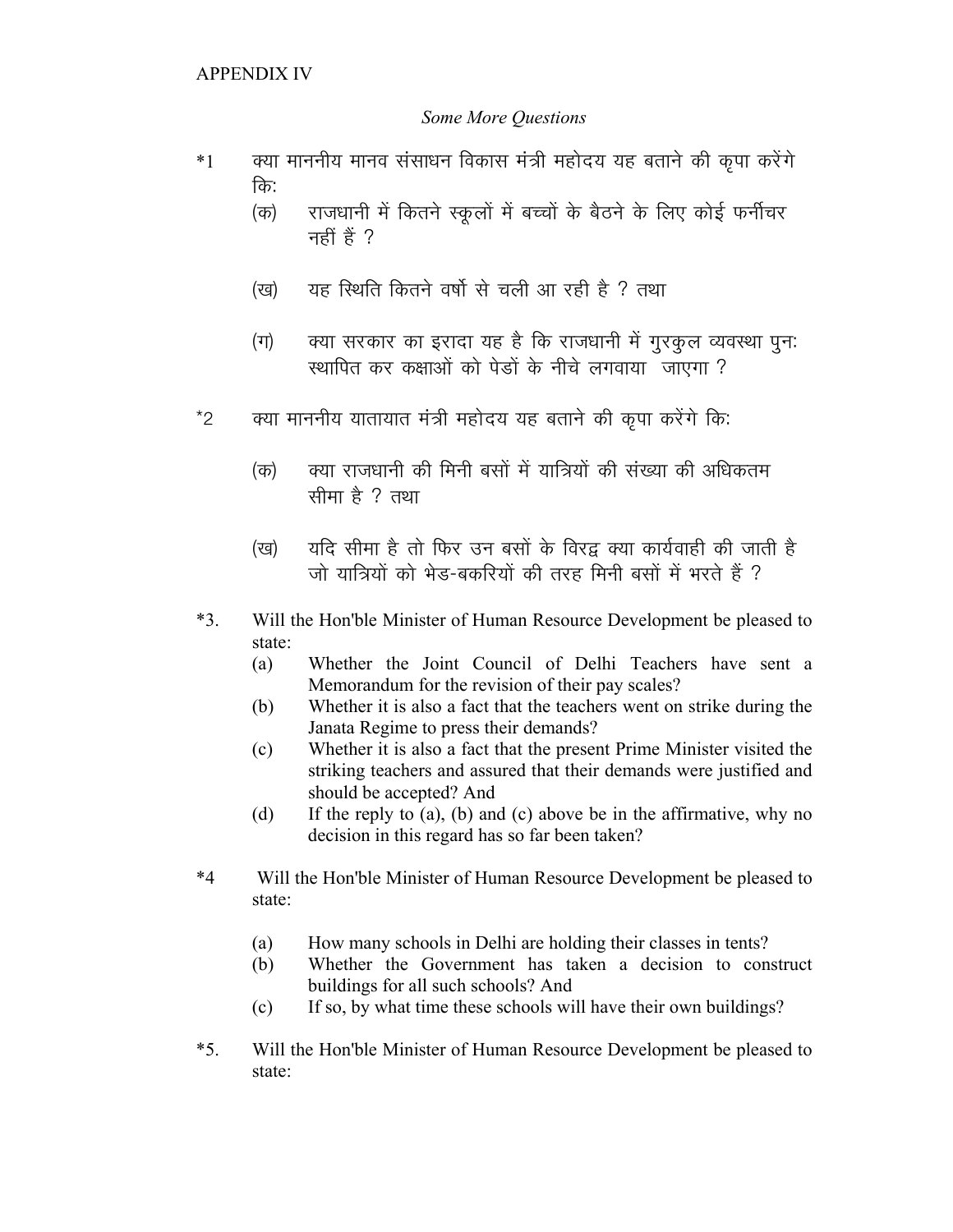- (a) How many Kendriya Vidyalayas (Central Schools) are there in India and abroad?
- (b) What are the admission rules for different classes in these schools?
- (c) Are these rules strictly followed or some relaxation in the shape of special dispensation is available to authorities of KVS? And
- (d) If some special dispensation powers are permitted, are there any guidelines for judicious exercise f these powers?
- $^*$ 6  $\;$  क्या माननीय मानव संसाधन विकास मंत्री महोदय यह बताने की कृपा करेंगे कि:
	- (क) विदेशों में विभिन्न छात्रवृत्ति योजनाओं के अधीन भेजे जाने वाले छात्रों की इस वर्ष कितनी संख्या थी ?
	- (ख) इन छात्रवृत्ति योजनाओं के अधीन भेजे जाने वाले शिक्षार्थियों की चयन प्रणाली क्या है ?
	- (ग) क्या सबका चयन निर्धारित) प्रणाली के अनुसार ही होता है ? तथा
	- (घ) यदि नहीं, तो उसके क्या कारण हैं ?
- \*7 क्या माननीय मानव संसाधन विकास मंत्री महोदय यह बताने की कृपा करेंगे कि:
	- (क) दिल्ली प्रशासन के विघालयों में टेलिविजन सैटों की कूल संख्या कितनी है ?
	- (ख) क्या सभी विघालयों में यह सुविधा उपलब्ध है ? तथा
	- (ग) व्या कभी यह सर्वेक्षण किया गया है कि कितने टेलिविजन सैटों का वास्तविक प्रयोग हो रहा है ?
- \*8 Will the Hon'ble Minister of Human Resource Development be pleased to state:
	- (a) How much damage has been done to the Taj Mahal by the Mathura Refinery? and
	- (b) What measures have been taken by the Archaeological Department to save this national monument for destruction?
- \*9 Will the Hon'ble Minister of Human Resource Development be pleased to state:
	- (a) How many teachers are participating in the recent strike of teachers in the schools of Delhi?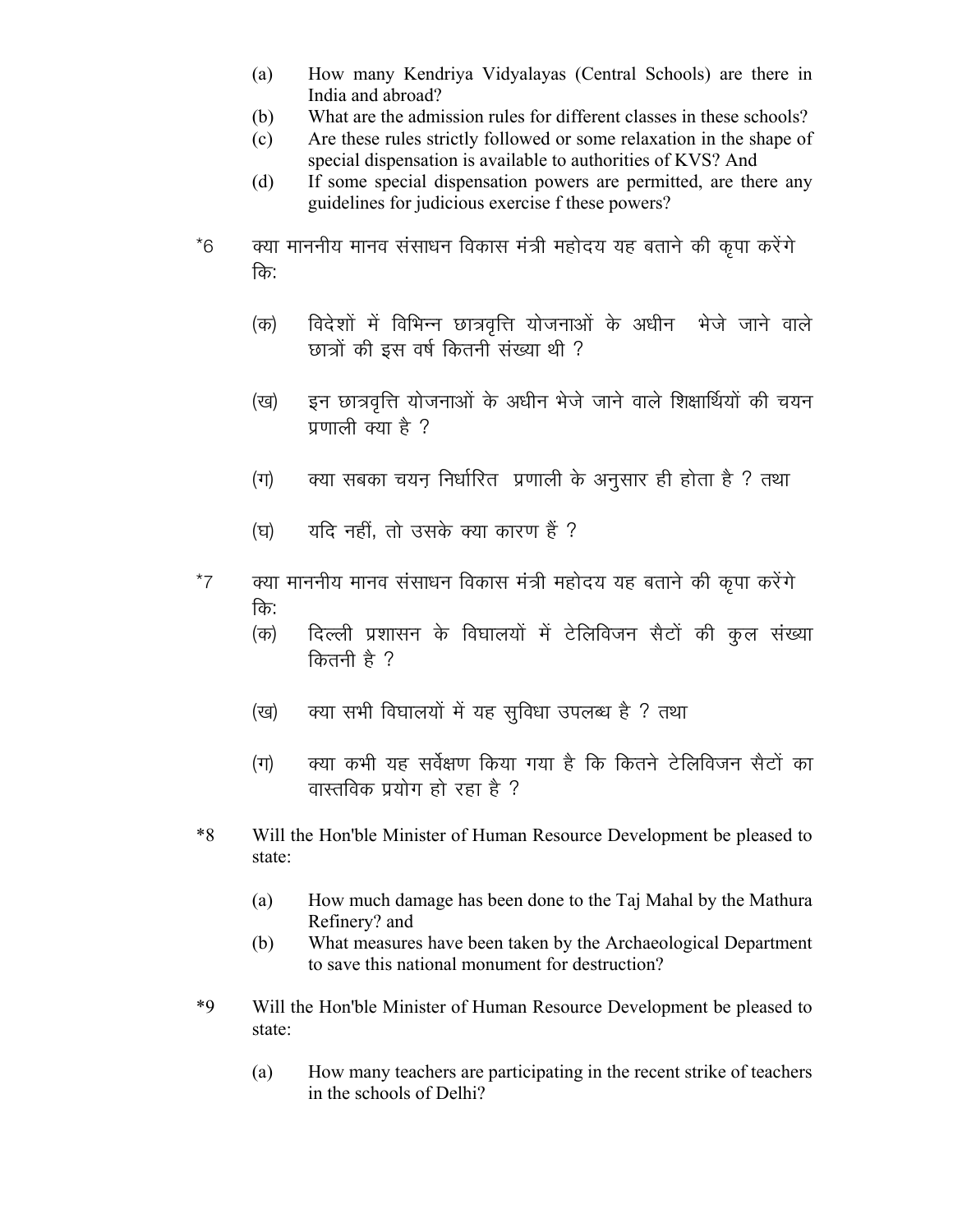- (b) What efforts were made by the government to avert this strike which is the third during the last six years?
- (c) Is it true that pay scales of schools teachers in U.P., Haryana and Punjab are higher than those of the school teachers of the capital of India? And
- (d) If so, what steps is the Government taking to remove this disparity?
- \*10 व्या माननीय मानव संसाधन विकास मंत्री महोदय यह बताने की कृपा करेंगे कि:
	- (क) जनवरी 1981 से अब तक सरकार ने उनके मंत्रालय तथा उनसे सम्बन्धित कार्यालयों तथा स्कूलों में अनुसूचित जाति तथा जनजातियों को कितने पद दिए गए हैं और कितनों को पदोन्नत किया गया है ? और
	- (ख) हिंगक्षा के क्षेत्र में इन जातियों के आरक्षण के लिए सरकार की क्या नीति है $?$
- \*11 Will the Hon'ble Minister of Human Resource Development be pleased to state:
	- (a) The reasons why the traditional game of hockey is deteriorating in quality in the country? And
	- (b) What steps are being taken by the Government to restore the status of Indian hockey in the international field?
- \*12 Will the Hon'ble Minister of Home Affairs be pleased to state:
	- (a) How many cases of chain-snatchers were apprehended and prosecuted? And
	- (b) What steps are being taken by the Government to prevent recurrence of such crimes?
- \*13 Will the Hon'ble Minister of Home Affairs be pleased to state:
	- (a) The number of dacoities and murders committed in Delhi in the last three months.
	- (b) The number of criminals arrested and action taken against them, and
	- (c) What steps the Government are taking to minimise the recurrence of such cases to improve law and order in Delhi?
- \*14. Will the Hon'ble Minister of Home Affairs be pleased to state:
	- (a) The number of cases of eve-teasing in Delhi.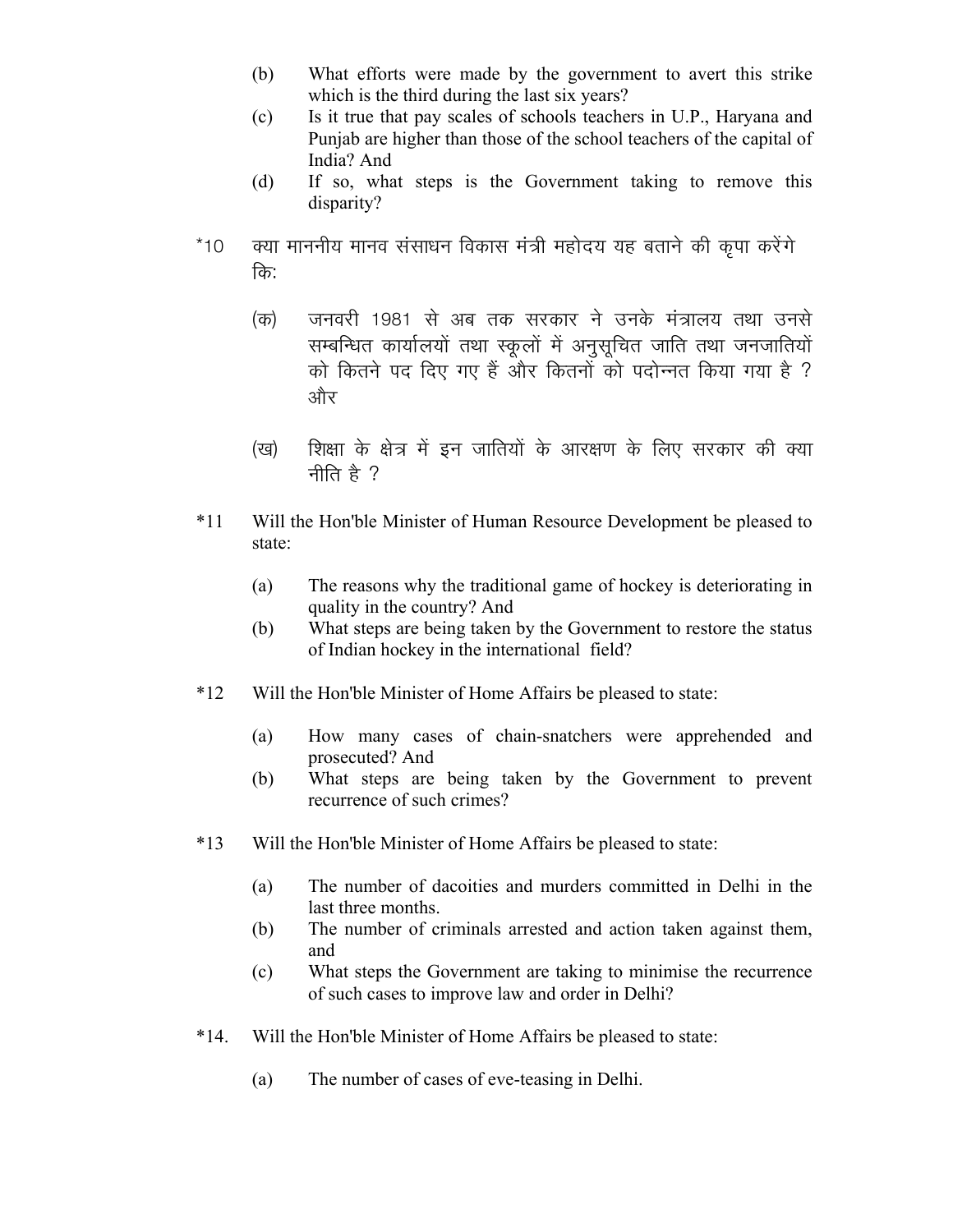- (b) Is it a fact that most of the cases are held at the bus stops and in the buses?
- (c) Out of them how many are the University students?
- (d) What steps the Government have taken to stop such incidents?
- \*15. Will the Hon'ble Minister of Home Affairs be pleased to state:
	- (a) What is the total number of beggars in the country?
	- (b) Is the government seriously thinking to do away with this social problem? And
	- (c) If yes, What are its proposals to solve the problem?
- $*$ 16 क्या माननीय गृह मंत्री महोदय यह बताने की कृपा करेंगे कि:
	- (क) अल्प संख्यकों तथा मुसलमानों की पुलिस तथा अन्य विभागों में कितने प्रतिशत संख्या है ? तथा
	- (ख) यदि सरकार की दृष्टि में यह प्रतिशत कम है, तो इसके क्या कारण हैं ? और इन कारणों को दूर करने के लिए सरकार कौन से कदम उठा रही है ?
- \*17. Will the Hon'ble Minister of Law and Justice be pleased to state:
	- (a) How many cases are pending in the Supreme Court and High Courts of various states in India? And
	- (b) What steps are being taken by the Government to provide speedy trial of cases in our judicial courts?
- \*18 Will the Hon'ble Minister of Home Affairs be pleased to state:
	- (a) Whether on the pretext of foreign National issue agitators in Assam and Mizoram have killed many outstanding Indian Scientists who were working in the public undertaking in these States?
	- (b) Whether the police administration in these States has secretly collaborated with the agitators in annihilating the linguistic minorities?
	- (c) Whether the agitators are being helped with finance and arms by foreign agencies/ and
	- (d) What steps are being taken by the Government to identify and repatriate the foreigners settled in the eastern States?
- \*19 Will the Hon'ble Minister of Home Affairs be pleased to state:
	- (a) Whether the recent communal riots in Nalanda were the offshoot of election rivalry of certain political leaders?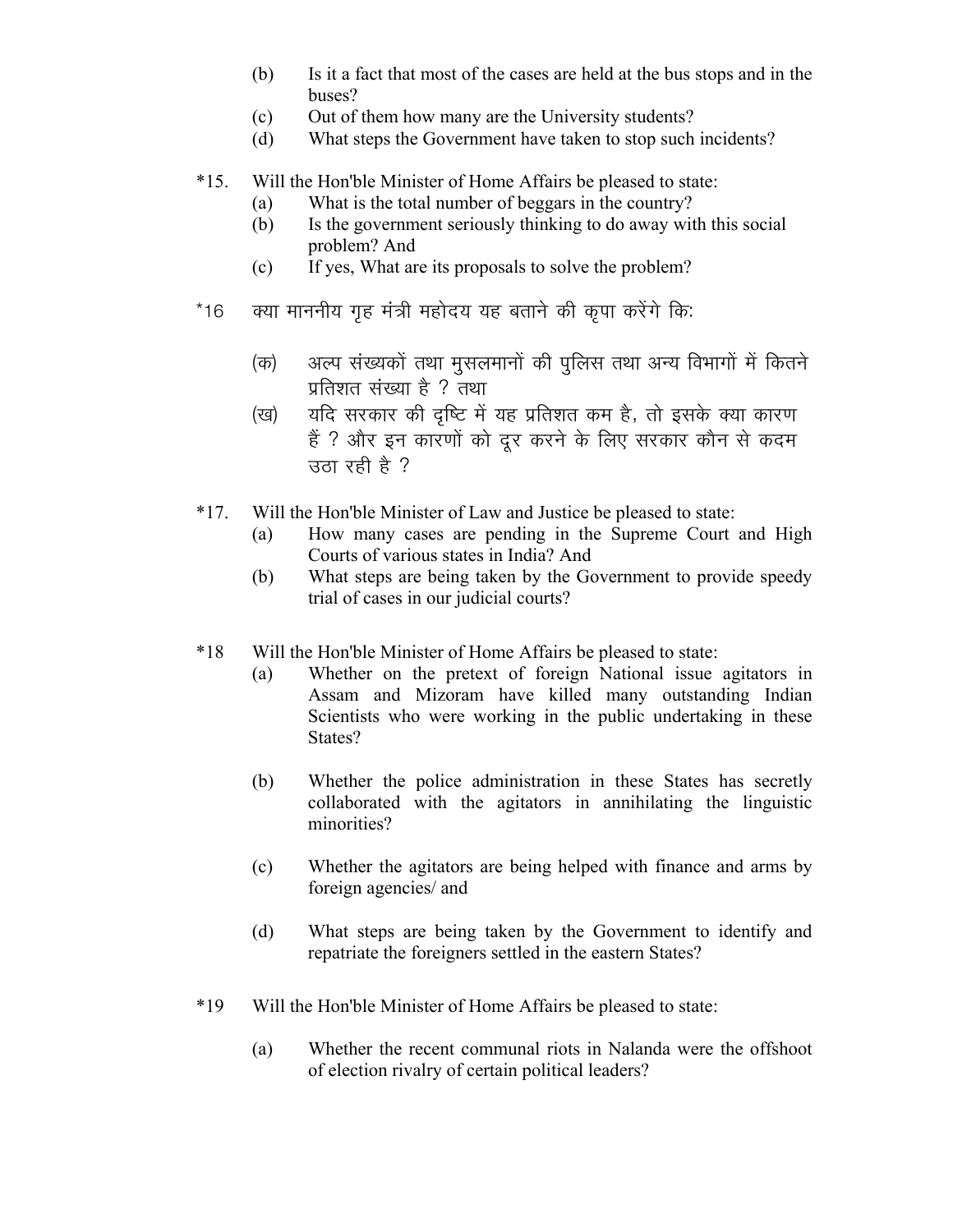- (b) Whether hired goondas who were brought from outside, used unlicensed guns freely? And
- (c) What steps are being taken by the Government to restore confidence in the minority in Nalanda?
- \*20 Will the Hon'ble Minister of Home Affairs be pleased to state:
	- (a) Whether the recent massacre of Harijan villagers in Jalaun district by the dacoits is the result of caste hatred prevalent in U.P.?
	- (b) What is the extent of damage of life, property and honour of the Harijans in this incident? And
	- (c) Whether the Government is considering to reorganise the police force to give more representation to the Harijans in the police force?
- \*21. Will the Hon'ble Minister of Home Affairs be pleased to state:
	- (a) How many girls in the Government Rescue Homes in Agra are suffering from T.B.
	- (b) Whether unhealthy conditions in these Rescue Homes, substandard food and hard work taken from the inmates are responsible for it? And
	- (c) What measures are proposed to be taken by the Government to rehabilitate these unfortunate girls?
- \*22. Will the Hon'ble Minister of Civil Aviation be pleased to state:
	- (a) Whether it is a fact that the Indian Airlines has been ordered to provide direct air link between New Delhi and minister's constituent? And
	- (b) If yes, how many passengers besides the Minister's family and staff are likely to use this service?
- \*23. Will the Hon'ble Minister of Civil Supply be pleased to state:
	- (a) Whether the attention of the Government has been invited to the news items captioned "ADULTERATED WHEAT SUPPLY AT AIR PRICE SHOP IN DELHI" in the Indian Express dated 24 September 1979? And
	- (b) If so, the reaction of the Government thereto.
- \*24. Will the Hon'ble Minister of Shipping and Transport be pleased to state:
	- (a) Whether every year a fleet of buses is added to raise the strength of buses in D.T.C.?
	- (b) If so, why are there long queues of commuters at most of the bus stops?
	- (c) How is the Government going to solve this never-ending problem?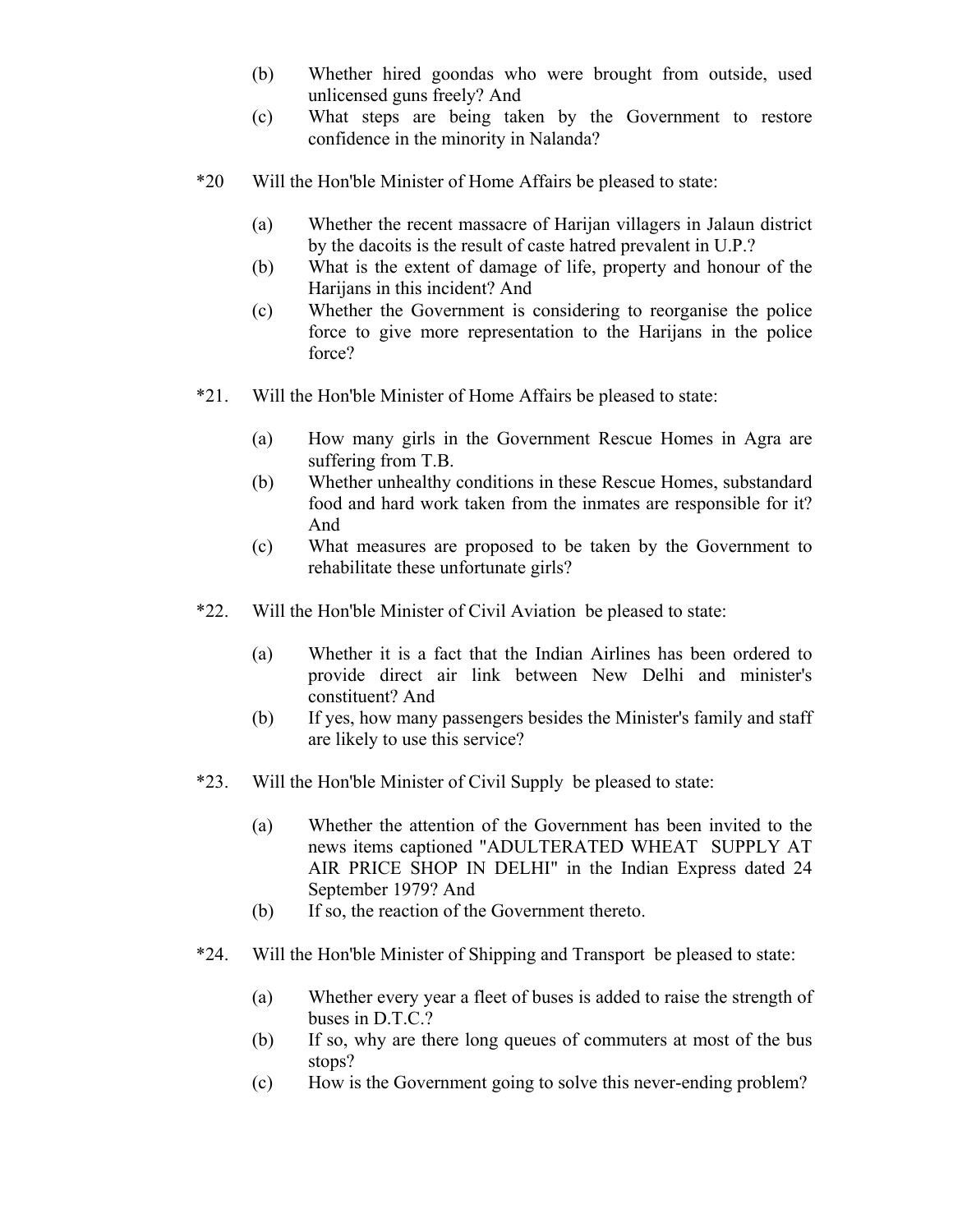- \*25. Will the Hon'ble Minister of Shipping and Transport be pleased to state:
	- (a) Whether complaints against D.T.C. (Delhi Transport Corporation) drivers for not stopping the buses at the regular bus stops have been received.
	- (b) Whether the D.T.C. Inspectors are performing their duites to check these violations? And
	- (c) If so, what action have the Government taken during the last three years (year-wise0 to rectify the situation?
- \*26. Will the Hon'ble Minister of Works and Housing be pleased to state:
	- (a) What are the causes that led to the collapse of a water tank in J.J. Colony in Delhi last months?
	- (b) How many persons died or were seriously injured as a result of the collapse of this water tank?
	- (c) What help or compensation has been offered to the injured or the next of kins of the deceased? And
	- (d) What steps does the Government propose to take to prevent recurrence of such incidents in the Government buildings?
- $*27$  क्या माननीय रेल मंत्री महोदय यह बताने की कृपा करेंगे कि:
	- (क) इस वर्ष कितनी रेल दुर्घटनाएं हुई हैं और उनको रोकने के लिए सरकार ने क्या उपाय किए हैं ?
	- (ख) जेलों में जंजीर खींचने की आये दिन वारदातों पर रो लगाने के लिए सरकार ने क्या योजना बनाई है ? तथा
	- (ग) रेलों में डाकूओं और गुण्डों से यात्रियों की सुरक्षा के लिए सरकार क्या कर रही है ?
- \*28. Will the Hon'ble Minister of Health and Family Welfare be pleased to state:
	- (a) Whether it is fact that a tribal of Banswara village in Rajasthan killed his wife on  $26<sup>th</sup>$  April for as childish a reasons as delay in serving him good?
	- (b) If it is so, what steps is the Government taking to educate such tribals?
- \*29. Will the Hon'ble Minister of Steel, Mines and Coal be pleased to state:
	- (a) Whether owners of unauthorised mica mines in Bihar are ignoring minimum safety measures causing frequent accidental deaths of mine worker?
	- (b) Whether lack of minimum health and medical facilities for these miners, have spread the deadly diseases of T.B. in the area? And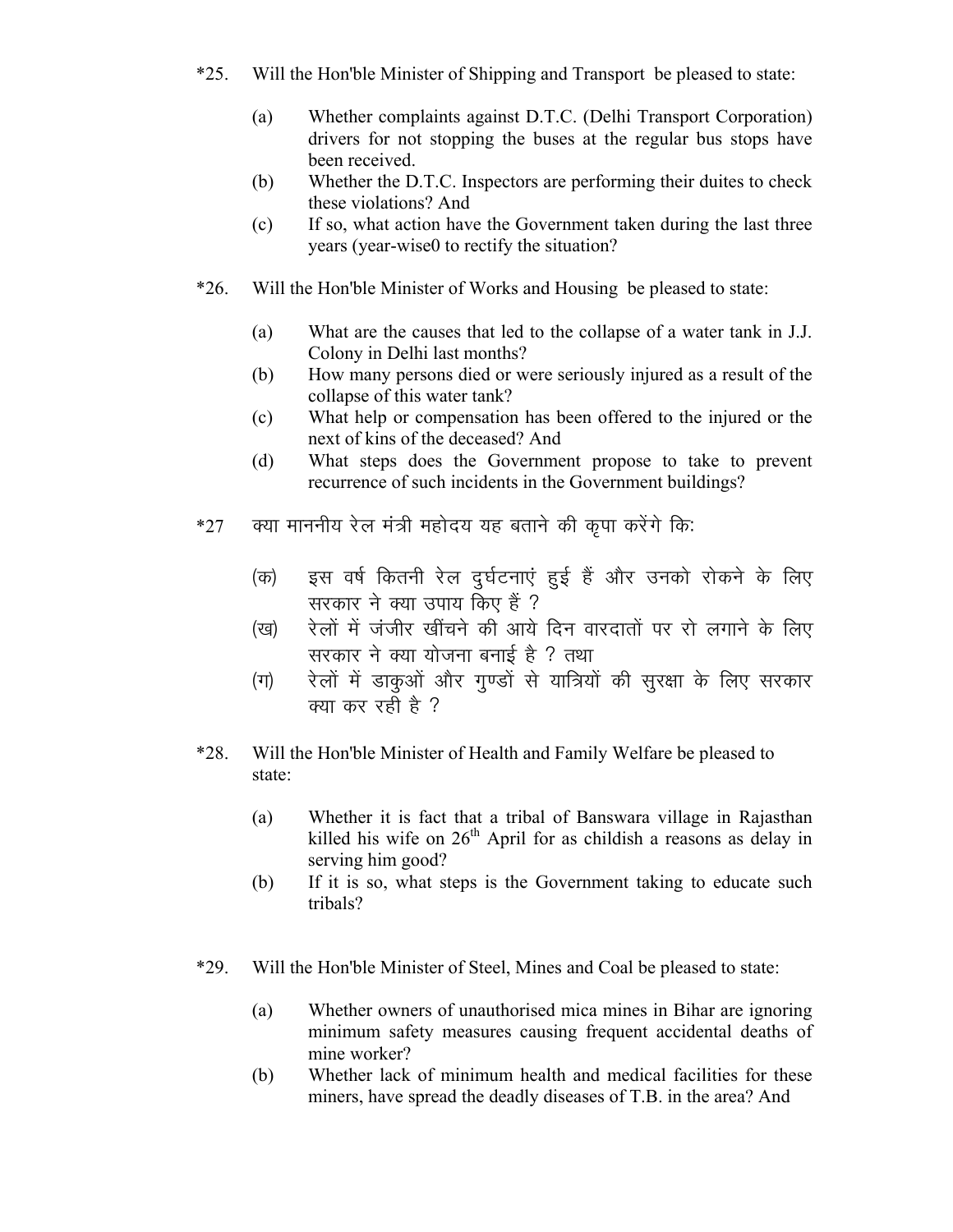(c) What steps are being taken by the Government to rectify the situation?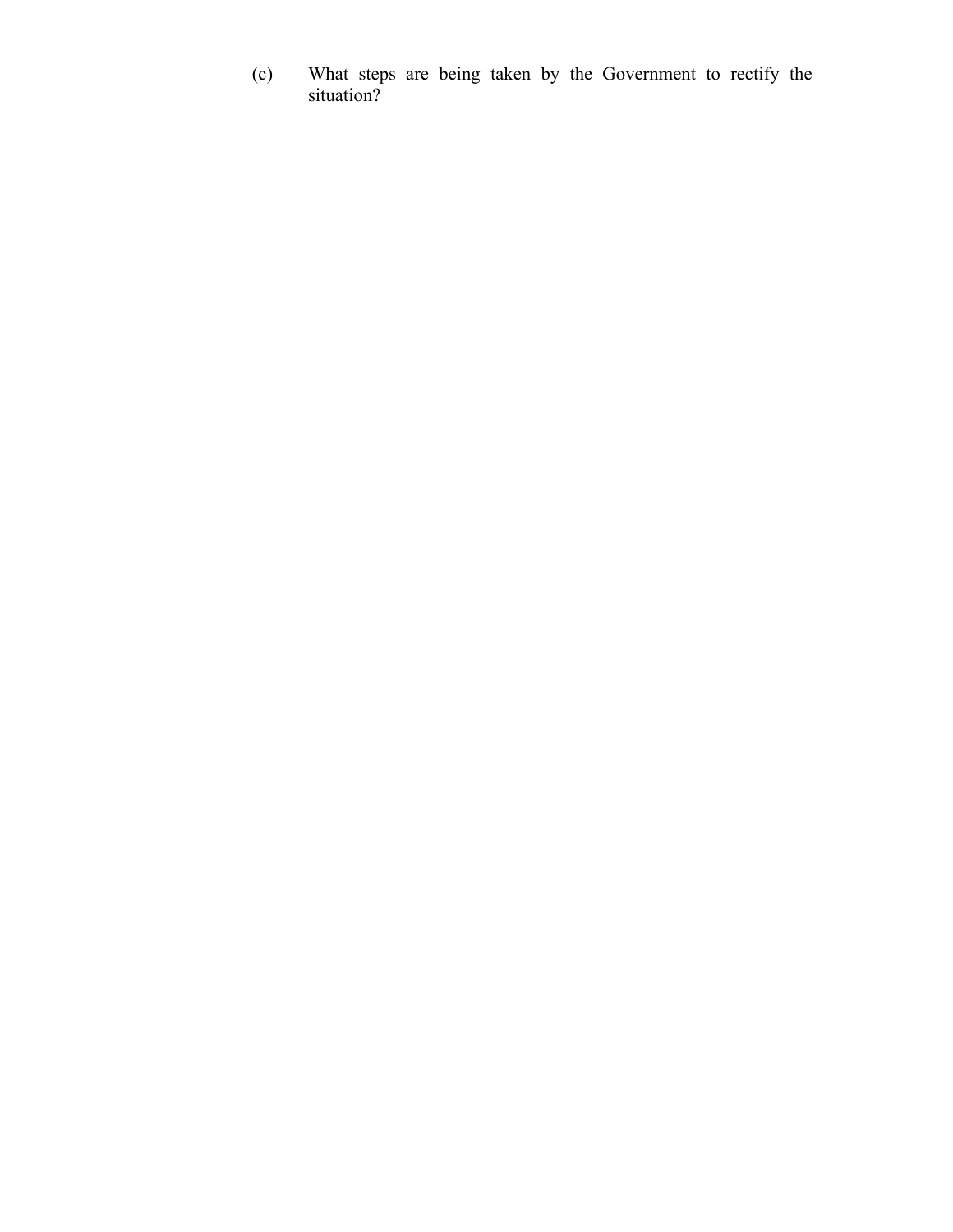# APPENDIX V

# **Eighth Schedule of the Indian Constitution Languages**

- 1. Assamese 10. Marathi
- 2. Bengali 11. Nepali
- 3. Gujarati 12. Oriya
- 4. Hindi 13. Punjabi
- 5. Kannada 14. Sanskrit
- 6. Kashmiri 15. Sindhi
- 7. Konkani 16. Tamil
- 8. Manipuri 17. Telugu
- 9. Malayalam 18. Urdu
- 10. Marathi
- 
- 
- 
- 
-